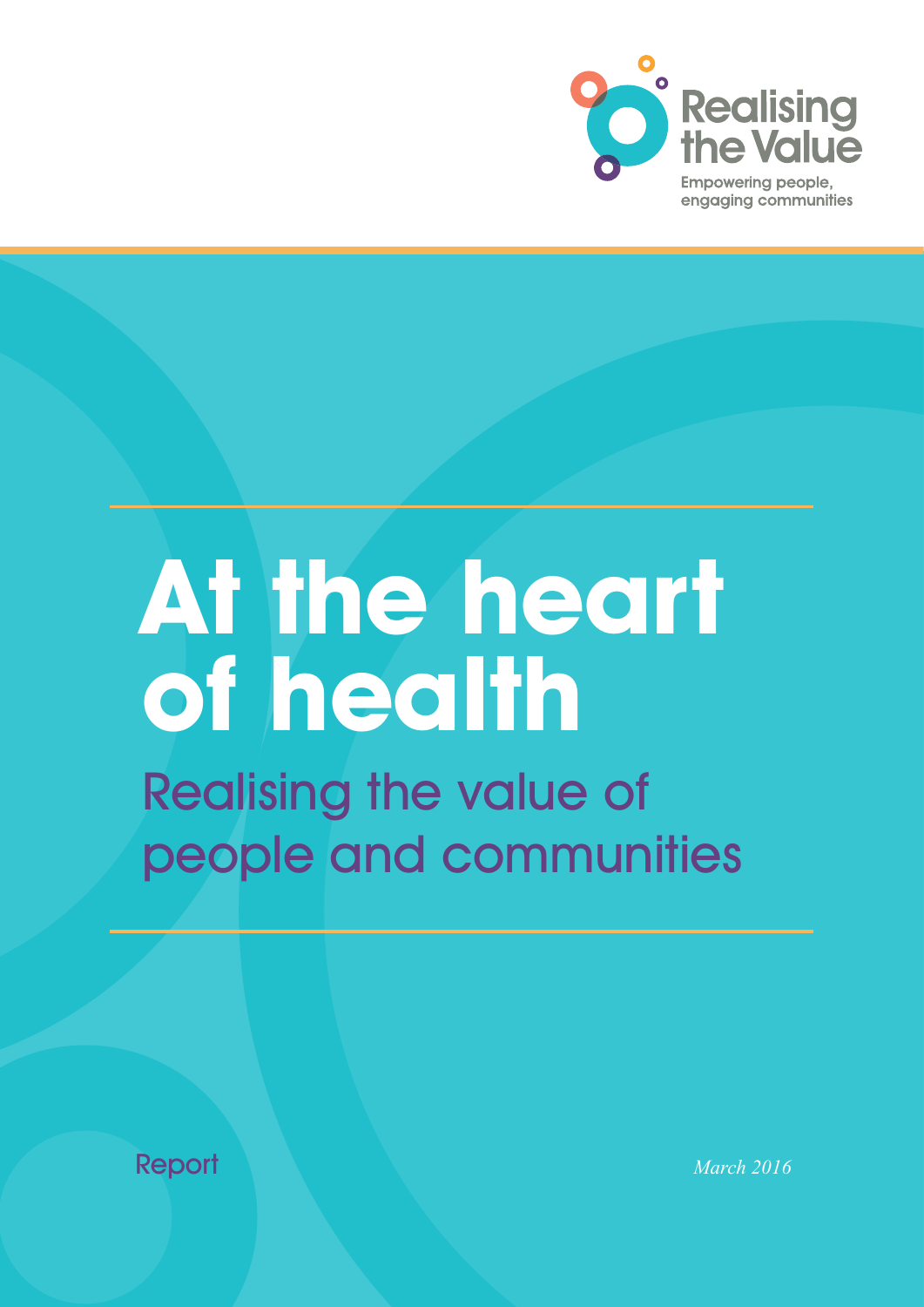

## About this report

This report explores the value of people and communities at the heart of health, in support of the NHS Five Year Forward View vision to develop a new relationship with people and communities.

It was written by Suzanne Wood, The Health Foundation and Annie Finnis, Halima Khan and Johanna Ejbye, Nesta. It reflects the thinking and input from the wider Realising the Value consortium. It is licensed under a Creative Commons-AttributionNonCommercial-ShareAlike 4.0 International License. We hope you find it useful.

## Acknowledgements

Many thanks to those who have provided input and advice to this report: Angela Coulter, Pritti Mehta, Simon Rippon, Adrian Sieff, Debra De Silva, Jane South, staff at Nesta and the Health Foundation, and all of the Realising the Value consortium and advisory group members.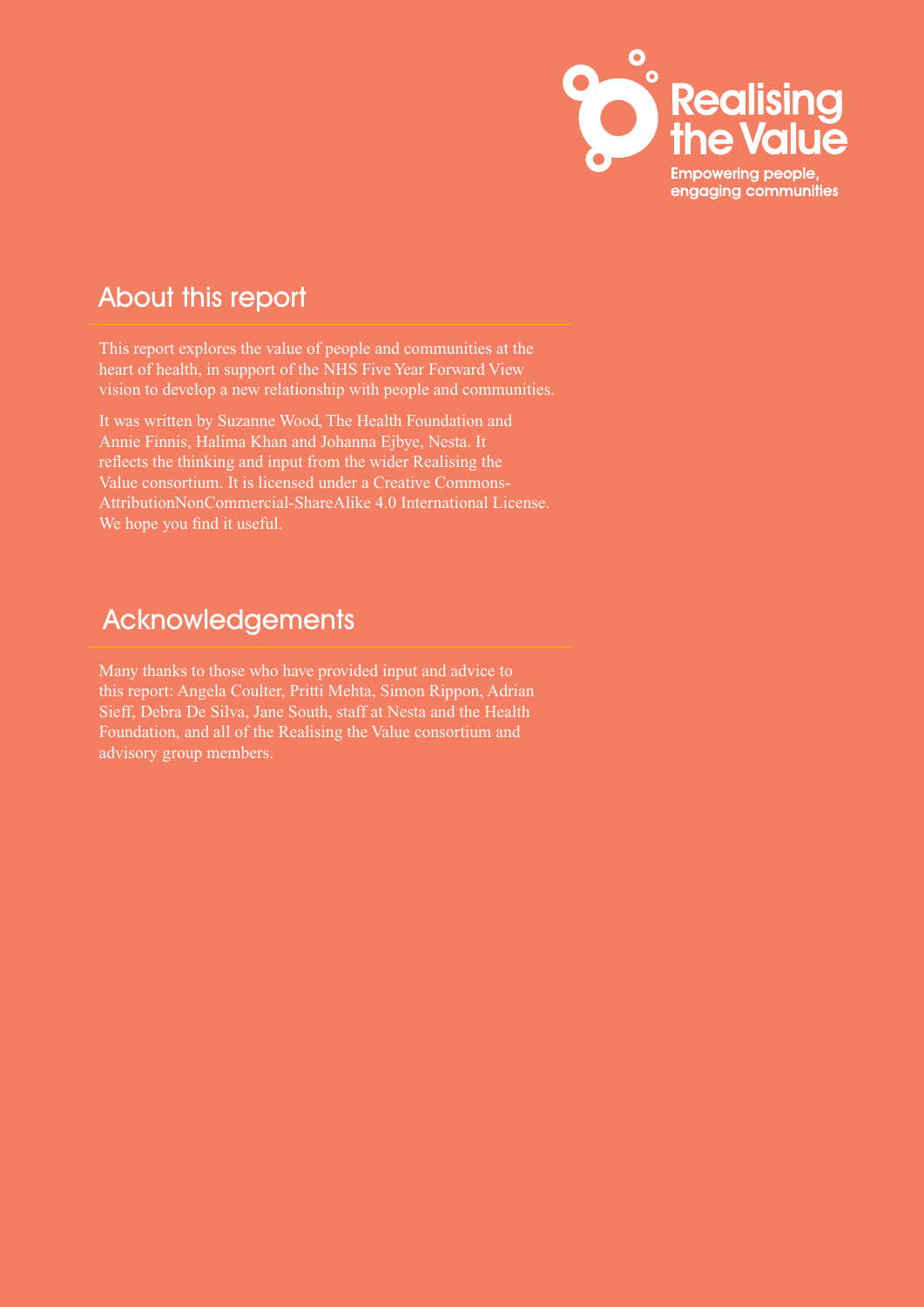<span id="page-2-0"></span>

| <b>Executive summary</b>                                                                    | $\Delta$ |
|---------------------------------------------------------------------------------------------|----------|
| <b>CHAPTER 1</b>                                                                            |          |
| Introduction                                                                                |          |
| <b>CHAPTER 2</b>                                                                            |          |
| What are person- and community-centred<br>approaches for health and wellbeing?              | 10       |
| <b>CHAPTER 3</b>                                                                            |          |
| How have person- and community-centred<br>approaches developed?                             | 14       |
| <b>CHAPTER 4</b>                                                                            |          |
| An overview of the evidence and the benefits of<br>person- and community-centred approaches | 17       |
| <b>CHAPTER 5</b>                                                                            |          |
| Realising the Value five focus areas                                                        | 20       |
| <b>CHAPTER 6</b>                                                                            |          |
| Conclusions and next steps for the<br><b>Realising the Value programme</b>                  | 39       |
| <b>APPENDIX</b>                                                                             |          |
| Key person- and community-centred<br>approaches for health and wellbeing                    | 42       |
| <b>Endnotes</b>                                                                             | 49       |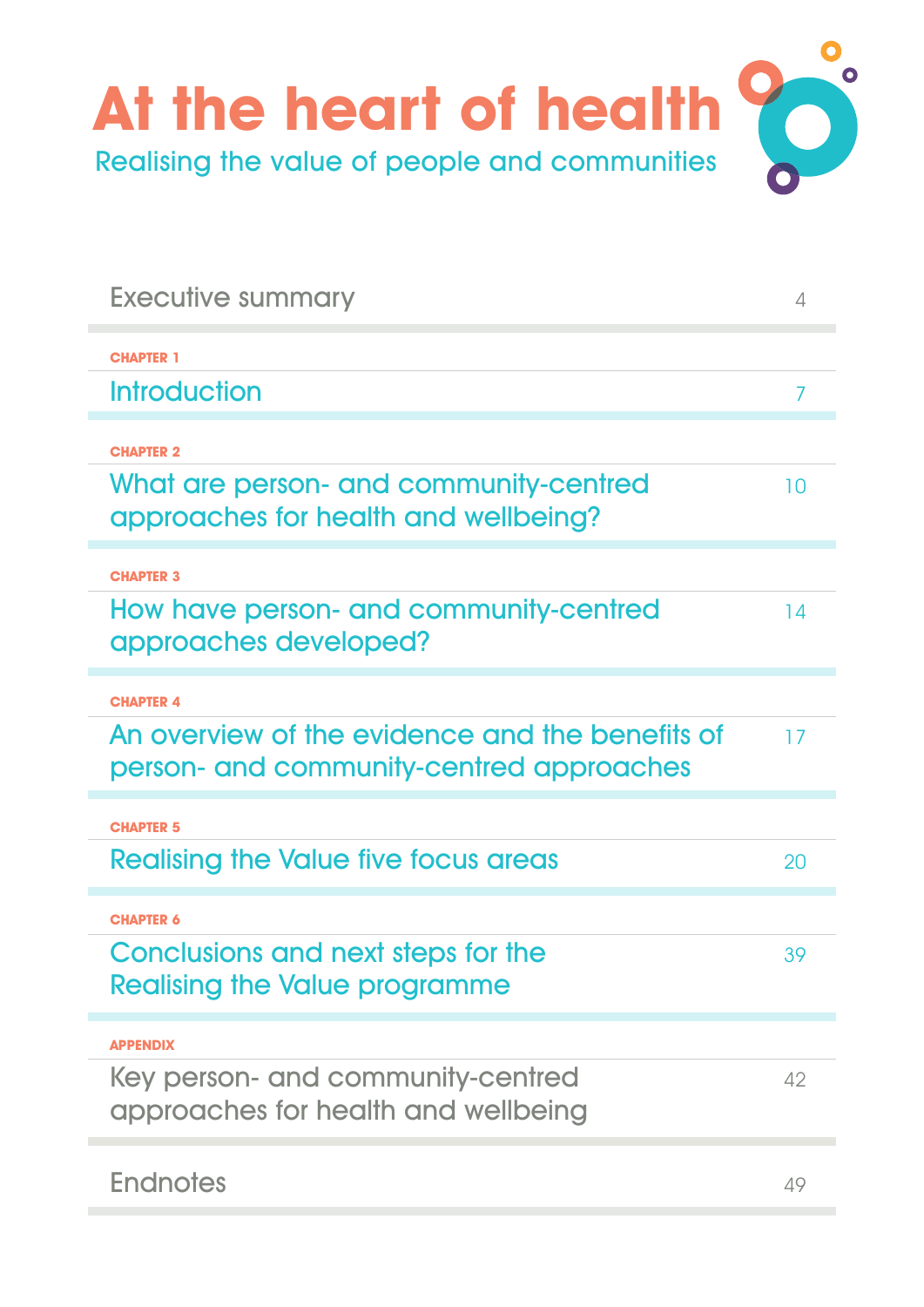## <span id="page-3-0"></span>Executive summary

This report explores the value of people and communities at the heart of health, in support of the NHS Five Year Forward View vision to develop a new relationship with people and communities.

Our starting point is that health and care services need to work alongside individuals, carers, families, social networks and thriving communities. This report seeks to bring together in one place a wide range of person- and community-centred approaches for health and wellbeing. It provides an overview of the existing evidence base with a particular focus on the potential benefits of adopting person- and community-centred approaches.

We hope this report will help commissioners, policymakers and practitioners to understand the range of approaches available, some of the key components and their potential to improve health and wellbeing outcomes, NHS sustainability and social value.

Person- and community-centred approaches to health and wellbeing have come a long way over the past fifteen years: from pioneering practice situated outside of the mainstream, to a central place in NHS England's vision for the NHS. There is growing consensus about the need for health and care services to embrace the benefits of taking a more person- and community-centred approach.

Yet, despite this policy focus and many good examples of person- and community-centred approaches being implemented in frontline practice, it is still far from being 'the way we do things' within health and care services.

It is important that we now do much more to better understand which person- and community-centred approaches work in what circumstances and how to achieve much greater take up and spread of the most effective approaches.

## Why?

First and foremost because we believe there is a strong moral and ethical case for a health and care system which starts from what matters to individuals and recognises the central contribution that strong, resilient communities can make to support health and wellbeing. Put simply, it is the right thing to do. It enables people to have a voice, to be heard, to be connected and to have the opportunity to choose how best to live their lives and the support to do so.

Secondly – although no less importantly – it is because these approaches 'work'. There is a growing – and increasingly convincing – body of evidence from research and practice that these approaches lead to better outcomes and significant benefits for individuals, services and communities. Of course there is still much we don't know and the evidence in some areas is mixed or inconclusive. But we strongly believe that we need to combine a continued focus on building the research evidence along with implementing, testing and evaluating these approaches in practice.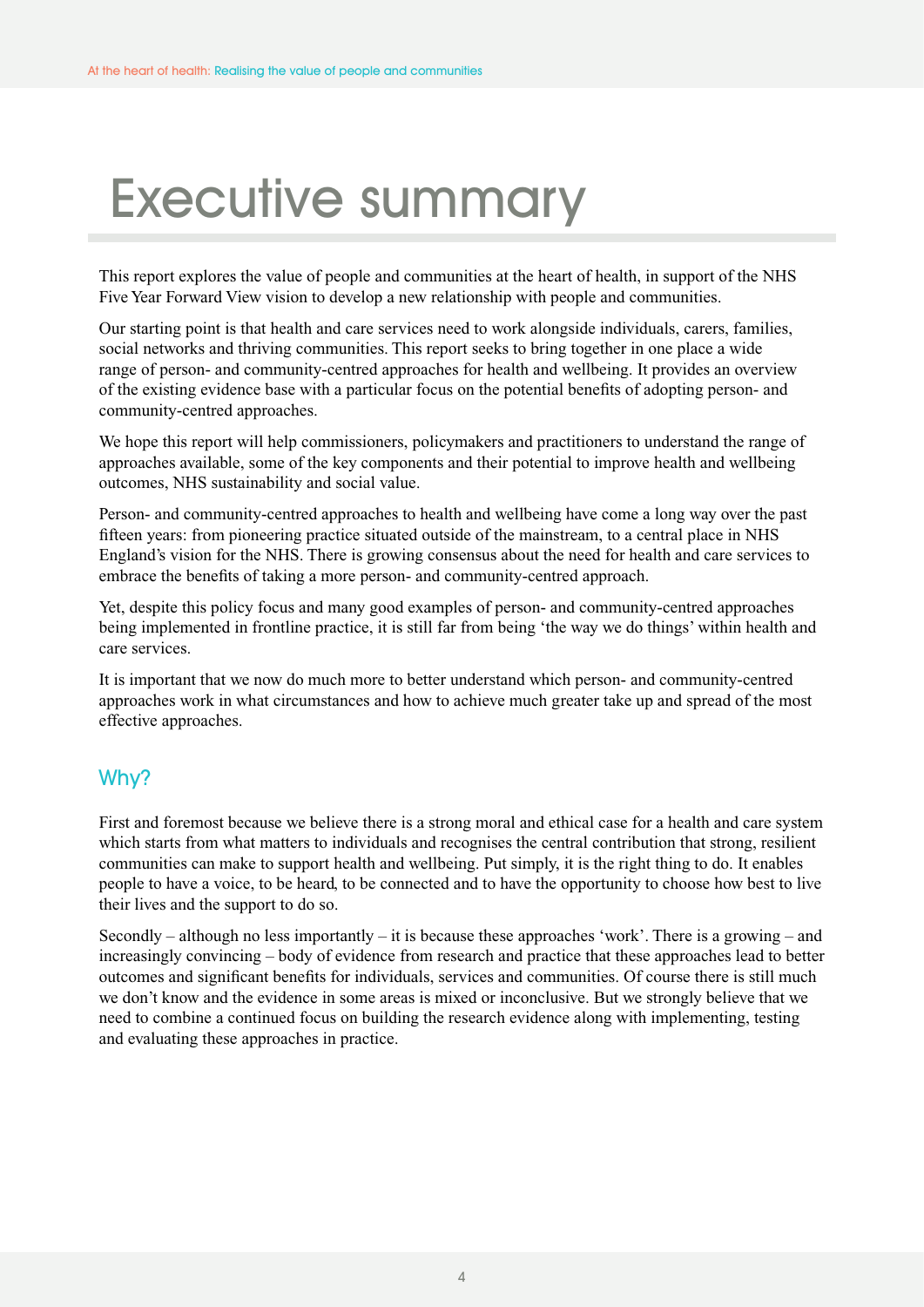## What are person- and community-centred approaches for health and wellbeing

Person- and community-centred approaches for health and wellbeing include a wide and diverse range of activities, interventions and approaches. These range from collaborative consultations with health and care professionals that focus on what is most important to people, to community dance classes in the local hall. They happen in formal health and care settings, people's own homes and in the wider community.

Despite this diversity, these approaches are united by a common purpose: to genuinely put people and communities at the heart of what they do – focusing on what's important to people, what skills and attributes they have, the role of their family, friends and communities and, given all this, what they need to enable them to live as well as possible.

## What we know about 'what works'

There is a compelling case that the time has now come for person- and community-centred approaches to health and wellbeing. The drive for services to do more to empower individuals and communities is growing. This is coupled with the increasing body of evidence from research and practice that these approaches can improve outcomes.

We see the significant potential for person- and community-centred approaches to improve outcomes for individuals and communities, as well as to ensure more effective allocation of limited public finances. There is evidence from research and practice to demonstrate the benefits of person- and communitycentred approaches, across three dimensions of value:

- **Mental and physical health and wellbeing:** Person- and community-centred approaches have been shown to increase people's self-efficacy and confidence to manage their health and care, improve health outcomes and experience, to reduce social isolation and loneliness, and build community capacity and resilience, among other outcomes.
- **NHS** sustainability: These approaches can impact how people use health and care services and can lead to reduced demand on services, particularly emergency admissions and A&E visits.
- **Wider social outcomes:** Person- and community-centred approaches can lead to a wide range of social outcomes, from improving employment prospects and school attendance to increasing volunteering. They also can potentially contribute to reducing health inequalities for individuals and communities.

The two separate annexes to this report **(Annexes 1 and 2)** report on the review of the evidence across the field of person- and community-centred approaches for health and wellbeing, undertaken by the Institute of Health & Society at Newcastle University. The team of health economists carried out a search of global academic health literature, resulting in over 500 evidence sources being identified. For this report, we also draw on a wide range of other evidence from research and practice to help consolidate what we know about the field.

Our overall assessment is that the evidence is still emerging with good evidence in some areas of practice such as peer support and self-management. In other areas, particularly those focusing more on community asset-based approaches, the evidence is still at a much earlier stage of maturity.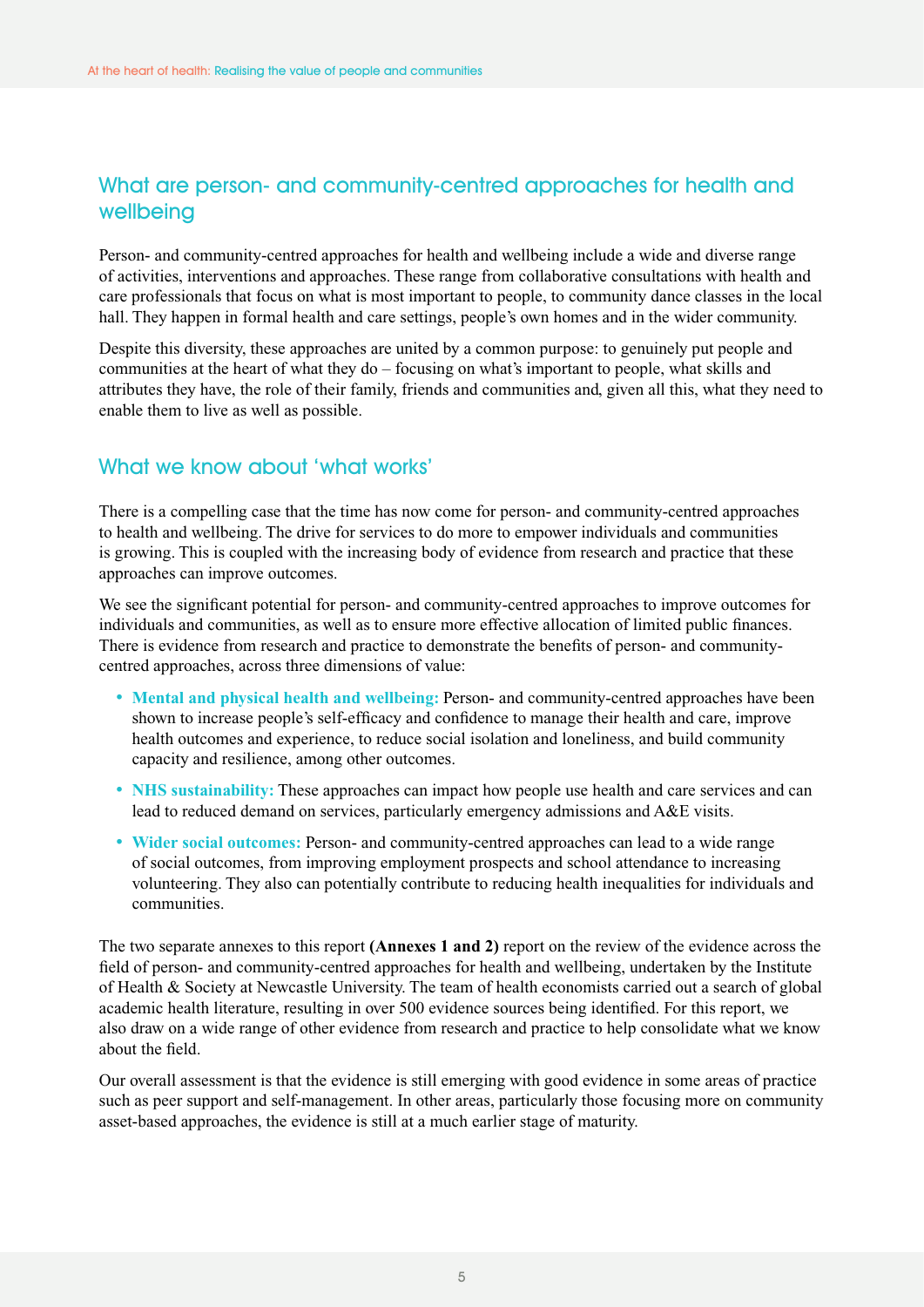Across the three dimensions of value, we have the most evidence about the potential of person- and community-centred approaches to improve physical and mental health and wellbeing. We still need to know a lot more about the impact on NHS sustainability, although there is good evidence that selfmanagement support reduces use of acute services, and emerging evidence which shows the potential of other approaches. There is also a growing focus on how working with communities can contribute to wider social outcomes.

While we should continue to strive to improve the evidence of the impact of these approaches, we believe a compelling case has been made to adopt and implement them now. To realise the vision of truly personand community-centred approaches for health and wellbeing, the challenge now is twofold: to be more precise about what works in what circumstances and to better understand how to embed and scale the most effective and appropriate approaches.

## The Realising the Value programme

The Realising the Value programme is designed to develop the field of person- and community-centred approaches for health and wellbeing by building the evidence base and developing tools, resources and networks to support the spread and increase the impact of key approaches.

Realising the Value has identified five focus areas for the next phases of work. Together, these five areas demonstrate a commitment to the principles of person- and community-centred approaches for health and wellbeing and show significant potential to enhance the quality of life of people living with long-term conditions and deliver benefits across the three dimensions of value:

- Peer support.
- Self-management education.
- Health coaching.
- Group activities to support health and wellbeing.
- Asset-based approaches in a health and wellbeing context.

Over the coming months the programme will:

- Work closely with local partner sites to understand their experience of implementing personand community-centred approaches on the ground, and to develop practical tools to support implementation and greater adoption.
- Seek to improve our understanding of what influences the behaviour of individuals as well as what factors can positively impact on organisational culture.
- Make recommendations for policymakers and others about what is needed to support change on the ground and creating the conditions for these approaches to flourish.

The outputs of the programme, later in 2016, will be grounded in both evidence and practice. They will be relevant to commissioners, providers and practitioners putting person- and community-centred approaches into practice, as well as to policymakers and other decision-makers. The programme also seeks to build a network of local places and organisations committed to putting this agenda into practice, to sustain momentum beyond the lifetime of the programme.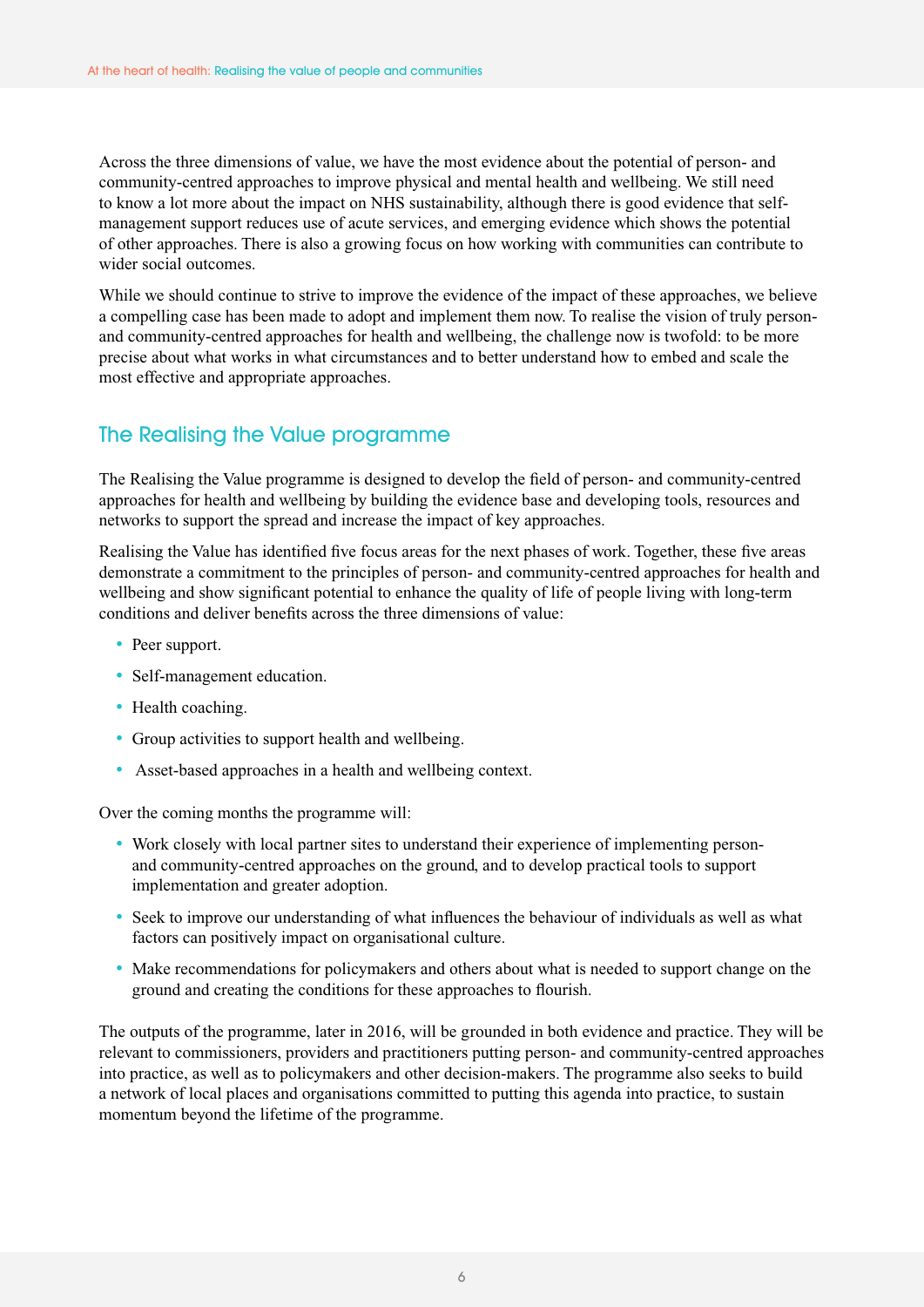#### <span id="page-6-0"></span>**CHAPTER 1**

## **Introduction**

*I was a quivering, shivering wreck on 21 tablets a day - and 20 months later I've been off medication for nine months and my children are amazed that one person can change so much in such a short space of time. They never thought it would be possible and neither did I - but it is.*

Participant in Creative Minds group arts sessions run by the Artworks in Halifax.

*Person-centred care has made things easier for me to manage and it's reduced the number of missed appointments – you can't argue with that!* Diabetes specialist nurse (personcentredcare.health.org.uk/diabetes).

*Without Positively UK I wouldn't have been the person I am today. Through the support groups I was able to make friends and I now have a social life. Through the motivation I received I went back to school, have gained a BA and look forward to getting back to work.*

Positively UK Service User.

We are at a critical juncture. For years, there has been sustained work by many to put people and communities at the heart of their health. This is felt through vibrant networks of people supporting each other, people living the life they want through personal budgets, and people working as partners with professionals to realise personal goals. There is now strong enthusiasm for this to become the way we do things – the norm – rather than the experience of the few.

There is much that health and care services do to support our quality of life, particularly if we live with long-term conditions or a disability. Living an independent and fruitful life can also often be significantly enhanced through our informal and everyday relationships with carers, families, friends, networks and communities. And people themselves can play a critical role in their own health and care. To unlock this potential, formal services and the wider community sector need to interact in ways that tap into the 'renewable energy' of individuals, social networks and communities. This has demonstrable potential to improve individuals' health and wellbeing, reduce demand on health and care services and lead to a range of wider social outcomes.

How can we re-engineer our system so that health and care services work alongside thriving communities to realise the value of people and communities at the heart of health?

This is the focus for Realising the Value – a programme designed to develop the field of person-centred, community-based approaches for health and wellbeing by building the evidence base at the same time as developing tools, resources and networks to support the spread and increase the impact of key approaches.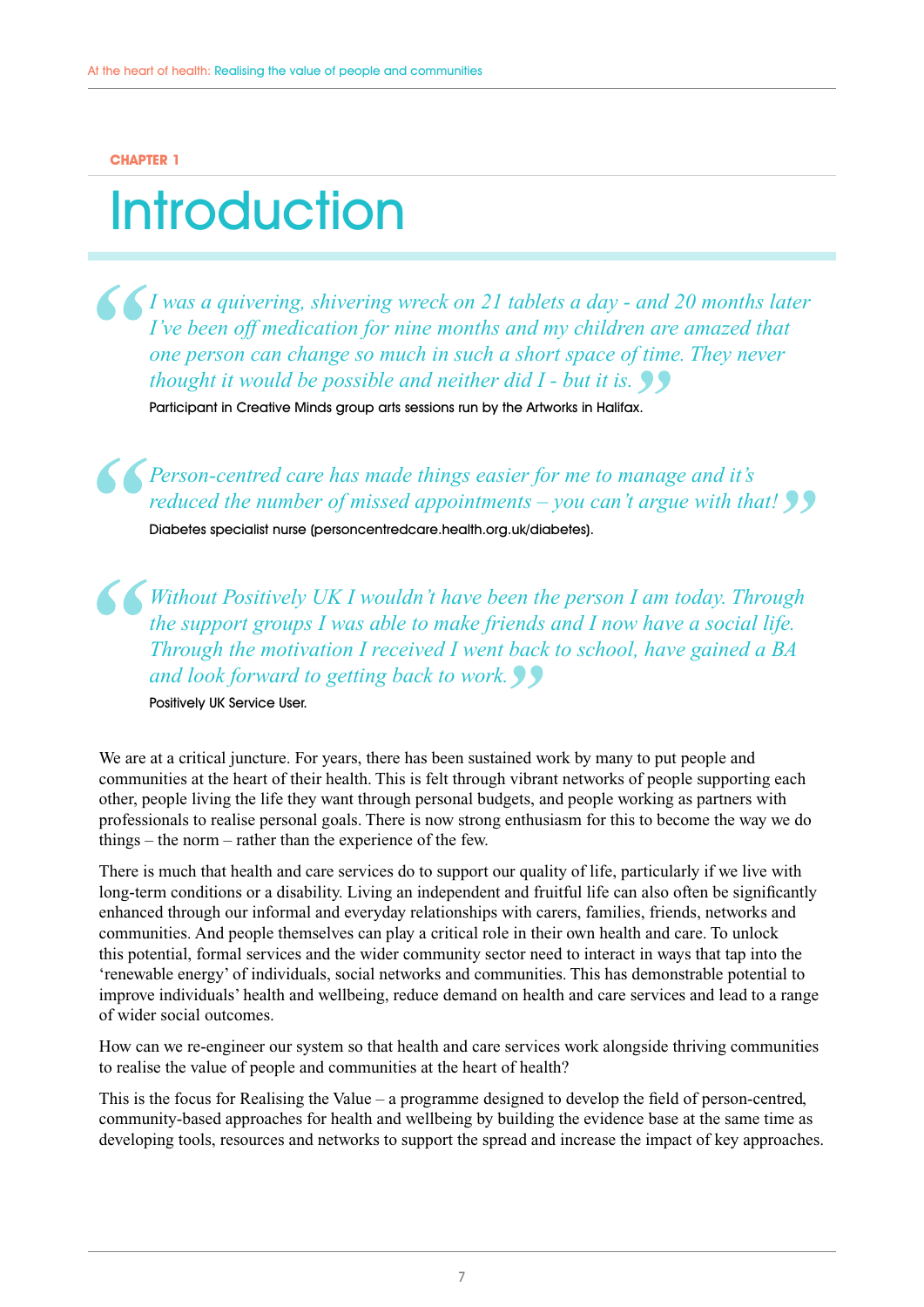Our starting point is the strong moral and ethical case for person- and community-centred approaches for health and wellbeing: put simply, it is the right thing to do.<sup>1</sup> It enables people to have a voice, to be heard, to be connected and to have the opportunity to choose how best to live their lives, and gives them the support to do so.<sup>2</sup>

The other key rationale for these approaches is that they 'work'. While the evidence base is still emerging, there is a growing – and increasingly convincing – body of evidence from research and practice that these approaches lead to better outcomes.

Person- and community-centred approaches can and do lead to significant benefits for individuals, services and communities. They can improve individuals' health and wellbeing; reduce demand on formal services such as reducing unplanned hospital admissions, and address health inequalities by contributing to wider social outcomes such as employment and school attendance.

Person- and community-centred approaches for health and wellbeing have come a long way over the past 15 years: from pioneering practice situated outside of the mainstream, to a place at the heart of NHS England's vision for the NHS. Practice that felt radical and challenging just a few years ago – such as personal budgets – is now enshrined as 'right to have' legal duties for statutory services. There are also new collaborations across the statutory, voluntary and community sector.\*

The NHS *Five Year Forward View*<sup>3</sup> reflects this increasing recognition of the role of people and communities in their own health. It sets out a clear vision for the NHS to develop a new relationship with patients and communities in which patients' own life goals are what count. It promotes wellbeing and independence as key outcomes of care and argues that people with a long-term condition should be supported to manage their own health and care. It also recognises the important role strong communities play in supporting health and wellbeing.

This vision is being taken forward in a number of different ways including the Integrated Personal Commissioning programme and the New Care Models programme, which includes a focus on empowering patients and communities.\*\* The voice of the voluntary and community sector has grown from an 'outsider' perspective to being increasingly embedded in core business, such as through the Five Year Forward View's 'People and Communities Board'.

The increasing recognition of putting people and communities at the heart of health is happening within the broarder context of sevices facing intense financial pressure. There is, therefore, particular interest in the extent to which these approaches can be better for people themselves and, through improving their lives, can reduce their need for formal health and care services, particularly acute and emergency services.

Realising the Value is strongly aligned with the Five Year Forward View. In particular, Chapter 2 focuses on a more engaged relationship with patients, carers, citizens and communities to promote wellbeing and prevent ill-health. Realising the Value builds on the Five Year Forward View commitment to *"invest significantly in evidence-based approaches such as group-based education for people with specific conditions and self-management educational courses, as well as encouraging independent peer-to-peer communities to emerge".4*

\*For example the Coalition for Collaborative Care (C4CC), which has grown from 14 founding partners in 2014 to 47 today.

\*\*The New Care Models programme includes work "to deliver care that is personalised, coordinated, tackles inequalities and effectively provides for the whole population." www.england.nhs.uk/ourwork/futurenhs/new-care-models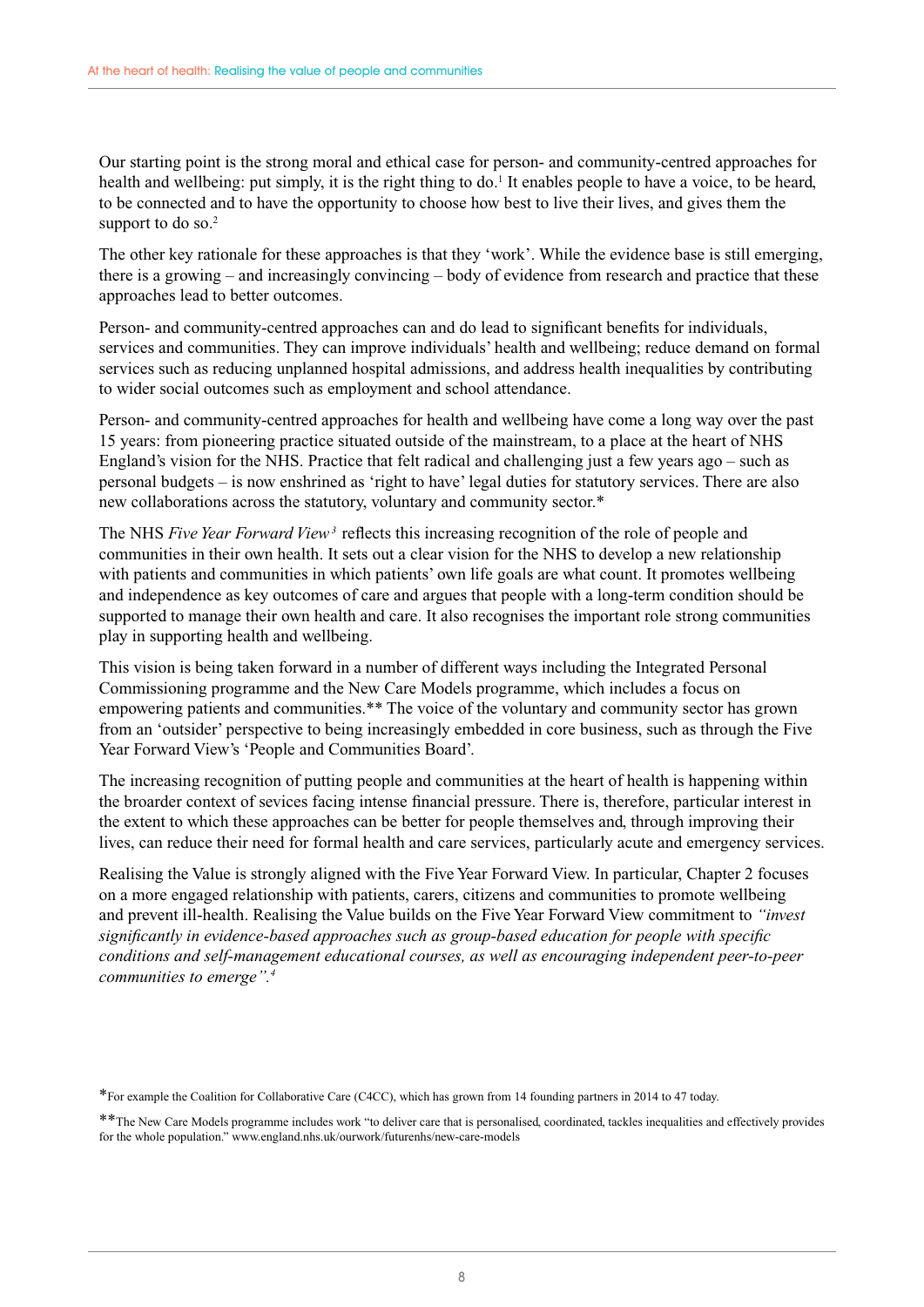## This report

This report looks across the field of person- and community-centred approaches and sets out the potential benefits of these approaches. Throughout, we are focused on the value<sup>5</sup> that person- and communitycentred approaches can contribute in three key areas:

- 1. Mental and physical health and wellbeing
- 2. NHS sustainability
- 3. Wider social value

There are existing systematic and other evidence reviews that cover parts of the evidence base across this broad and diverse field, but they remain disparate. This report, therefore, seeks to bring together in one place a wide range of approaches that aim to support individuals and communities to be at the heart of their health and wellbeing.

In particular, this report sets out what we mean by person- and community-centred approaches and how these have developed across health and social care and within community development fields. Chapter 4 sets out what we know about 'what works' from the existing evidence base to support the case for their wider adoption. Chapter 5 identifies five approaches with significant potential to enhance the quality of life of people living with long-term conditions:

- 1. Peer support
- 2. Self-management education
- 3. Health coaching
- 4. Group activities to support health and wellbeing
- 5. Asset-based approaches in a health and wellbeing context

Chapter 6 sets out what steps we will take in the remainder of the Realising the Value programme to support the implementation of these approaches, including cultural and systems change.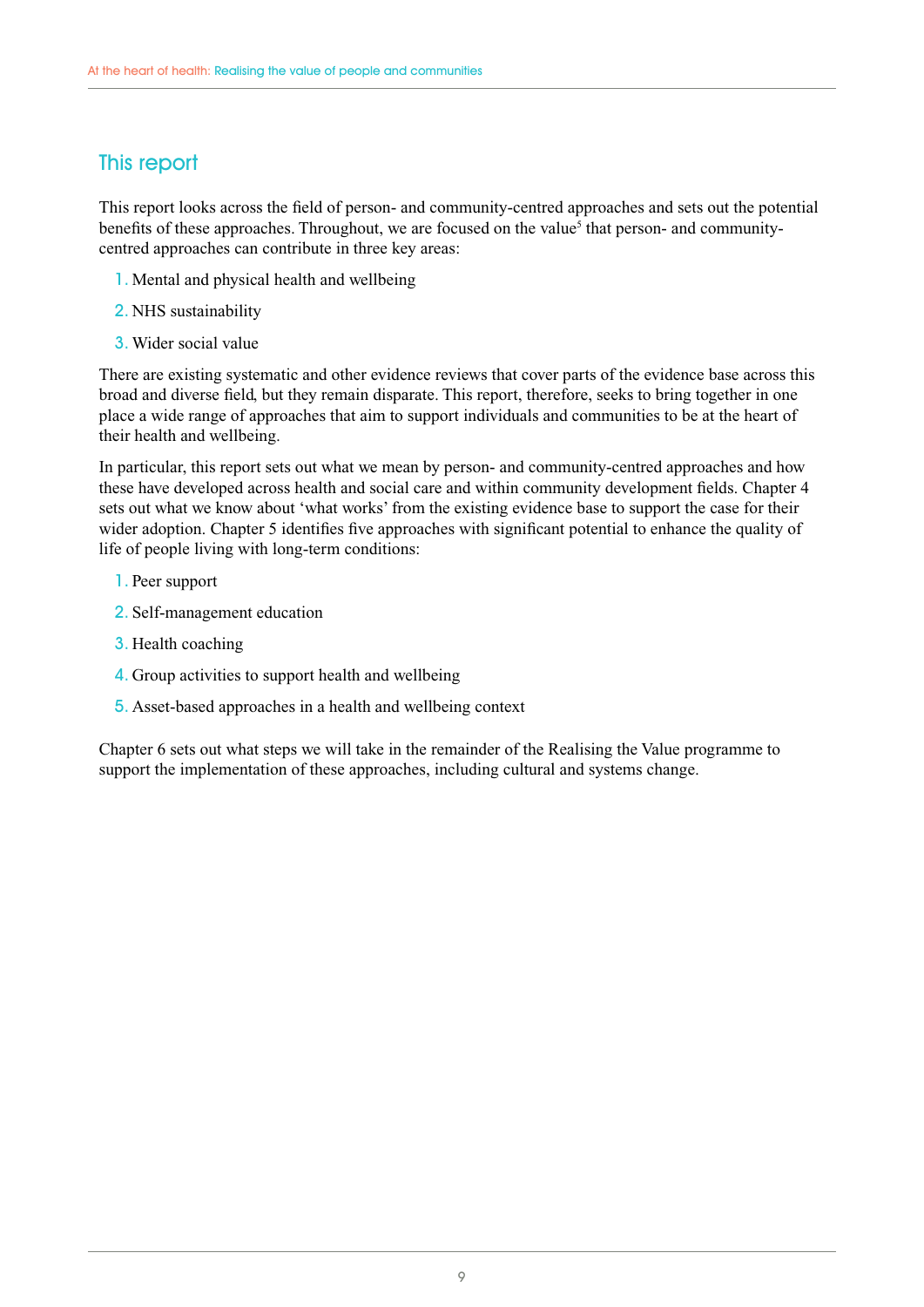#### <span id="page-9-0"></span>**CHAPTER 2**

## What are person- and community-centred approaches for health and wellbeing?

Person- and community-centred approaches for health and wellbeing range from collaborative consultations that focus on what is most important to people, to community dance classes in the local hall. They happen in formal health and care settings, people's own homes and in the wider community.

This variation means that these approaches are like a mosaic, a myriad of options that have developed in response to what different people need and want in different places.

The diagram below sets out some common examples of person- and community-centred approaches for health and wellbeing and some places they often take place. There is also an increasing blurring of the boundaries; for example, peer support can happen in a hospital and self-management education can take place in a community group.



#### Figure 1: Common examples of person- and community-centred approaches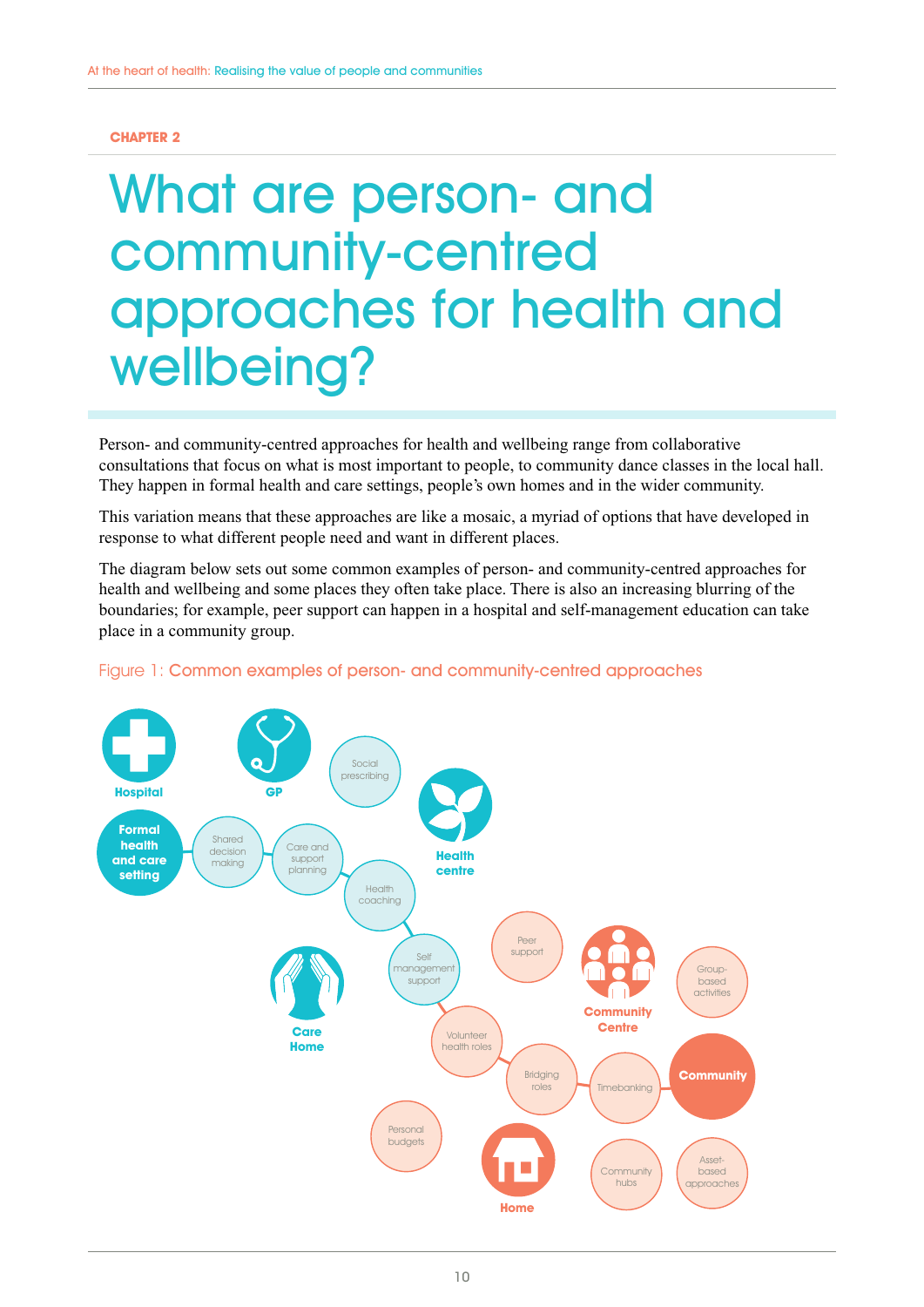The Appendix sets out a number of these approaches in more detail, including what they are and what we know about the evidence for them.

This diversity also means there is no single definition of person- and community-centred approaches for health and wellbeing. Yet, despite this, these approaches are united by a common purpose: to genuinely put people and communities at the heart of what they do – focusing on what's important to people, what skills and attributes they have, the role of their family, friends and communities and, given all this, what they need to enable them to live as well as possible.

Rather than proposing a definition for this emerging field, we suggest person- and community-centred approaches broadly fit within three main categories:\*

- 1. Approaches that enable people to **look after themselves better**, including understanding their condition, managing their symptoms and improving their diet, and education tailored to particular conditions.
- 2. Approaches that enable people to **have meaningful relationships** that help them improve their health and wellbeing through, for example, peer support networks and community groups.
- 3. Approaches that enable people to **work collaboratively with professionals**, such as collaborative consultations and health coaching.



## What makes these approaches work?

There are increasingly strong theories about how these approaches create change. These focus on knowledge, skills and confidence leading to behavioural change. This is sometimes called 'activation' **([see](#page-11-0)  [Box 1\)](#page-11-0)** and is related to concepts of hope, resilience, grit and self-efficacy.

The hypothesis is that approaches such as peer support help to build the knowledge, skills and confidence of individuals and communities. This enables people to take action to improve and manage their health and care in ways such as improving their diet or managing their symptoms better.

It is increasingly thought that the combination of these factors is important: knowledge alone, for example, is not sufficient to enable people to change their behaviour and manage their health and care effectively.<sup>6</sup> Behavioural insight perspectives can also help in understanding these factors. One model to support behavioural insights focuses on three factors: Capability, Opportunity and Motivation.<sup>7</sup> Understanding the behavioural drivers of these approaches is an integral part of the Realising the Value programme.<sup>8</sup>

<sup>\*</sup>These categories were directly informed and shaped by an open consultation in the early stages of the programme which attracted almost 100 responses, as well as the input of the Realising the Value consortium members and advisory group.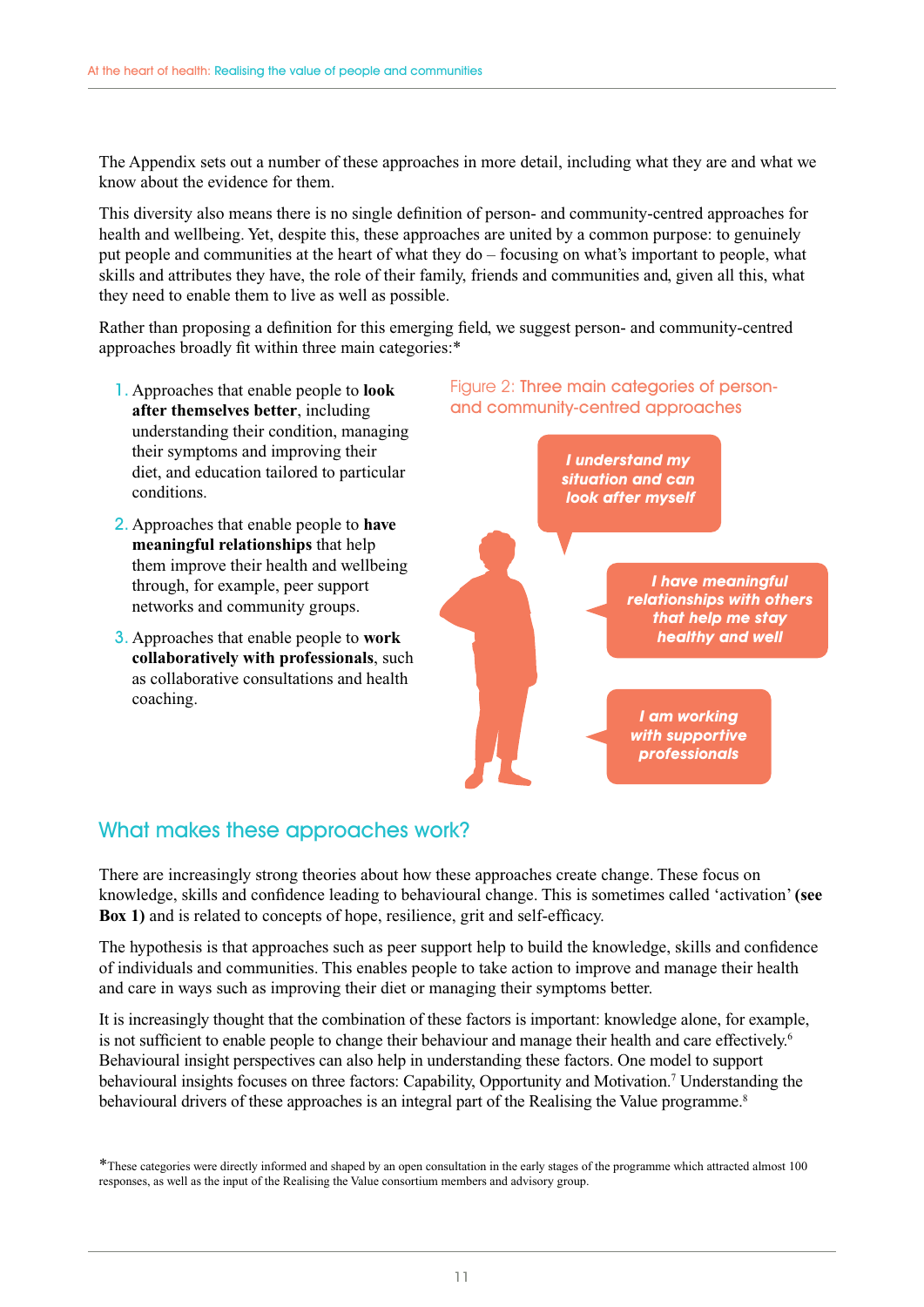<span id="page-11-0"></span>Wider social context is another important factor in enabling people to become more in control of their health and wellbeing. There is increasing evidence that community cohesion, resilience and social capital can contribute to improving health and wellbeing, reducing rates of depression and preventing falls, as well as enhancing life-skills, increasing rates of employment and higher education and improving social relationships.9, 10 These factors largely lie outside the control of health and social care services, so the challenge is how can the world of formal care align to build stronger communities:

*Individuals who are socially isolated are between two and five times more likely than those who have strong social ties to die prematurely. Social networks have a larger impact on the risk of mortality than on the risk of developing disease, that is, it is not so much that social networks stop you from getting ill, but that they help you to recover when you do get ill.* Marmot (2010) Fair Society Healthy Lives Final Report.

## BOX 1 • **Focus on: Patient Activation**

The Patient Activation Measure  $(PAM)^{11}$  is a measure that can help us to understand where people are in terms of their levels of knowledge, skills and confidence, as well as to measure whether particular interventions improve activation.

PAM scores have been found to be a robust predictor of a number of health behaviours and to be closely linked to, among other things, clinical outcomes and costs of care. Evidence suggests that: people who have low levels of knowledge, skills and confidence are less likely to take an active role in staying healthy. They are less likely to seek help when they need it, to follow health professionals' advice, or to manage their health outside of formal treatment. Conversely, people who are highly 'activated' are more likely to adopt healthy behaviour, to have better clinical outcomes, fewer hospital admissions and to be more satisfied with health care services.<sup>12</sup>

A recent US study found that *"patients with the lowest activation levels had predicted average costs that were 8 per cent higher in the base year and 21 per cent higher in the first half of the next year than patients with the highest activation levels"*. 13

People's level of activation can be improved. Approaches that have been shown to have a positive impact on activation also impact on other key outcomes. Additionally, people who start at the lowest activation levels tend to improve the most, indicating that there is opportunity to support the least engaged and challenge health inequalities.

Using the patient activation measure, a recent US study found that an individual's baseline level of activation (or knowledge, skills and confidence) is a reliable predictor of a range of outcomes over time and can help to predict future health care costs. This suggests that investing in approaches that target activation could have great potential. However, we still need to know more about which approaches are most effective at improving activation.<sup>14</sup>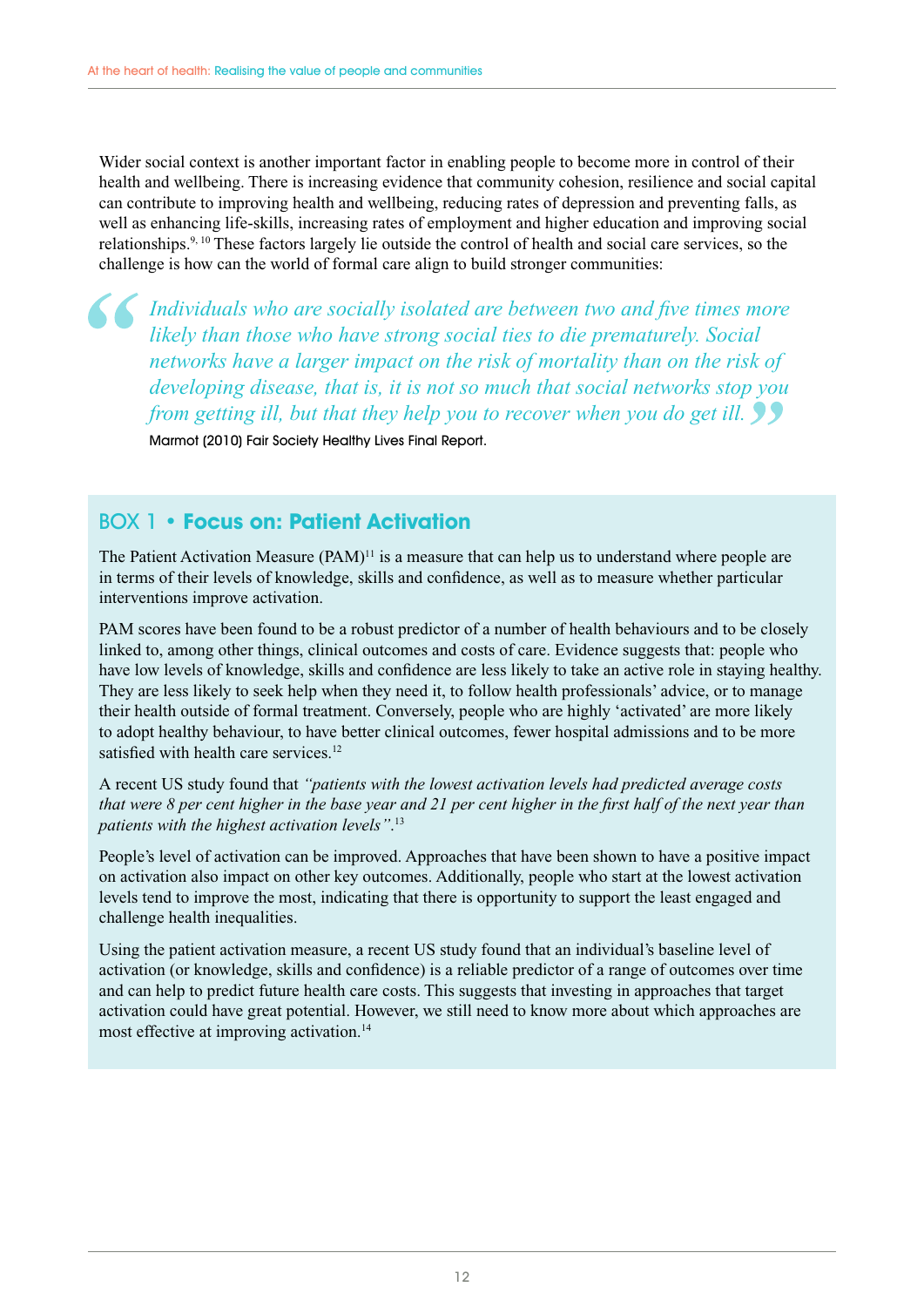## Making it happen: enabling mechanisms that are gateways to change

In order to be most effective, person- and community-centred approaches must be supported by a range of enabling mechanisms.

A key mechanism is personalised care and support planning. This is a systematic process in which people with long-term conditions and their carers work in partnership, very often with health and social care professionals, to identify their treatment, care and support needs. This can range from medical care through to support to connect with local services, peer-support networks and other community groups.15

Other things which can act as important enablers of these approaches are:

- **Social prescribing:** people can receive a 'social prescription' as a way to connect to services and groups outside of formal health or social care (for example, to join a local peer-support group) to help them manage their health and care and achieve their goals.
- **Personal budgets:** giving people control over how the money allocated for their health and care is spent.
- **Bridging roles (health trainers, community navigators, health champions):** roles undertaken by people, often drawn from the local community, who work with individuals to connect them with local services and help them to navigate them.

The House of Care **(see Figure 3)** can provide a useful framework for thinking about how these enablers fit together. It has primarily been developed to describe the interdependent factors that need to be in place to ensure coordinated person-centred care and support planning for people living with long-term conditions. Crucially, the model integrates and connects formal health services with community services and social networks - 'more than medicine'16 approaches that encompass many of the community and asset-based approaches included in the Appendix.

Figure 3: The House of Care



The diagram of the House of Care shows the different elements that are needed to ensure coordinated person-centred care as described in the previous paragraphs.

> Source: Coalition for Collaborative Care. Originally developed by the Year of Care Programme.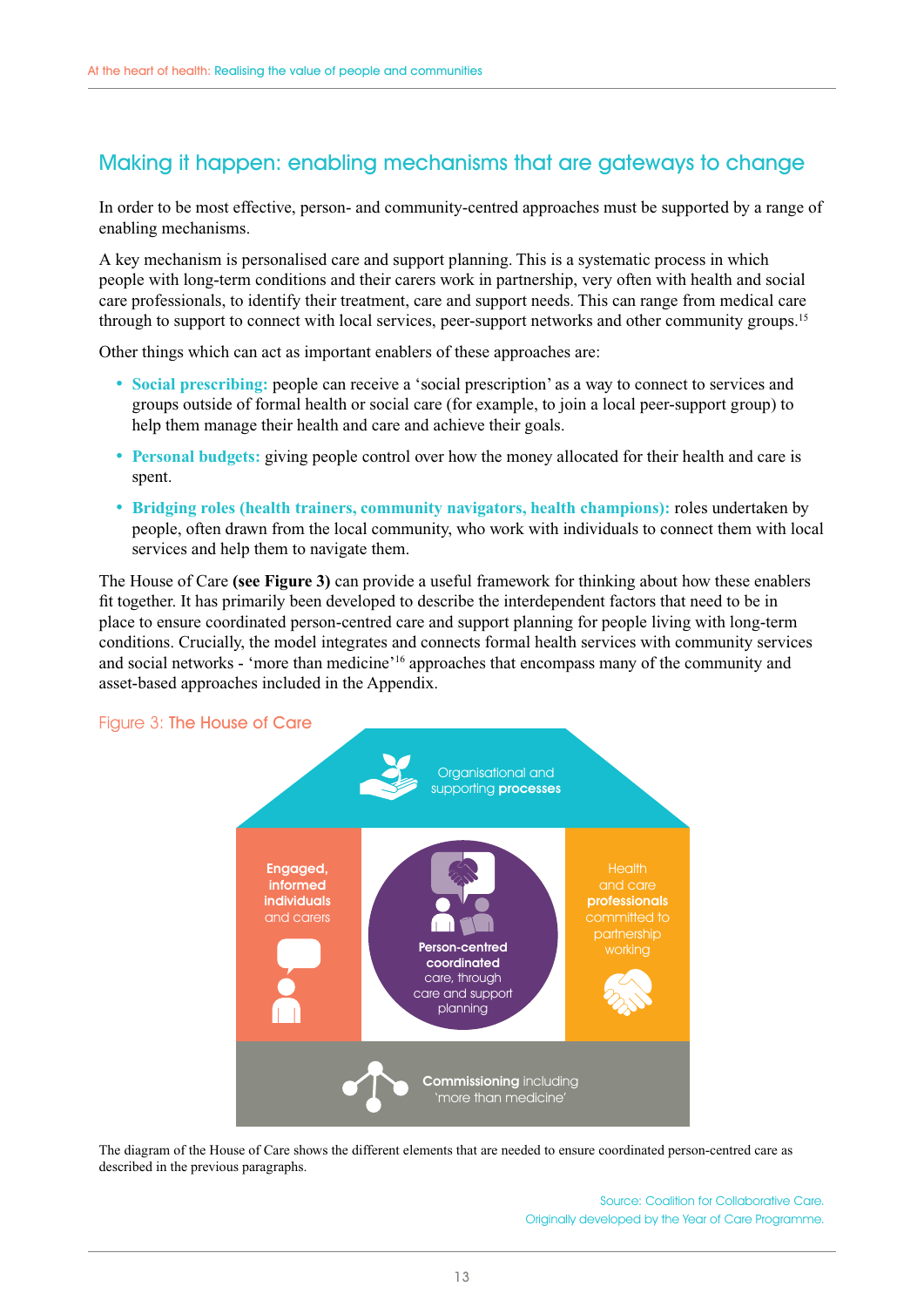#### <span id="page-13-0"></span>**CHAPTER 3**

## How have person- and community-centred approaches developed?

#### Figure 4: Timeline of the development of person- and community-centred approaches for health and wellbeing 1960-2015

## The timeline shows some key points in the development of person- and community-centred approaches for health and wellbeing, with a particular focus on the 'crossing points' between health, social care and wider community-centred approaches.

- states that local authorities must promote wellbeing when carrying out any of their care and support functions in respect of an individual.

NHS Five Year Forward view published

#### Care Act

#### **2011 - Department of Health** Social action for health and wellbeing: building co-operative communities

**2012** - two significant **Acts of Parliament •Health and Social Care Act 2012**

- new requirement on public bodies to consider how in procurement /commissioning they might improve economic, social and environmental wellbeing of their area

#### **2015**

New programmes to deliver greater integration and person and community-centred care, including:



**New Care Models, Integrated Personal Commissioning (IPC), Integration Pioneers**

#### **2014**

### **2014**

**2014 Coalition for Collaborative Care** (the "TLAP for health") launched

**Department of Health** strategic vision for volunteering.

> - imposes a duty on **CCGs** and **NHS England** to involve people in decisions about their care and in planning services

#### **•Public Services (Social Value) Act 2012**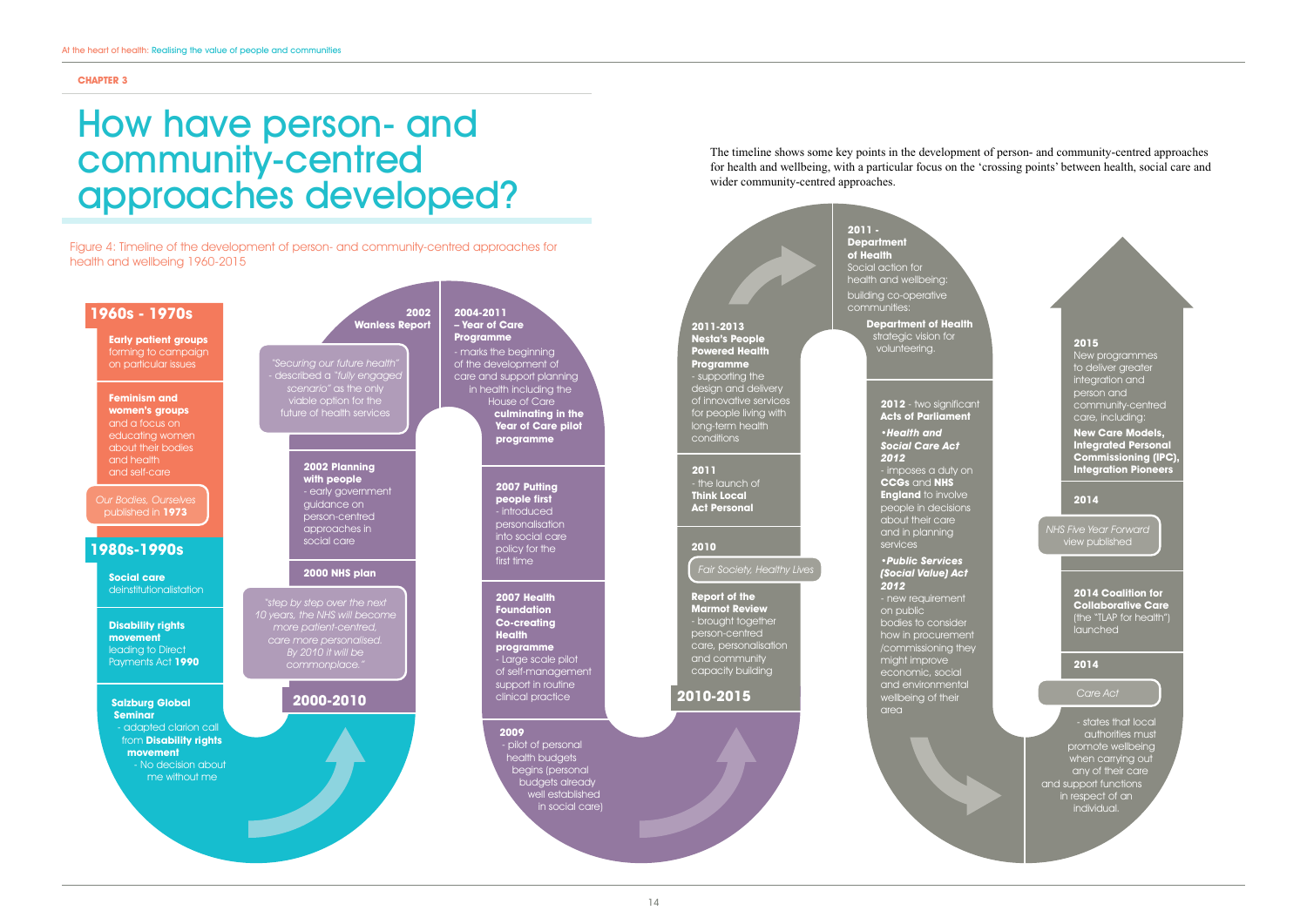Person- and community-centred approaches for health and wellbeing have developed somewhat independently in the NHS, in social care and in the field of community development, but with clear influences on each other. While they often use different language, and the specific interventions and approaches can vary, there are equally many similarities, particularly in relation to the goals they are seeking to achieve. They could therefore be understood as 'tributaries', starting from different places but now converging into a common pool of approaches, all of which put people and communities at the centre:

- Within **health care**, the implementation of person (or patient) centred care<sup>17</sup> has focused on supporting and empowering individual patients to make decisions about and to manage their own health and care. Person-centred care has traditionally been service-led but more recently has focused on approaches that can happen outside of formal health settings.
- Within **social care**, these approaches are considered part of the 'personalisation' agenda and generally focus on enabling individuals to have greater choice and control over their life and the services they receive. A key element of this has been expanding the use of personal budgets.<sup>18</sup>
- Community-centred approaches\* have their roots in the field of **community development**, community engagement or other participatory methods of community building. These approaches often focus on informal group-based activities. There is a growing interest in this field to demonstrate its potential to contribute to improving health and wellbeing and reducing health inequalities.19



#### Figure 5: 'Tributaries' to person- and community-centred approaches

A diagram showing the development of person- and community-centred approaches in health, social care and community development fields.

\*We use the NICE definition of 'community': an umbrella term to cover groups of people sharing a common characteristic or affinity such as living in a neighbourhood, or being in a specific population groups, or sharing a common faith or set of experiences. NICE (2014) Community engagement to improve health.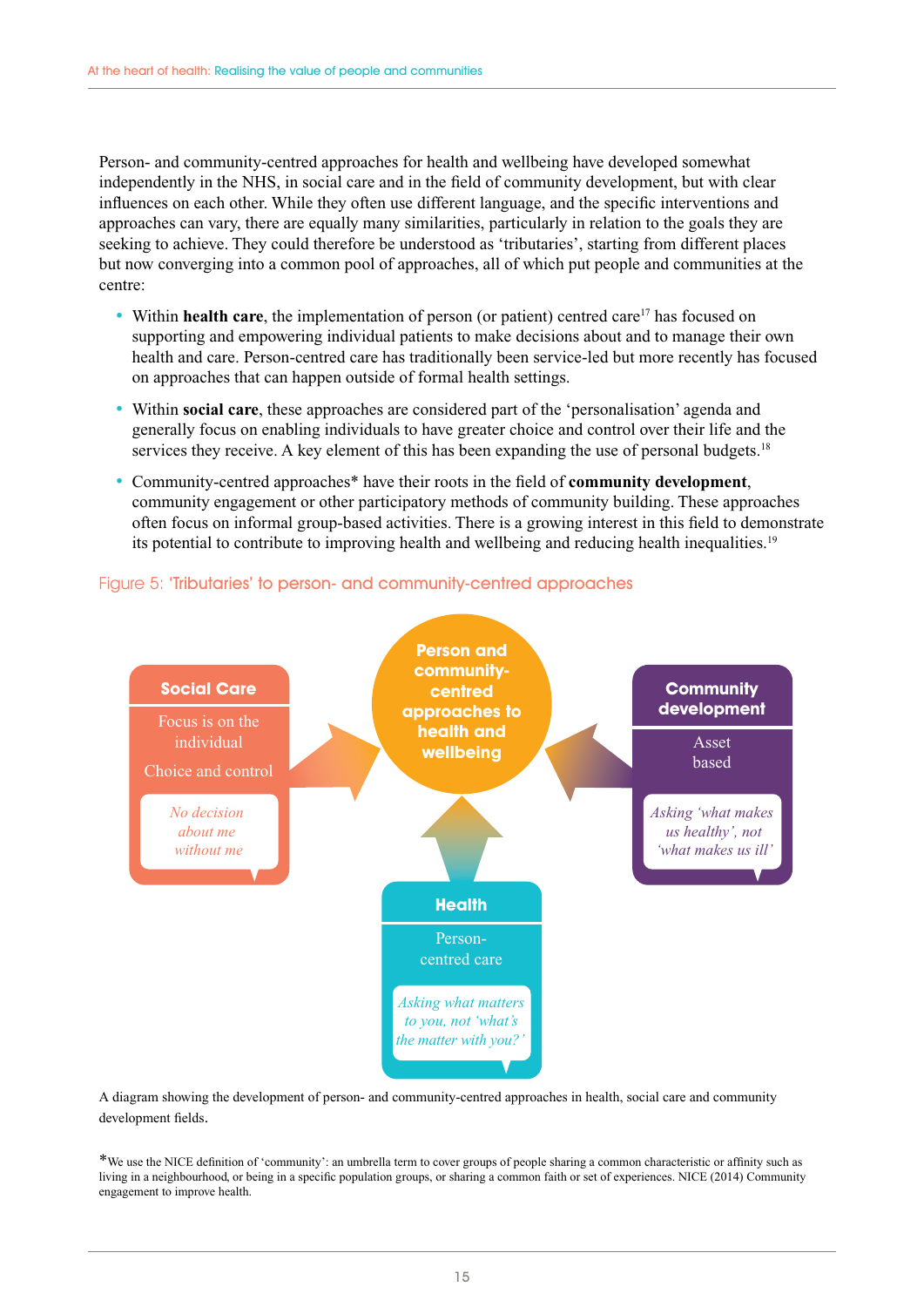Finding a way to work across these three tributaries, without losing their individual value, is a key challenge. The traditional boundaries between these approaches can get in the way of attempts to achieve greater integration; or the desire of frontline staff to provide joined up and holistic services for individuals. Two key factors underpin all three approaches and provide a basis for bringing them more closely together:

- Recognition of the individual strengths, capabilities and skills that people bring to their interactions with health and care professionals or as part of their community.
- Commitment to collaborative relationships between professionals and service users, patients and carers and between services and communities, often underpinned by the principles of co-production **([see the Appendix for a definition of co-production](#page-41-0))**.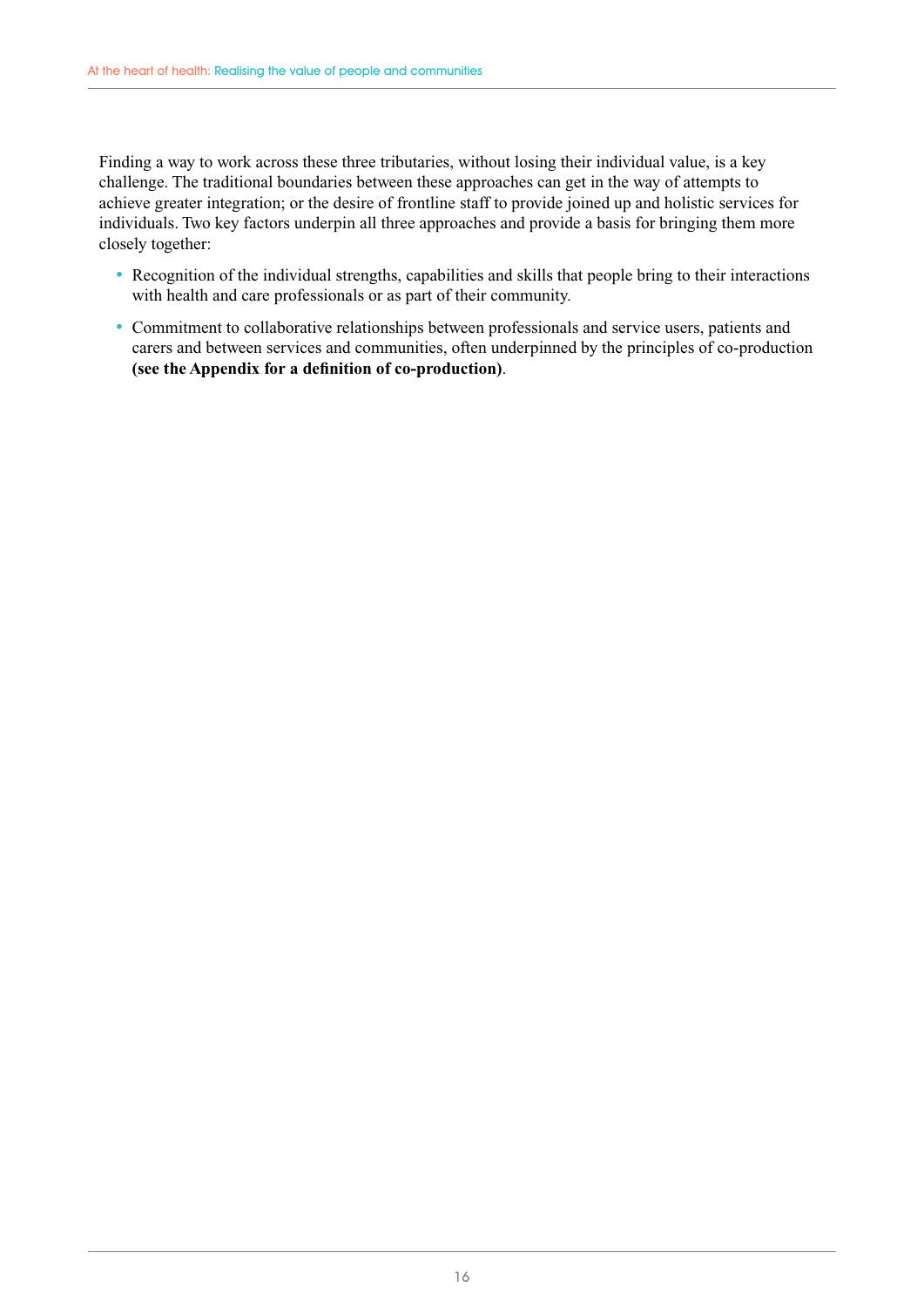#### <span id="page-16-0"></span>**CHAPTER 4**

## An overview of the evidence and the benefits of personand community-centred approaches

There is a compelling case that the time has now come for person- and community-centred approaches for health and wellbeing. The drive for services to do more to empower individuals and communities is growing. This is coupled with the increasing body of evidence from research and practice that these approaches can improve outcomes. We see the significant potential for person- and community-centred approaches to improve outcomes for individuals and communities - as well as to ensure better value for the significant investment of public money in health and social care services.

Yet, despite many good examples of person- and community-centred approaches being implemented in frontline practice, it is still far from being 'the way we do things' within health and care services.<sup>20, 21</sup> Too often these approaches are limited to committed teams or individuals, the so-called 'innovators' and 'early adopters'. For example, despite policy commitments on care planning, only about 5 per cent of eligible people with long-term conditions report that they have a care plan, and more than one in four of these people said they were not involved in the development of the care plan.22

To realise the vision of truly person- and community-centred approaches for health and wellbeing, the challenge now is twofold: to be more precise about what works in what circumstances and to better understand how to embed and scale the most effective and appropriate approaches.

## Overview of the evidence

As this report outlines, there is a large and diverse range of approaches to supporting individuals to be active partners in their own health and care, and to supporting and developing resilient communities that can help maintain and improve health and wellbeing. Unsurprisingly, this means that there is an equally broad and diverse range of evidence, from a range of sources including research trials and evaluations of programmes, as well as qualitative evidence and stories from patients, professionals and service managers.

As part of Realising the Value, the Institute of Health & Society at Newcastle University conducted a scoping review of a wide range of person- and community-centred approaches for health and wellbeing **(Annex 1)**. This review drew on systematic reviews of the evidence across a wide range of interventions and approaches with a view to identifying promising approaches for the economic modelling, and to help choose the Realising the Value five focus areas. It has also provided helpful further insights into the evidence base overall and for the Realising the Value focus areas in particular. For this report, we have also drawn on a wide range of other sources from the formal research evidence, as well as evidence from evaluations of programmes seeking to embed these approaches in practice and policy reports and publications which provide further analysis and insight into the impact and potential of different approaches.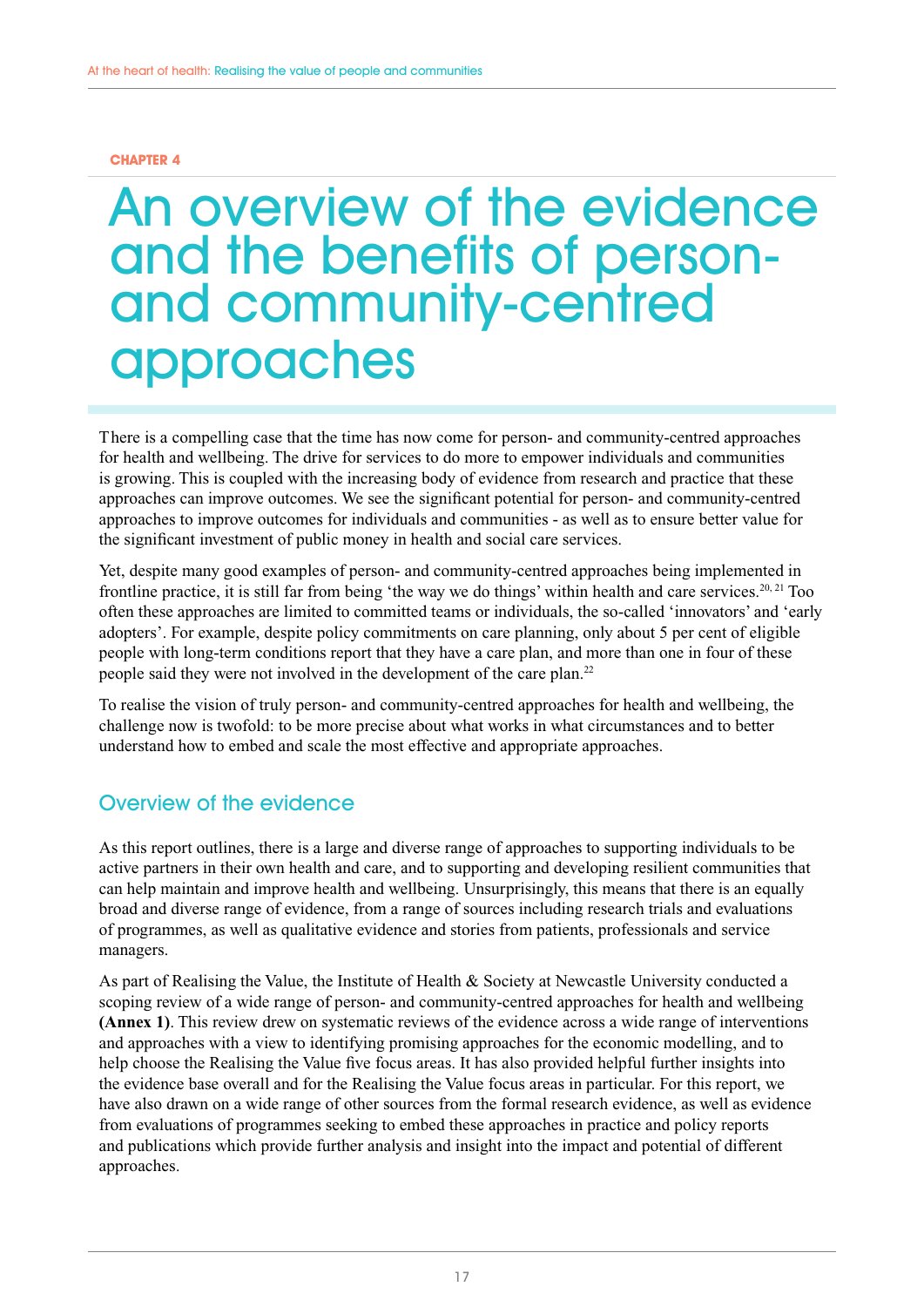Our overall assessment is that:

**The evidence base is still emerging**. While some aspects of person- and community-centred approaches for health and wellbeing are rich in evidence, in other areas the evidence is mixed or inconclusive. There are also many gaps in the research: questions that have not been asked or addressed fully. Although there have been a number of programmes, research and policy documents seeking to demonstrate the potential of person- and community-centred approaches, there is still much we do not know.

**The evidence base is complex and disparate**. As more organisations and areas adopt these approaches there is an increasing range of evidence – from formal research but also learning from implementation – which makes it difficult to bring together in a way that makes sense and can be used by policymakers, commissioners and others. It can be difficult to know where to start or what approaches are likely to best meet the needs of people and communities.

Despite the limitations of the current evidence base, a wide range of person- and community-centred approaches have been shown to lead to positive outcomes, and there is increasing work to develop the evidence base in these areas. While we should continue to strive to improve the evidence of the impact of these approaches, we believe a compelling case has been made to adopt and implement them now.

## BOX 2 • **Improving the evidence base for person- and communitycentred approaches**

There are three key areas where we think more can be done to improve the research, implementation and evaluation of person- and community-centred approaches:

- 1. **Developing the right measures:** Measurement is a key challenge in both research and practice for person- and community-centred approaches.<sup>23</sup> Research studies often create bespoke measurement tools for specific interventions or studies which are not necessarily relevant for real-life implementation and make it difficult to compare outcomes across a range of studies. Building a combination of bespoke and standardised measures into future research design would be hugely valuable.
- 2. **Understanding context:** Context<sup>24, 25</sup> affects whether and how person- and community-centred approaches are implemented, and whether they are successful. Even with seemingly simple interventions that have been proven to work elsewhere, the power dynamics and culture in organisations or settings can make achieving the desired outcomes much more complex.<sup>26</sup>
- 3. **Navigating system levers (such as legislation and regulation, incentive and workforce education):** A better understanding of the impact of system levers on the adoption and spread of person- and community-centred approaches for health and wellbeing will help policymakers to explore how they can best support the adoption and spread of these approaches.

## The benefits of person- and community-centred approaches

There is a growing body of evidence from research and practice to demonstrate the benefits of person- and community-centred approaches, across the three dimensions of value.<sup>27</sup>

• **Mental and physical health and wellbeing:** Person- and community-centred approaches have been shown to increase people's self-efficacy and confidence to manage their health and care, improve health outcomes and experience, to reduce social isolation and loneliness, and build community capacity and resilience, among other outcomes.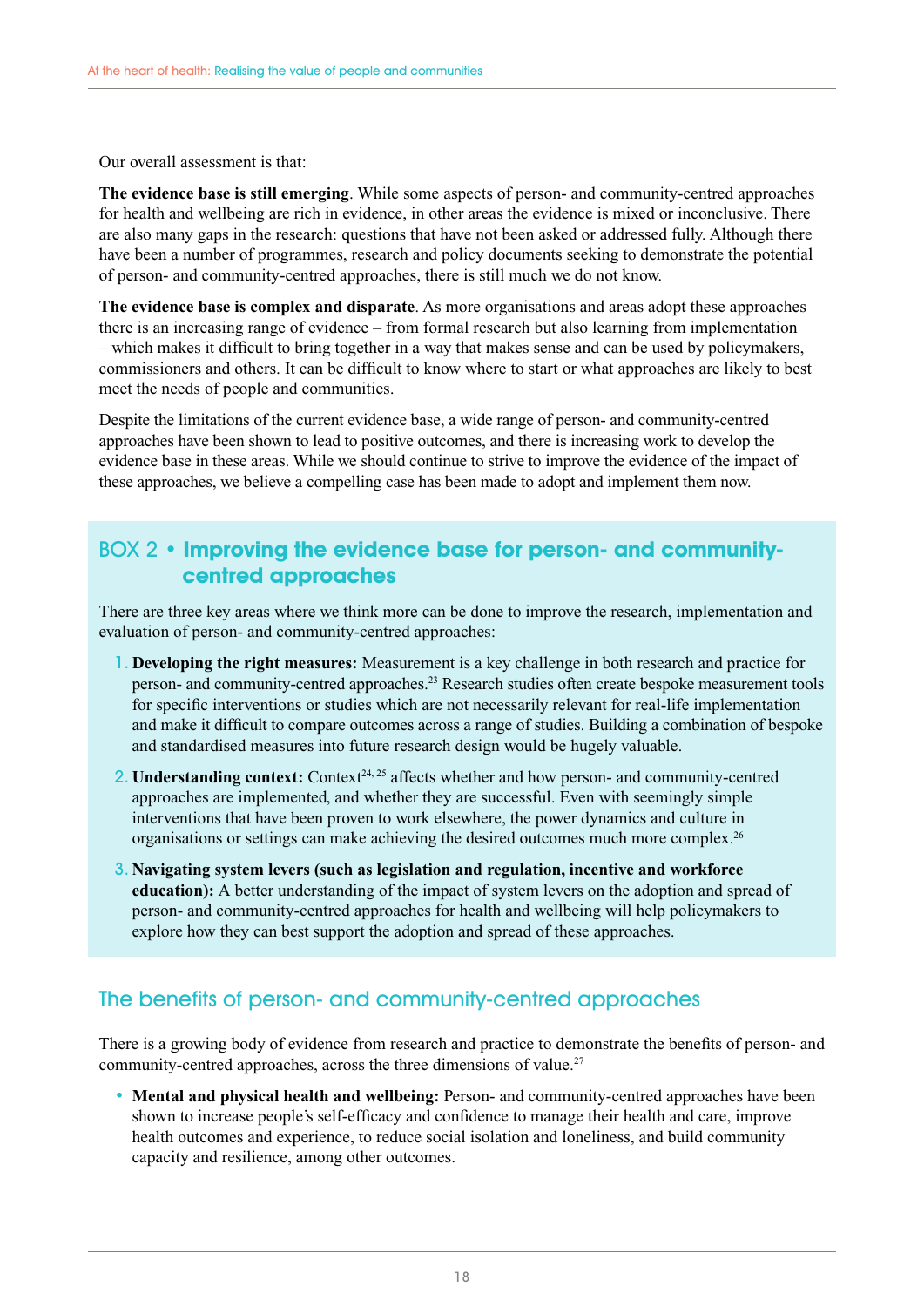- **NHS sustainability:** These approaches can impact how people use health and care services and in particular can lead to reduced demand on services, particularly emergency admissions and A&E visits.
- **Wider social outcomes:** Person- and community-centred approaches can lead to a wide range of social outcomes, from improving employment prospects and school attendance to increasing volunteering. They also can potentially contribute to reducing health inequalities for individuals and communities.

Across the three dimensions of value above, the most consistently reported positive outcomes relate to improvements in mental and physical health and wellbeing, although the ways in which these approaches can improve health and wellbeing for individuals are varied and can be condition or intervention specific.

Cost-effectiveness of interventions is much less reported in the formal research evidence although there is good evidence about the positive impact of self-management support on reducing use of health care resources, particularly acute services and and some emerging evidence from research and practice for peer support and health coaching.

In terms of NHS sustainability, a number of organisations have sought to quantify the potential global impact of patient and community empowerment. For example,  $Reform<sup>28</sup>$  estimates stronger patient engagement, including more self-care, improved public health and greater patient contribution to their care, could save £2 billion, nearly 10 per cent of the NHS England target saving. Monitor<sup>29</sup> has estimated that teaching people with long-term conditions to manage their own care could save between £0.2 billion and £0.4 billion. Nesta<sup>30</sup> has estimated over £4.4 billion a year could be saved if the NHS adopted innovations that involve patients, their families and communities more directly in the management of long term health conditions.

Looking more widely, methodologies, such as social return on investment, suggest that for every £1 a local authority invests in community development activity, £15 of value is created.<sup>31</sup> And the value of voluntary activity in the UK has been estimated at £23.9 billion, $32$  with a financial value of potentially £700k in an acute Trust.<sup>33</sup>

The savings suggested in these reports are illustrative only, and there are important caveats to their use,\* but such attempts can help to focus attention on person- and community-centred approaches.

There is also emerging evidence and theories of change which suggest that many person- and community-centred approaches for health and wellbeing can contribute to improvements in wider social outcomes, both for individuals themselves (increased employment or education prospects, greater social connections) but also wider community and societal benefits (more volunteering, stronger, more resilient and more connected communities).34, 35

<sup>\*</sup>They may be based upon a small number of studies and may under-account for broader economic costs (and benefits) or of cumulating benefits from different approaches which may lead to double/multiple counting of the same saving. These global figures also do not factor in that these are complex social interventions being introduced into a complex environment of existing systems and practices; the local context for the intervention, with differential cost-benefit starting points, is therefore likely to lead to differential cost-benefit outcomes.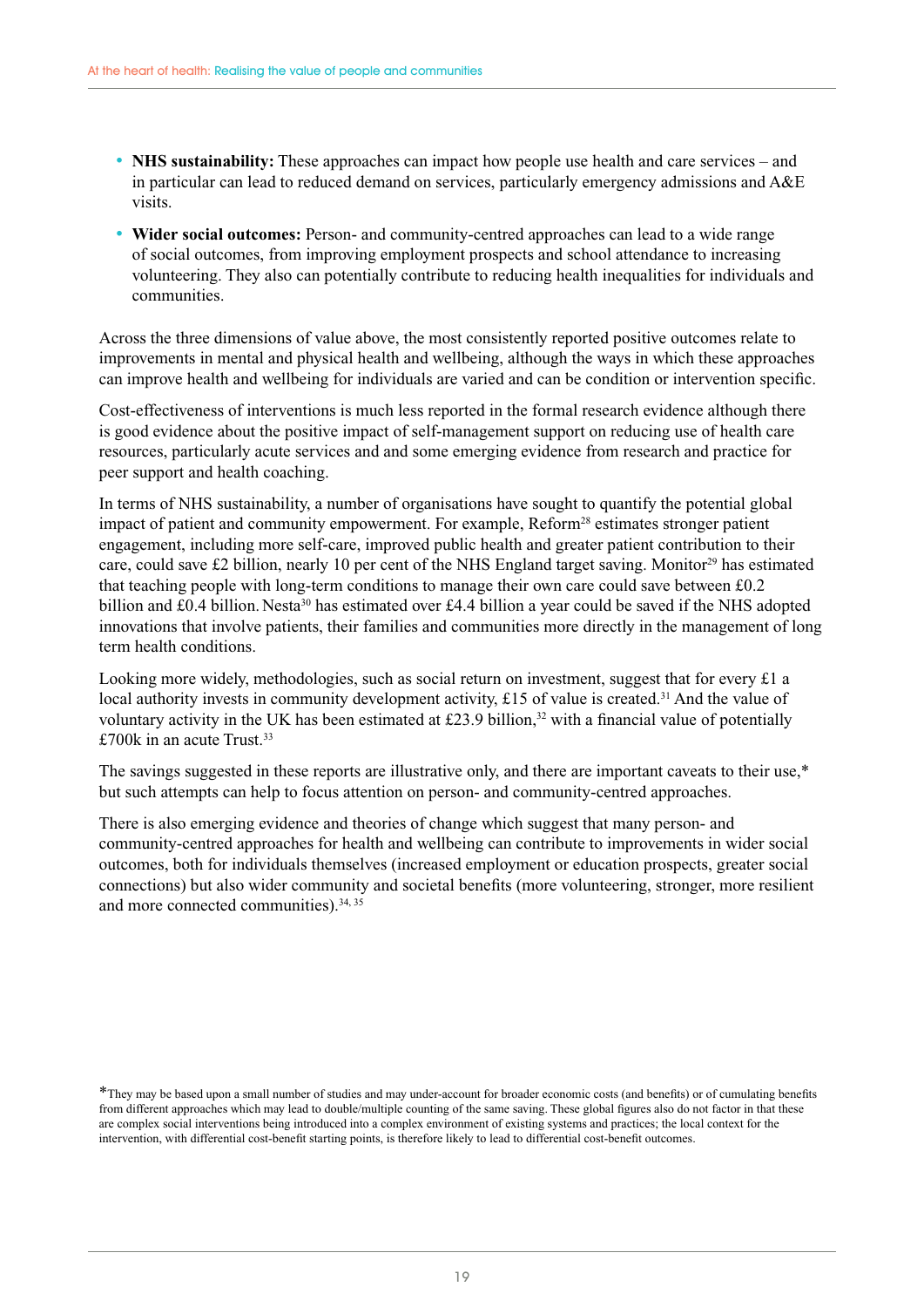#### <span id="page-19-0"></span>**CHAPTER 5**

## Realising the Value five focus **areas**

The Realising the Value programme has identified five focus areas for the next phases of work.

Together, these five areas demonstrate a commitment to the principles of person- and community-centred approaches for health and wellbeing and show significant potential to enhance the quality of life of people living with long-term conditions and deliver benefits across the three dimensions of value:

- **Peer support**
- **Self-management education**
- **Health coaching**
- **Group activities to support health and wellbeing**
- **Asset-based approaches in a health and wellbeing context**

In choosing the five focus areas, we were interested in interventions which were promising based on evidence from a range of sources. We also wanted to ensure we had a spread of approaches from those which are typically service-led to those which are family-rooted within communities. To achieve this balance we used a process called Multi-Criteria Decision Analysis **([see Box 3\)](#page-20-0)**.

Self-management education and peer suport have (relatively) strong evidence, in the context of an immature evidence base. The evidence review undertaken by Newcastle University, one of the Realising the Value partners, found that the evidence beyond these two interventions was mixed and included significant gaps. Therefore, the remaining three focus areas were chosen by a combination of: relative strength of academic evidence (where available); strength of practice-based evidence; and balance across the types of interventions included (to ensure, for example, that community-based interventions were included).

We recognise that there are overlaps between these five focus areas, and across the broader spectrum of person- and community-centred approaches. Even when speaking about a seemingly discrete intervention, the boundaries are not always clear-cut. We will seek throughout the programme to better understand the connections between different approaches and how they can work together to achieve maximum impact. For example, a programme of self-management education may involve elements of peer support and health coaching as well as education or information provision.

For the remainder of Realising the Value, we will be working with one site in each of the five exemplar areas, as well as with wider communities of interest in the five areas. See Chapter 6 for more information on how we will work with the sites and what tools and resources the programme will produce.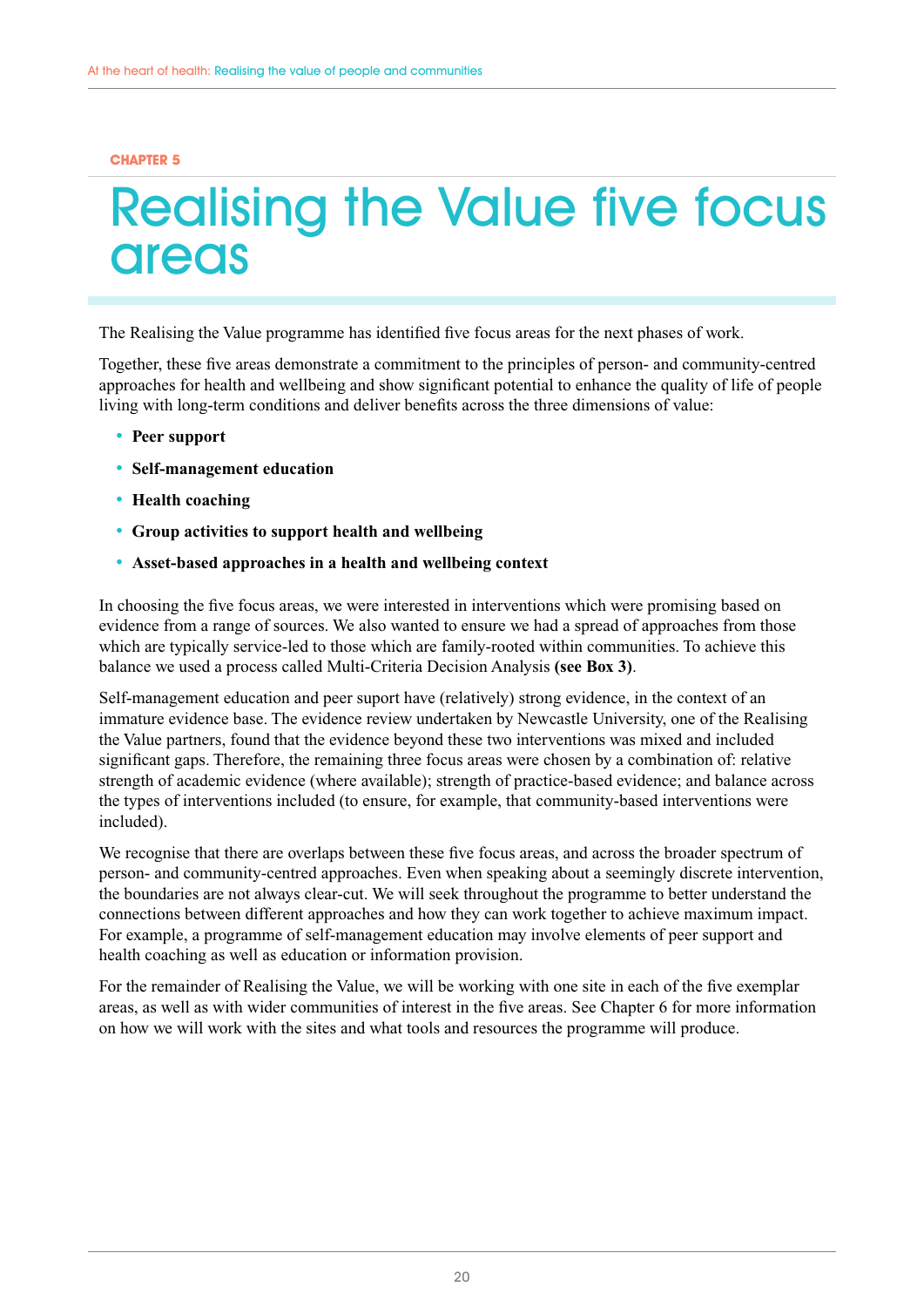## <span id="page-20-0"></span>BOX 3 • **How we chose the five focus areas**

Realising the Value aims to identify approaches which show promise to increase value across three domains: mental and physical health and wellbeing, NHS sustainability and wider social value. We are also interested in approaches from across the broad field of person- and community-centred approaches for health and wellbeing, not just those led by health or care services. This informed our approach to selection and the criteria we developed.

We used a Multi-Criteria Decision Analysis (MCDA) process. This method involves key stakeholders in agreeing objectives and criteria, as well as assessing trade-offs between different choices. This type of active consensus-building was used to help to define scope.

The Realising the Value MCDA process was designed to prioritise approaches based on the research evidence combined with wider practice-based evidence and the broader definition of value used by the programme.

The process was informed by:

**A scoping review (Annex 1) of the evidence** across the field of person- and community-centred approaches for health and wellbeing, undertaken by the Institute for Health & Society at Newcastle University. The team of health economists carried out a search of global academic health literature, focusing on evidence of the highest quality (randomised control trials and systematic reviews) and resulting in over 500 evidence sources being identified.

An **open consultation** to identify a long list of approaches and grey literature to support these approaches.

A number of meetings with a group of **expert stakeholders** including the Realising the Value consortium and advisory group members and a number of other individuals with expertise in the area.

The rest of this chapter provides more detail on these five focus areas, including what the evidence tells us about their potential impact.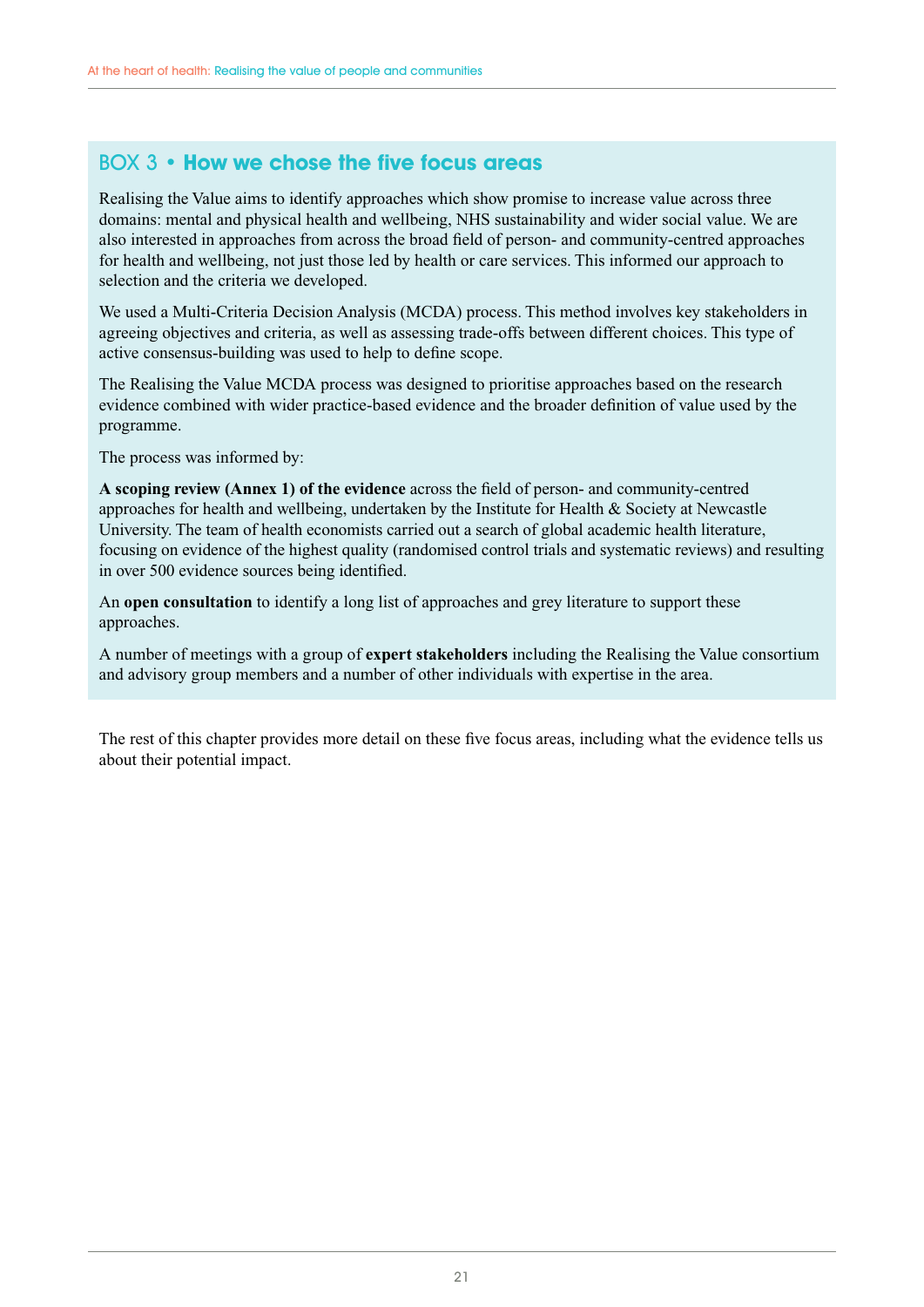## 1. **Peer support**

### What is peer support?

Peer support in health and care encompasses a range of approaches through which people with similar long-term conditions or health experiences support each other in order to better understand the condition and aid recovery or self-management. It can be delivered on a one-to-one basis, which may be in person or through telephone support, or through a peer support group. Peer support is largely provided on a voluntary basis, although in some instances people are paid for being peer supporters.

One-to-one support approaches include peer listening, to enable someone to talk through current concerns and offer support and encouragement, and peer mentoring, where the mentor is a positive role model, actively helping the mentee to progress along a self-management or recovery path. Groups have traditionally been in the format of regular face-to-face meetings, although there are now also growing numbers of online peer-to-peer forums, such as Big White Wall.<sup>36</sup>

Peer support can be offered across a wide range of, usually long-term conditions. The largest body of research relates to peer support for people with mental health conditions and diabetes.<sup>37, 38, 39</sup>

## Key components of peer support

Whether one-to-one or in a group, the essential components of peer support include:

- Co-production of support between people who share a similar condition.
- Support provided by those who have experience of living with the condition, not by health professionals.
- The content of peer support sessions being largely determined by the participants.
- Being asset-based recognising people's resources and potential.
- The sharing of experience and reciprocity between people as equals.
- Working towards wellbeing and recovery.

Peer support may be a component within other forms of self-management support. For example, it may have an educational component to be delivered alongside more general peer support, or, within a health coaching frame, it may focus on helping people to identify what they want to achieve and to reach goals through manageable steps.

## The benefits of peer support

Peer support has been shown to lead to significant improvements $40$ for people with long-term physical and mental health conditions across a range of health and wellbeing outcomes including:

- Individuals' knowledge, skills and confidence to manage their health and care ('patient activation').
- Physical functioning and ability to self-care.
- Quality of life.
- Social functioning and perceived support.

#### **KEY BENEFITS**

Peer support has the potential to improve a range of wellbeing outcomes, including patient activation, physical functioning, quality of life and social functioning.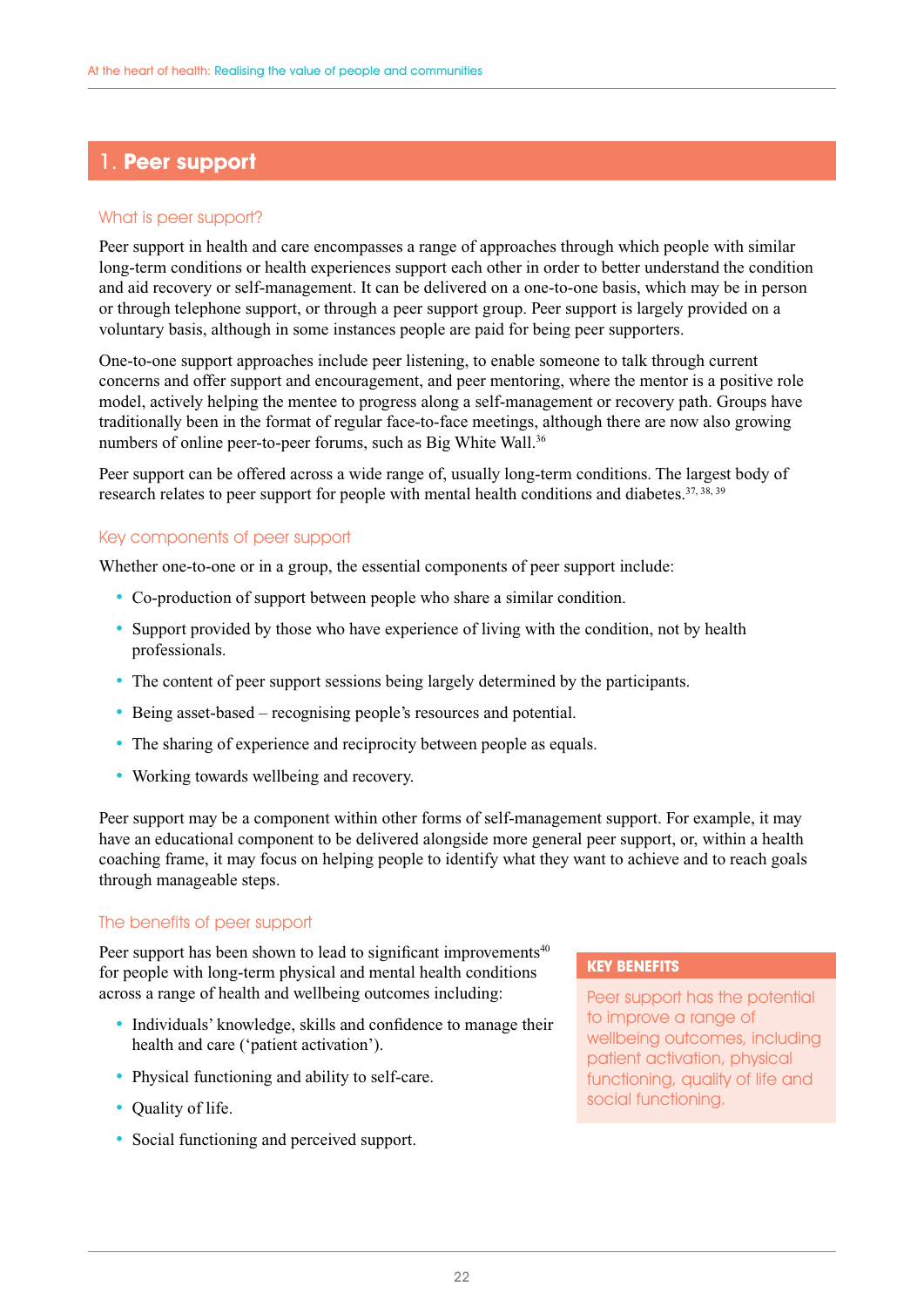Some of the benefits of peer support appear to be dependent on health condition. In mental health, outcomes such as empowerment, recovery and hopefulness were improved significantly as a result of peer support. In diabetes, peer support led to significant improvements in depression, knowledge of their disease and biomedical outcomes, particularly blood glucose levels, weight loss and improved cholesterol.41 A number of studies have shown that peer support for people with serious mental illness led to increased activation (knowledge, skills and confidence, alongside improvements in physical healthrelated quality of life, physical activity and medication adherence among the participants).<sup>42</sup>

The reciprocity of peer support is a key benefit. The act of helping someone else as a way of paying back for help previously received can be a deeply rewarding and therapeutic experience in its own right. For example, peer support workers in mental health often experience an increased ability to cope with their own mental health issues. Studies of peer support in diabetes have found that the volunteer supporters are less likely to experience depression, have heightened self-esteem and self-efficacy and improved quality of life, even after adjusting for baseline health status and socio-economic status. As in mental health, by providing support to others, peer supporters with diabetes seem to have improved health behaviours themselves<sup>43</sup>

Equally, receiving care and treatment from someone who is on their own journey of recovery can be comforting.44 A key benefit for people receiving peer support is the greater perceived empathy and respect gained through support from a peer. Peer supporters report benefits for themselves of increased selfesteem, confidence and positive feelings that they are doing good to others. It can help people feel more knowledgeable, confident and happy, and less isolated and alone.

The evidence base is still developing and, in particular, is mixed on outcomes such as impact on hospital admissions and readmissions, and whether peer support reduces length of stay. There is also little research that adequately assesses cost effectiveness. However, there are some examples from practice, such as a project in Nottingham which employed eight peer support workers who supported 247 inpatient and community clients in mental health services to contributing to a 14 per cent reduction in inpatient stays among the people they supported, saving around £260,000.45

## Making it work

Peer support is likely to be most effective for improving health outcomes when delivered one-to-one or in groups of more than ten people, and most effective for improving health outcomes when it is based around specific activities (such as exercise or choirs) and focuses on education, social support and physical support.46

From the evidence base, there are many practical challenges that need to be considered when developing a peer support service, for example:

- Careful training, supervision and management of all involved, with sufficient organisational support for the programme – peer support is not 'free'.
- Discussion with peer supporters on the amount of time they are able to commit, their own interests, and feasible numbers of people they are able to provide support for.
- Regular opportunities for peer supporters to share experiences, solve problems, provide mutual support and receive additional training as well as ongoing and visible recognition for their efforts.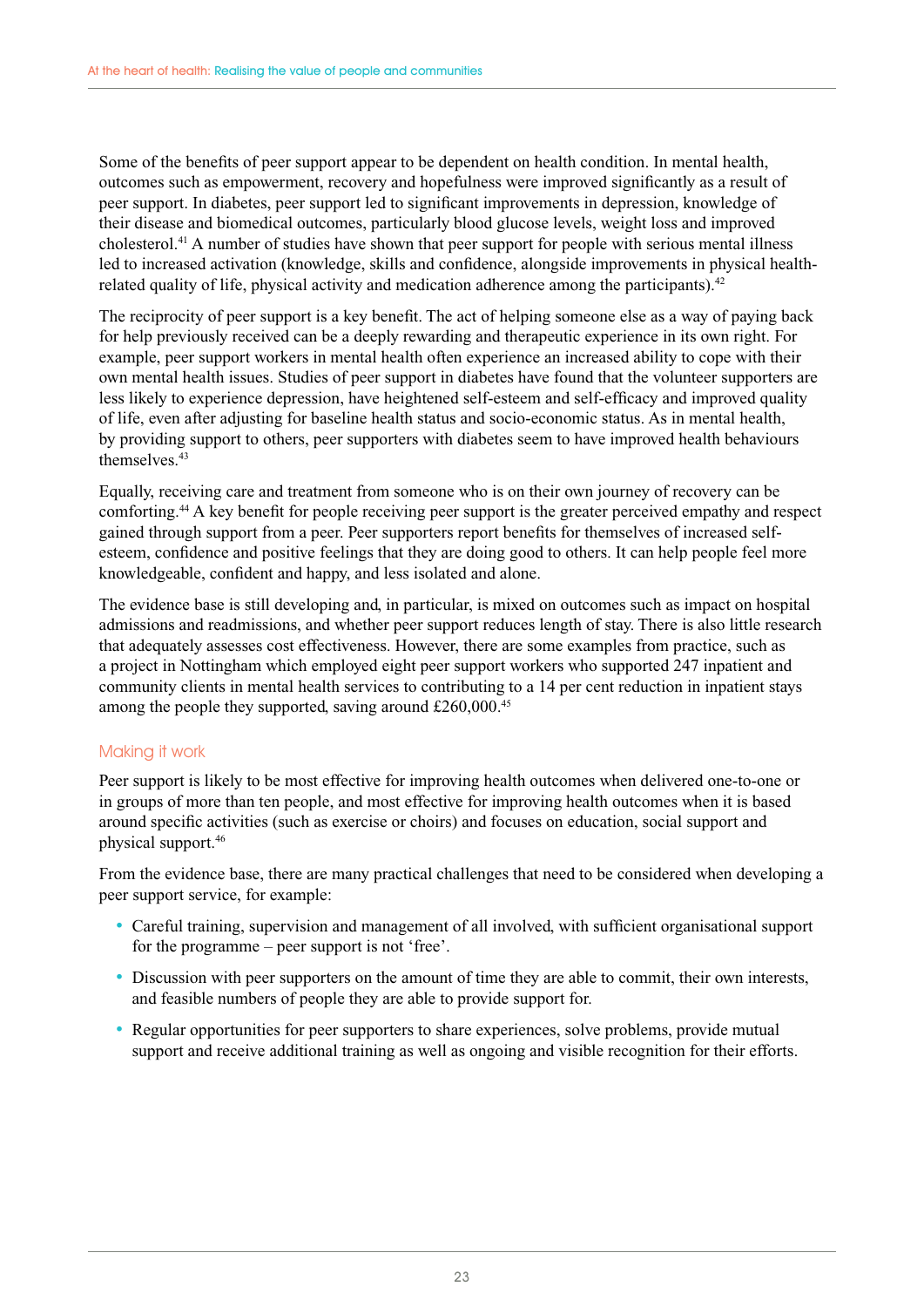- Due to the nature of having a long-term condition, peer group members may have difficulties attending regular face-to-face meetings, therefore groups work well when they are not time-limited or tied to the delivery of particular training content, but can offer a mechanism for responsive, sustained support.
- When peer-support groups include a self-management education component, it is important that the content is delivered flexibly as issues arise for people in the group, so they apply newly acquired knowledge to their own lifestyles and exchange information and experiences, enabling participants to learn from each other.
- The employment of peer-support workers needs careful handling when there are paid and volunteer peer supporters, so that volunteers do not feel 'hard done by'.

## BOX 4 • **Peer support in practice: Lambeth Living Well Collaborative**

The Lambeth Living Well Collaborative, established in 2010, is a platform of partners who have come together to radically improve the outcomes experienced by people with severe and enduring mental health problems. The Collaborative is made up of people who use services, carers, commissioners across NHS Lambeth Clinical Commissioning Group and Lambeth Council, voluntary and community sector, secondary care and primary care. Lambeth was also one of six teams supported as part of Nesta's People Powered Health programme.

Overall, the joint aim of the collaborative is to enable people in Lambeth to achieve the following 'Big Three' outcomes.

- **Recover & Stay Well:** experience improved physical and mental health
- **Choose:** experience increased self-determination and autonomy
- **Participate**: be part of daily life on an equal footing with others to 'connect', 'give' and 'be included'.

Peer support plays a key role across the collaborative which supports a whole range of organisations that have peer-support initiatives. These include Mosaic Clubhouse, Thames Reach, Certitude, Look Ahead, Mind, South London and Maudlsey NHS Foundation Trust (SLaM).

This joined-up approach has resulted in a significant reduction in referrals to secondary care since November 2013 – a reduction of about 50 per cent per month. Over 60 per cent of people who have been supported were previously not known to secondary care services. Over 500 people have been supported within the Community Options Team and Primary Care Support Service. Over 600 contacts have been made with Solidarity in a Crisis, an out of hours Peer Support Service; over 550 people have accessed Connect and Do, an initiative that focuses on building people's confidence and reduces social isolation, and 110 people have taken up Personal Budgets.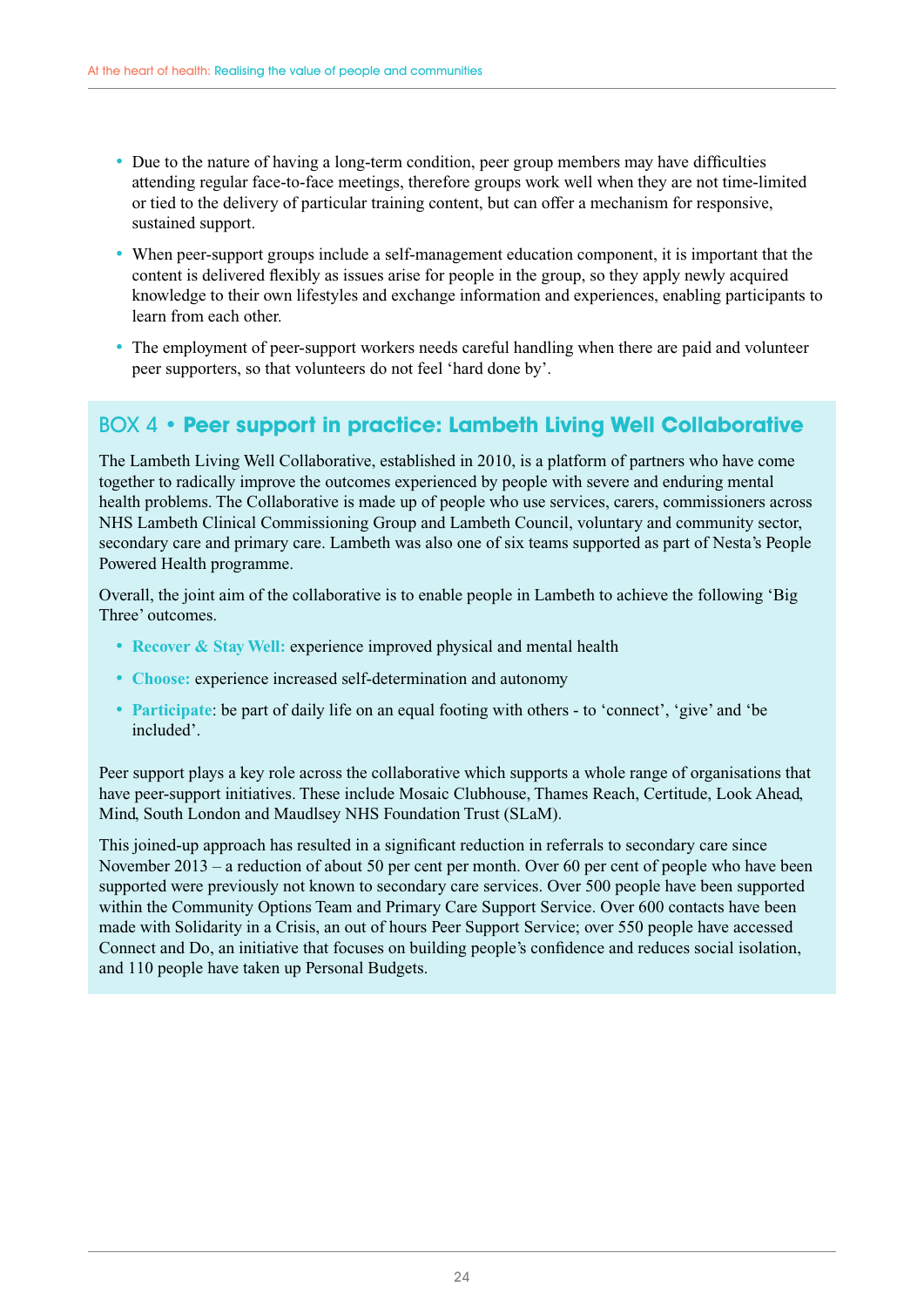## 2. **Self-management education**

#### What is self-management education?

Self-management education includes any form of formal education or training for people with long-term conditions which focuses on helping people to develop the knowledge, skills and confidence to effectively manage their own health and care. The content of self-management education varies depending on the nature of the people taking part and, often, on their condition and their information and support needs.

Self-management education is a core component of many wider self-management programmes. Of the studies reviewed by Newcastle University **(Annex 2)**, almost half of all studies on diabetes selfmanagement included an educational component. Education was the main focus of 93 per cent of asthma self-management studies, 86 per cent of cardiovascular disease (CVD) studies and 96 per cent of chronic obtructive pulmonary disease (COPD) studies, although it was less common in other areas such as arthritis.

Self-management education can be delivered in different ways; it may be face-to-face or online; one-to-one or in groups. Structured group education can be generic (i.e. for people regardless of their long-term condition) or specific to a particular condition or group (e.g. group education for school children with asthma or structured education for people with Type 2 diabetes). Resources such as leaflets, booklets, guidebooks, CDs and videos are sometimes provided as part of self-management education but this tends to vary by specialty, being common in cardio vascular disease and less common in mental health, for example.

#### Key components of self-management education

The diversity of approaches, methods, tools and techniques used to implement self-management support, including education, can make it difficult to distil a standard set of core components. Support for people to self-manage is most effective when it is focused on helping people to change their behaviour by developing their knowledge, skills, and confidence in their ability to manage conditions, as opposed to simply providing information.<sup>47</sup>



### Figure 6: Continuum strategies to support self-management

Diagram showing the range and spread of strategies that can be used to support self-management and their different areas of focus

Source: The Health Foundation (2011) Evidence: Helping people help themselves. A review of the evidence considering whether it is worth while to support self-management.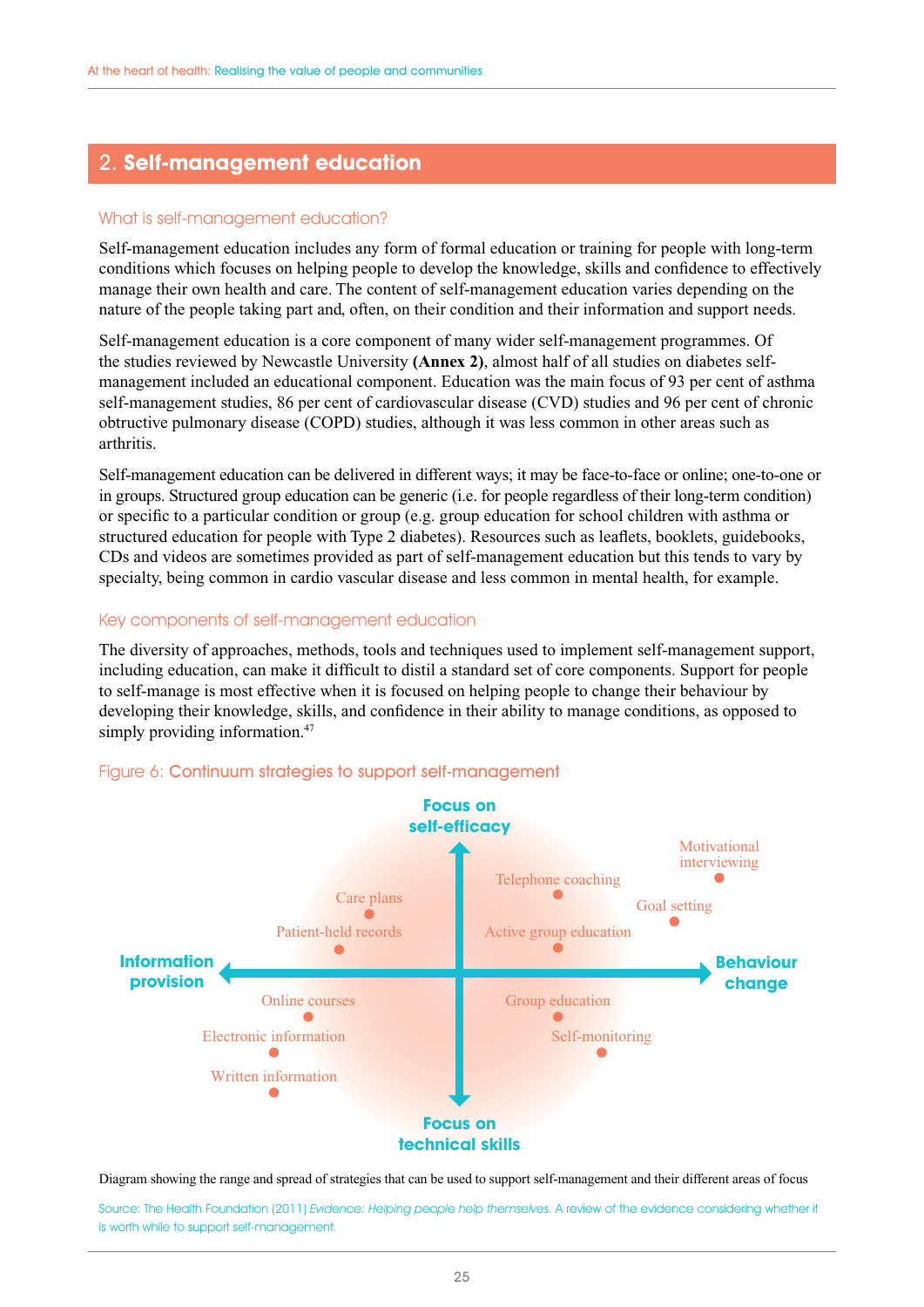#### The benefits of self-management education

The benefits of self-management interventions are wide ranging. There is good evidence that supporting people with long-term conditions to self-manage their health and care can lead to significant improvements in:

- Health outcomes (including self-efficacy, activation, knowledge of their condition; self-rated health).
- Clinical or biomedical outcomes including blood pressure and cholesterol across a range of conditions and HbA1c in diabetes.
- Social outcomes including improved communication and relationships.

#### **KEY BENEFITS**

Supporting people with long-term conditions to selfmanage their health and care can lead to significant improvements in their health, as well as wider outcomes like improved communication and relationships.

A systematic review of self-management education trials, for example, found that people with diabetes who participated in self-management education had improved glycaemic control and lower blood pressure and people with asthma had fewer attacks after attending a self-management course.<sup>48</sup>

There is good evidence from the UK and internationally that self-management support interventions can significantly reduce demand on acute services, including A&E visits, unplanned hospital admissions and readmissions.49 The evidence on the impact of self-management on the use of other health care services and on costs overall is much more mixed.

On the one hand, there is good evidence that self-management support can reduce health care utilisation, including the use of emergency services, and can lead to people being more likely to stick to treatment plans and to take their medications as prescribed.<sup>50</sup> For example, a review of asthma self-management found interventions led to successful reductions in health care use.<sup>51</sup> Within the UK, studies have shown this approach had significantly reduced the rate of hospital admissions and readmissions, in specialties including diabetes, COPD, asthma and cardiology.<sup>52</sup> On the other hand, some research and programmes have shown that self-management programmes may lead to people engaging more frequently with primary care (for example, seeing their GP or practice nurse).<sup>53</sup> One reason for this mixed evidence may be poor reporting of outcomes on health care utilisation and costs.<sup>54</sup> In addition, it can be difficult to track the impact of an intervention across the health care system as a whole.

However, there are also some promising emerging findings from evaluations of self-management support programmes which show the potential of these approaches to reduce demand on services and to reduce costs. A six month longitudinal survey study of almost 1000 people taking part in the Expert Patient Programme found that participation in the programme led to significant decreases in the use of a range of health services including GP consultations, outpatient appointments, visits to A&E departments and use of physiotherapy. A randomised controlled trial of the same programme found that people who got immediate access to a course reported 'considerably greater health related quality of life' and concluded that the Expert Patient Programme was likely to be cost effective.<sup>55</sup>

There is some evidence that disease specific self-management education programmes may be more effective than generic courses, in terms of changing resource use, such as reducing the number of hospital admissions or unscheduled appointments with doctors, as well as reducing the number of days people have away from work or school, particularly for people with asthma.<sup>56</sup>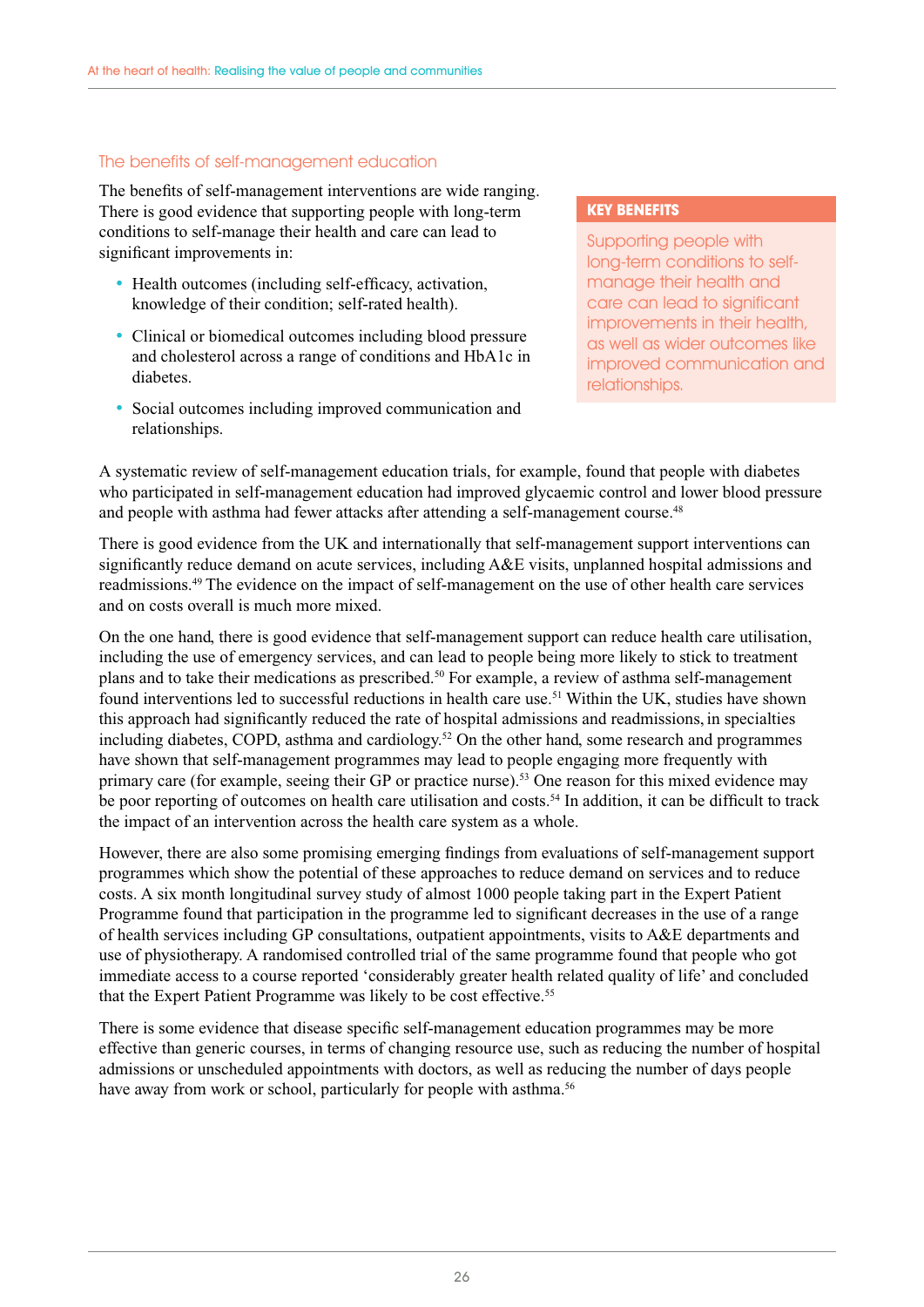## Making it work

Self-management education programmes are most successful when they are part of a wider programme to embed self-management or person-centred care. This includes ensuring staff have the knowledge, skills and confidence to support people to self-manage, and than an organisation's wider systems and processes facilitate self-management such as enabling people to see their medical records or get test results in advance of consultations.

There are a number of additional factors which are likely to make this approach more effective:

- A focus on enhancing people's confidence and motivation as well as giving them relevant knowledge and skills.
- Programmes being organisationally integrated so that staff are able to easily access educational materials or refer someone to other support services or self-management courses.
- Flexible enough to meet people's diverse needs.
- Providing opportunities for social interaction and peer support.
- Tailoring self-management support approaches to people's circumstances (e.g. their condition, life circumstances including ethnicity and their readiness and ability to be involved in their care).
- Staff training should involve whole teams and a clear message to create common understanding.<sup>57</sup>

As with many person- and community-centred approaches for health and wellbeing, there remains a gap in the evidence about which types of self-management support, including education, work for which groups and in what circumstances. This can make it difficult for commissioners and others to know which particular approaches they should be implementing. For example, 87 per cent of the studies of selfmanagement education reviewed by Newcastle University did not report whether the self-management intervention studied was lay or professionally led. Where studies reported that they covered face-to-face self-management education programmes, many did not report whether these were 1:1 or group based.<sup>58</sup>

## BOX 5 • **Self-management education in practice: Education to live well with type 1 diabetes**

DAFNE (Dose Adjustment for Normal Eating) is a structured education patient programme in intensive insulin therapy and self-management. People with type 1 diabetes are taught to match their insulin dose to their chosen food intake on a meal-by meal-basis.

DAFNE provides 38 hours of structured group education and is delivered by specially-trained diabetes nurses and dietitians, to groups of between six and eight over a consecutive five-day period, or one day per week over a five-week period on an outpatient basis.

A full economic evaluation of the DAFNE programme was published in 2004 and considered by NICE as part of the development of guidance on the use of patient education models for diabetes. The potential efficiency savings from DAFNE are estimated at £48 million per year nationally, or £93,133 per 100,000 population, as a result of reduced complications.

*My bottom line in life is to function and DAFNE gives me that ability. For me, it is not a diabetic treatment initiative, it is my life. It informs my hourly, daily, weekly, monthly, yearly decisions; continually improving my health and my contribution to life. I have lost weight and vastly improved my blood glucose control. Together, DAFNE and I are delivering the best results in diabetic care I've experienced in 25 years.*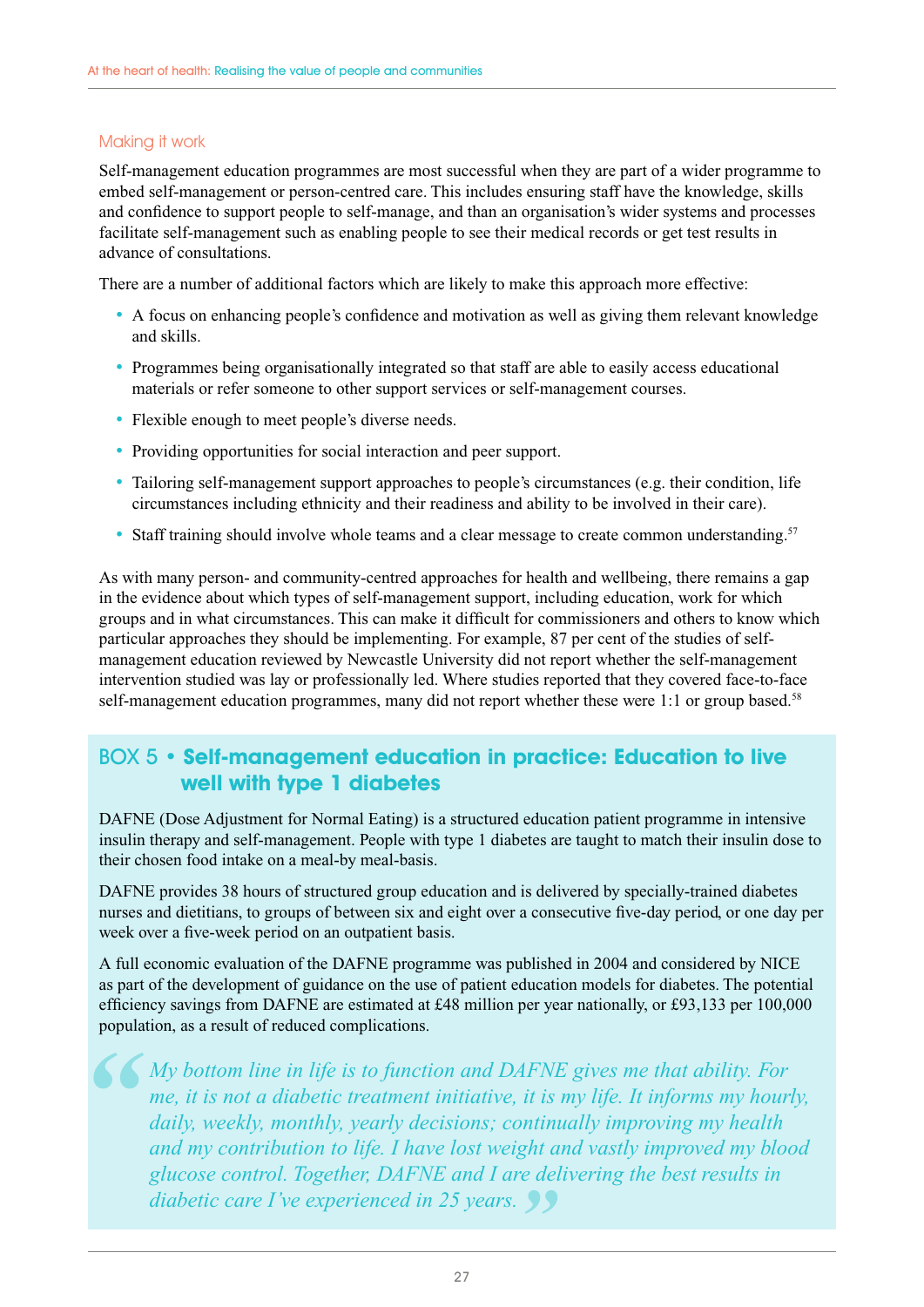## 3. **Health coaching**

## What is health coaching?

Health coaching is a form of coaching that aims to help people to set goals and take actions to improve their health or lifestyle and can be described as: 'Unlocking a person's potential to maximise their own performance (..) helping them to learn rather than teaching them'.59

A systematic review of coaching in health care defined health coaching as: *"… a patient-centred approach wherein patients at least partially determine their goals, use self-discovery or active learning processes together with content education to work towards their goals, and self-monitor behaviours to increase accountability, all within the context of an interpersonal relationship with a coach. The approach depends on a one-to-one relationship with a coach. The coach is generally a health care professional*\* *trained in behaviour change theory, motivational strategies, and communication techniques, which are used to assist patients to develop intrinsic motivation and obtain skills to create sustainable change for improved health and wellbeing."60*

Health coaching was largely developed in the US to support people with alcohol and substance addictions. In recent years it has spread to other countries, including the UK, and has been used to support people with a range of long-term conditions and other health or lifestyle needs.

#### Key components of health coaching

While health coaching can take many forms, there are a number of common characteristics<sup>61</sup> across the different methods and approaches. These include:

- Empowering people to take ownership and responsibility for their health.
- A focus on an individual's goals rather than what professionals think they should do.
- An equal and collaborative relationship between the individual and the coach.
- Asset-based recognising people's resources and potential and ability to change.
- Focus on helping people to assess where they are now and where they want to get to rather than exploring the past or historical reasons for present-day issues.
- Helping people plan and break down their goals into manageable steps.
- Helping the individual find the solutions and way forward regarding their issues; the individual is the expert on their life.
- Challenging habits, behaviours and limiting beliefs.

There are some overlaps with other person-centred care approaches, for example a focus on setting goals in personalised care and support planning. However, a key distinction between health coaching and some other approaches, such as self-management education, is that the health coach is not there to teach, advise or counsel but, rather, to support people to find the answers themselves and plan and achieve their goals.<sup>62</sup>

Health coaching can be done on a one-to-one basis, in pairs or in small groups.\*\* It is usually a separate intervention but there are a number of programmes where health care professionals are being trained in health coaching to support routine consultations with patients. Health coaching can be in person or – for individual coaching at least – by telephone.

<sup>\*</sup>Although health coaches do not need to be health professionals and can be drawn from a wide range of backgrounds and professions.

<sup>\*\*</sup>ICF recognises group coaching for groups of 15 or less. Any more than that, it can become more like a training programme.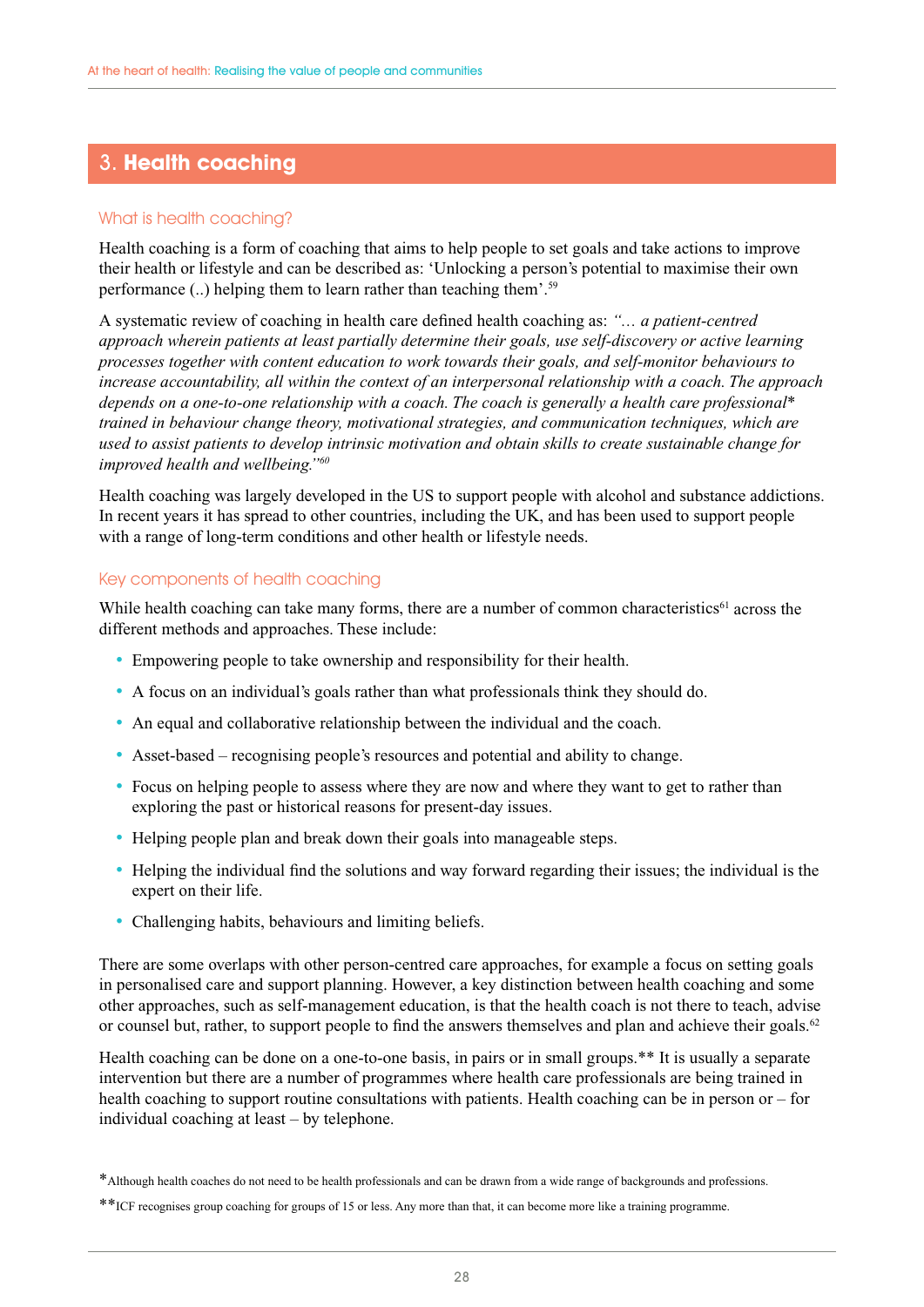The benefits of health coaching

## *Coaching encouraged me to consider where I wanted to be and how I could get there. It enabled me to take back control.*

Former client of a health coach.

Health coaching can help to improve people's motivation to self-manage or to change certain behaviours<sup>63</sup> and the internal thinking/feeling processes which underpin them. It can also increase confidence in their ability to do this.

Health coaching interventions have been shown to increase participants' activation (knowledge, skills and confidence to manage their health and care). A study of over 2,000 patients with a range of long-term conditions - asthma, diabetes, coronary heart disease and chronic obstructive pulmonary disease (COPD) - who received health coaching showed increases in activation using the patient activation measure,<sup>64</sup> as did a telephone health coaching intervention with 'a high risk population', comprising individuals with existing conditions such as depression, congestive heart failure, diabetes, hypertension, asthma and low back pain.<sup>65</sup>

#### **KEY BENEFITS**

Health coaching can help to improve people's motivation to self-manage or to change certain behaviours, as well as supporting people to adopt healthy behaviours and make different lifestyle choices.

Health coaching can also support people to adopt healthy behaviours<sup>66</sup> and make different lifestyle choices. There is also some evidence that health coaching can lead to improvements in health or clinical outcomes such as cholesterol levels, blood pressure, increased effectiveness in pain management or increased weight loss, although the research evidence is mixed. This may be because the studies that looked at this were too small or over too short a time frame to allow the impact on clinical outcomes to be assessed.67

A report looking at the evidence around health coaching found that the quality of studies exploring the costs or cost-effectiveness of health coaching is widely variable, but some randomised trials are available, and non-randomised studies have also suggested a trend towards reduced costs, and reduced service use (for example reduction in hospital admissions) from health coaching.68

### Making it work

Some form of education or training is essential for health coaches although there is no set training or agreed core competencies. Ideally training should be adapted to the needs of the group. The appropriate length of training will depend on the purpose and goals of using coaching and whether coaches will be incorporating skills into existing consultations or undertaking 1:1 coaching on an ongoing basis, although two days is seen as the minimum for basic health coaching training. Other factors in successful health coaching training include opportunities to practice skills such as role play and some form of ongoing support and refresher training for coaches.<sup>69</sup>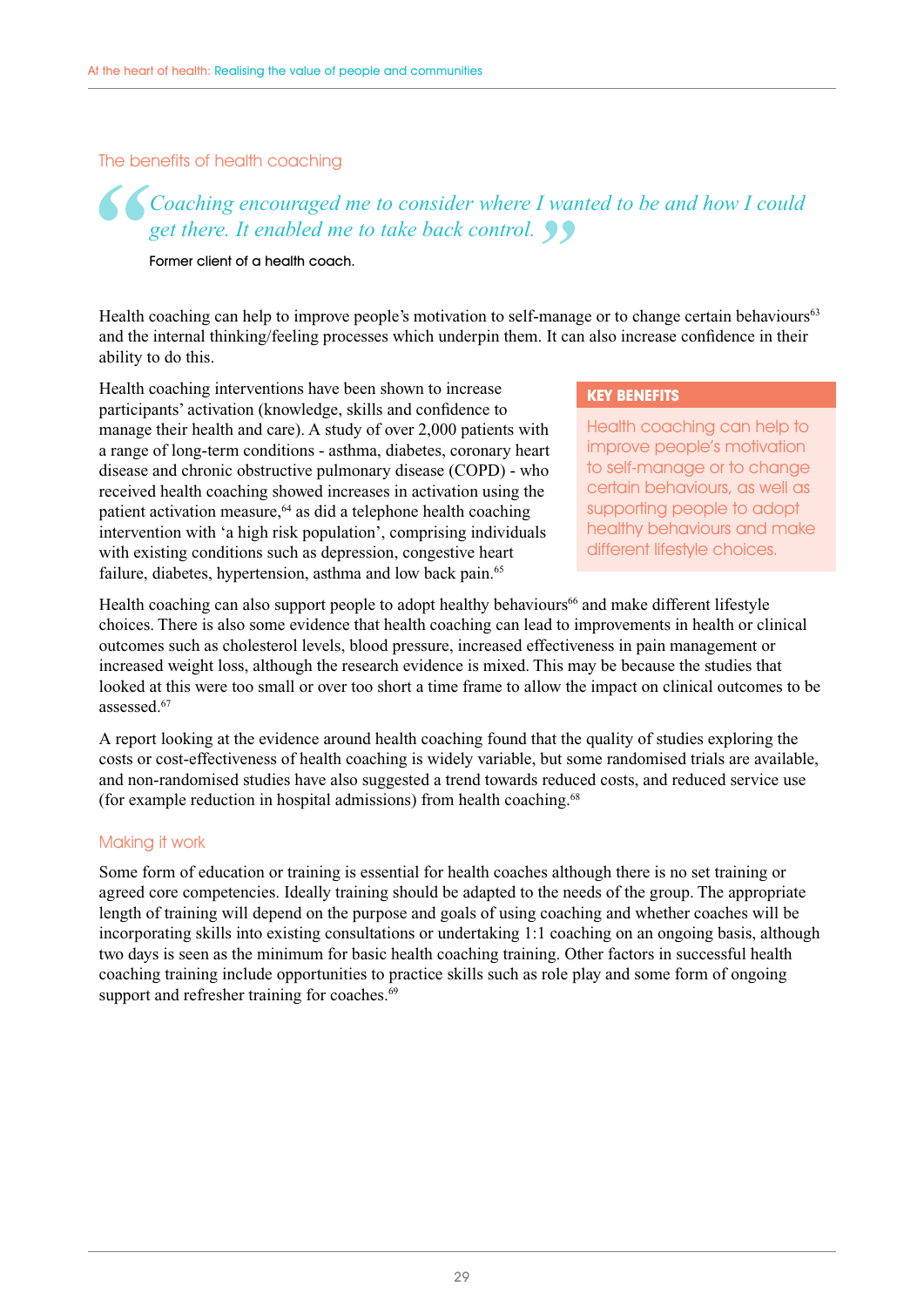A wide range of people can be health coaches. While health coaches are often health care professionals, they don't need to be. In recent years there have been more initiatives training lay people as coaches to work with people with the same or similar medical conditions. Other initiatives train GPs or practice nurses in health coaching with a view to them using the techniques and tools, such as motivational interviewing, either as part of separate coaching sessions, or within routine consultations with individual patients.

The evidence suggests that health coaching may be more successful where:<sup>70</sup>

- Coaches are recruited for their commitment and motivation.
- Attention is paid to the practical and emotional support needs of coaches.
- The organisational context or culture is receptive.

## BOX 6 • **Health coaching in practice: Being Well, Salford**

Health coaching is a core component of Being Well Salford, a service commissioned by Salford City Council and managed by Big Life Centres. The focus is on enabling participants to improve their lives.

The service is delivered in partnership with seven other VCSE organisations in Salford; Social Adventures, Unlimited Potential, Langworthy Cornerstone, Salford Community Leisure, YMCA and People's Voice Media. Being Well is the Realising the Value partner site for health coaching.

Supported by coaches, participants take control and rethink how they can make their own positive changes to their lives. The service is offered to people who want to make changes to two or more of the following areas in their life: weight, smoking, alcohol, physical activity, low mood or depression.

Participants can be with the service for up to 12 months and are then contacted to see how they are doing with the changes that they have made. On leaving the service;

- 48 per cent of smokers had quit smoking.
- 70 per cent had increased their self-efficacy significantly.
- 21 per cent reduced their weight more than 5 per cent.
- 88 per cent of participants had adopted at least three behaviour change goals within six months.
- 93 per cent said they have increased awareness of opportunities and services.

*I felt listened to, and no other service has ever fulfilled this for me. You helped me identify the reasons behind my actions and why I felt fed up and low. I now feel more positive about my ability to do things and I am thankful that I have done this.*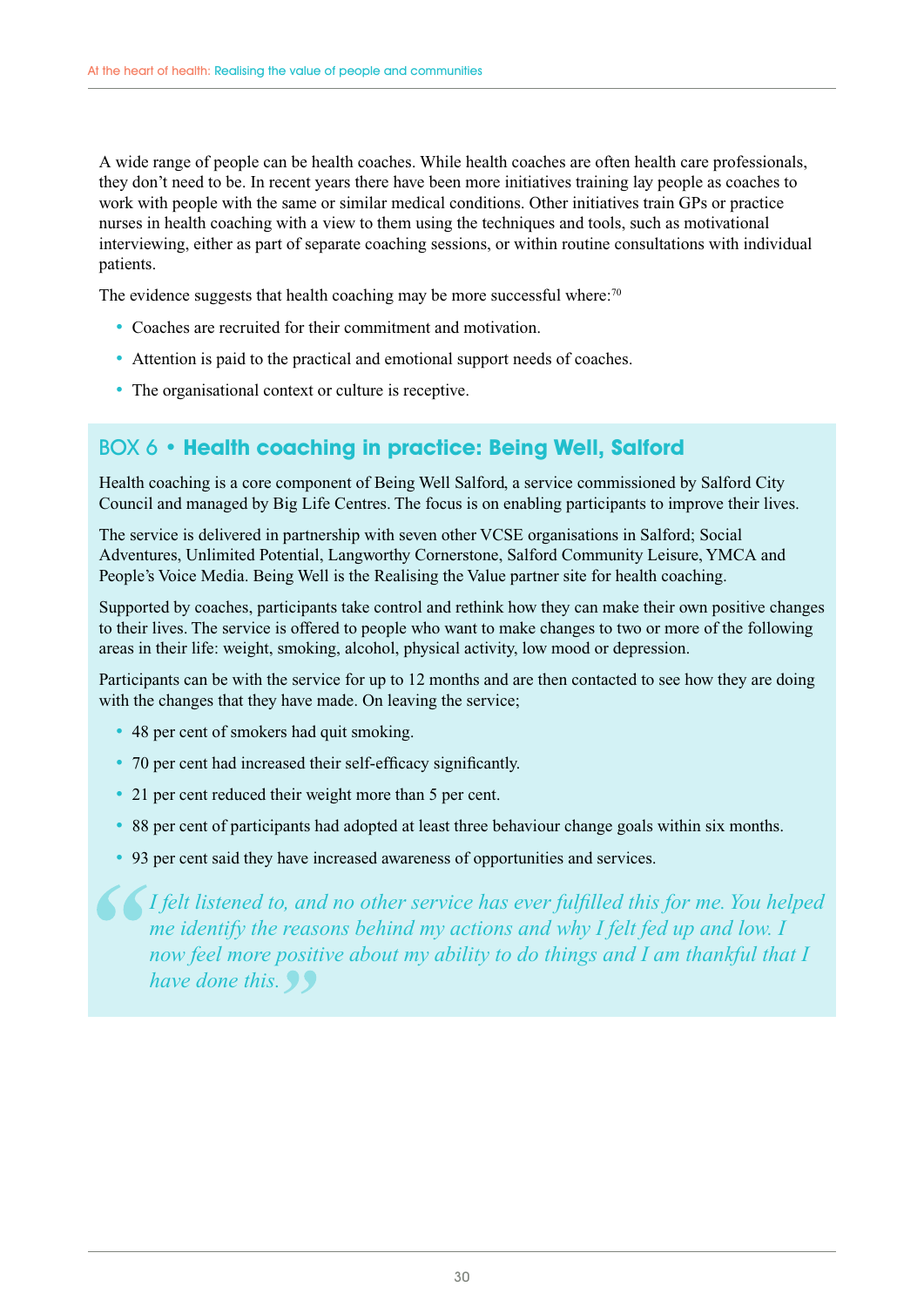## 4. **Group activities to support health and wellbeing**

### What do we mean by group activities to support health and wellbeing?

There is a wide range of group activities that can be beneficial to support health and wellbeing; from exercise classes, to cookery clubs, community choirs, walking groups and gardening projects.

These can help for many different people in the community; including parents with young children, older people, people with mild to moderate depression and those who are socially isolated. Many group activities promoted through health and social care organisations may be focused on an aspect of healthy living in order to also increase physical health. These activities can include a cookery class which encourages healthy diet, a wide range of exercise classes targeted to meet the needs of those who are less likely to join local leisure centre classes, or activities which involve physical activity, such as gardening groups in parks or public spaces.

## The benefits of group activities

There is a lack of systematic or review-level academic evidence about group activities, which is a common issue for many community-centred approaches for health and wellbeing.

The broader evidence base, which includes programme evaluations and observational studies, has shown that overall group activities can contribute to wellbeing, feelings of social inclusion and that healthy activities can be influential in changing behaviour to benefit individual health.

People report increased feelings of wellbeing from taking part in group activities, particularly when they have little other access to social events or groups with a focus of shared interest.<sup>71</sup>

It also seems that being involved in group interaction with others with a shared interest can aid feelings of wellbeing. As well as having a positive benefit for individuals, group activities can also contribute to strengthening the community itself.

Some examples of positive impacts of group activities include:

- Depression and social isolation affect one in seven people over 65 and there is increasing recognition that social isolation adversely affects long-term health. Research indicates that interventions which promote active social contact, encourage creativity, and use mentoring, are more likely to positively affect health and wellbeing.72
- There are health and wellbeing benefits of 'civic environmentalism', such as belonging to a 'friends of parks' group. Belonging to such a group exposes people to the benefits of the natural environment, to other people and to opportunities to make a contribution which is socially valued. There appears to be potential for the use of civic environmentalism to promote health, wellbeing and social connectedness, including for groups with identified health vulnerabilities.73

## **KEY BENEFITS**

Group activities can contribute to wellbeing, feelings of social inclusion, and healthy activities can be influential in changing behaviour to benefit individual health.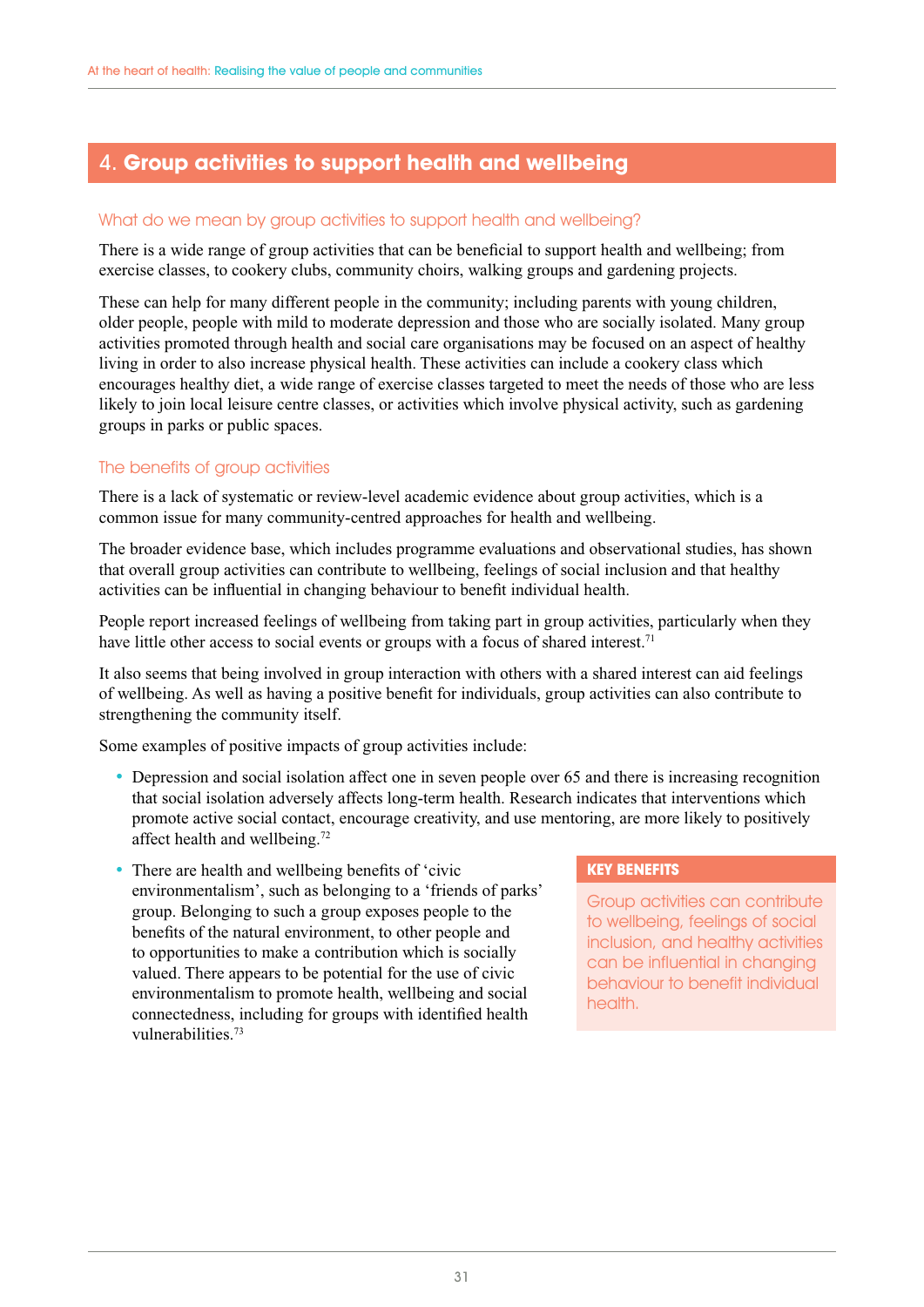- A study with socially isolated older people reported improvements in alertness, self-worth, optimism about life and positive changes in health behaviour from a range of group social activities.<sup>74</sup>
- The evidence for the benefit of diet and cookery-related activities is, to date, fairly limited, but there are exploratory studies which indicate that this can be an effective means of engaging people.

#### Making it work

From the existing evidence base, issues relating to access seem especially important to make group-based activity work in practice. In particular, access for people who are not currently availing themselves of opportunities in the community, particularly those who are at risk of social isolation, depression or obesity and are not accessing free or low-cost opportunities for physical activity provided through public leisure, sports and fitness facilities.

Other access issues include overcoming barriers related to transport and venues, and not relying on websites and social media for services for older people.

As health services increasingly recognise the benefits of group activities for health and wellbeing, different mechanisms for referring and connecting individuals with group activities are developing. These range from offering group activities alongside health services **(see Box 7)**, through mechanisms such as social prescribing, or through roles such as community navigators or health champions. We do not yet know whether any particular mechanisms are more likely to lead to people engaging in group activities.

Asset-based and other community approaches, which focus on working collaboratively with communities to map assets and develop solutions to community-identified needs, often lead to the establishment of a range of community and group activities. For example, a project based on community organising in Littlehampton led to the development of a range of group activities including a youth club, arts group and community 'edible garden'.75

## BOX 7 • **Group activities in practice: RIPPLE – Respiratory innovation: promoting a positive life experience**

People with Chronic Obstructive Pulmonary Disease (COPD) experience chronic ill health and are at risk of early death. The symptoms of COPD, including breathlessness and coughing, can lead to and amplify anxiety, low self-esteem and social isolation. These in turn lower mental wellbeing and can result in both poor self-management and a lack of engagement with key treatments, such as smoking cessation and pulmonary rehabilitation. People can become trapped in a negative cycle where poor self-management leads to worsening symptoms.

As part of the Health Foundation 2014 Shine Programme, University Hospital Coventry and Warwickshire NHS Trust took a whole systems approach to this challenge. A broad partnership was set up involving local patients and carers, primary and secondary care clinicians, academics, public health professionals, and third sector organisations to discuss and develop innovative solutions to the social isolation and anxiety observed in individuals with COPD.

After consultation with people living with COPD, the partners decided that an informal community-based clinic would act as a catalyst for increased involvement. This evolved into a group model which blended informal clinic and education sessions with social activities such as bingo, quizzes, singing and seated yoga every Monday afternoon in a community centre.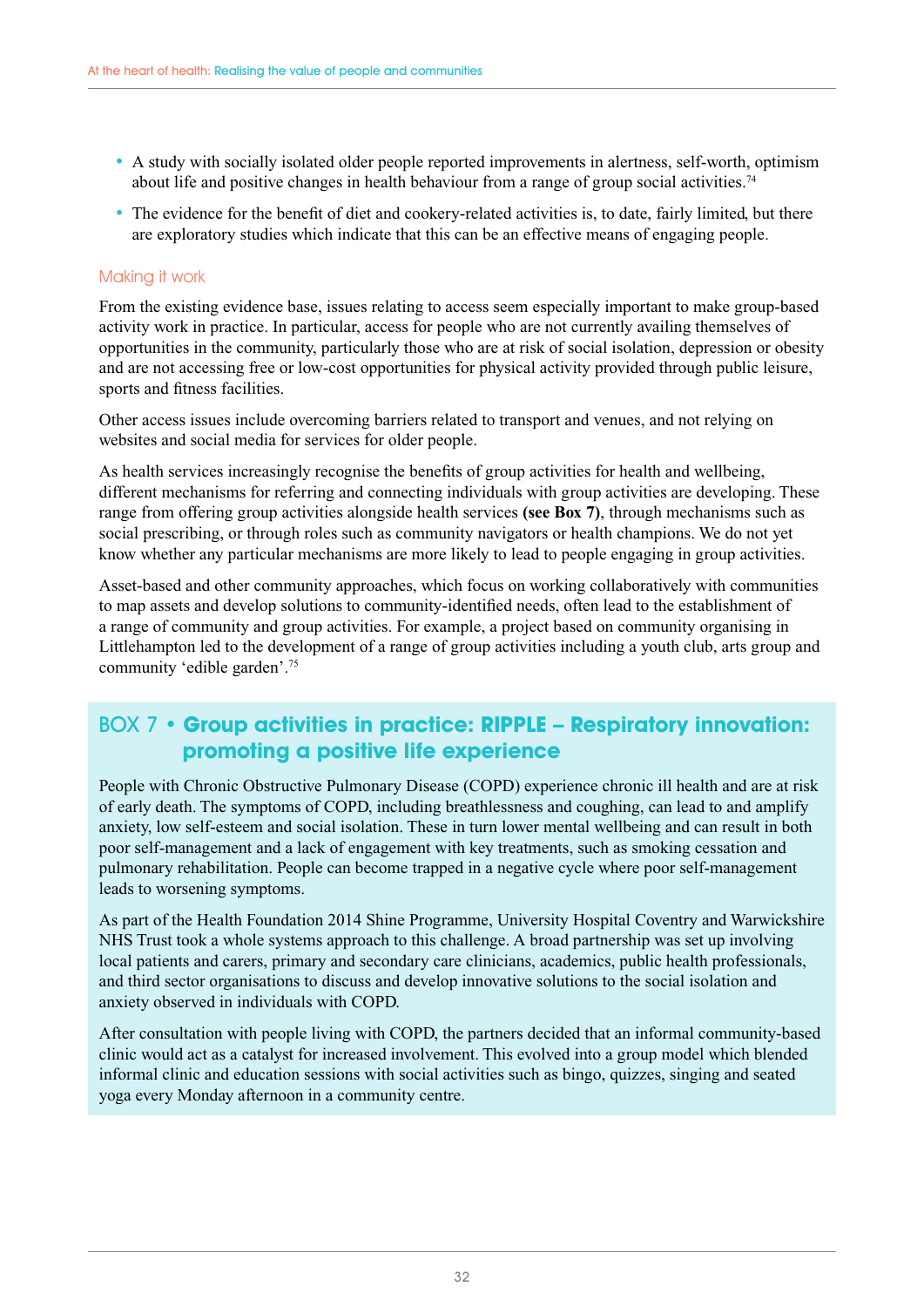## Results included:

- Reduced social isolation and anxiety.
- Increased mental wellbeing.
- Improved confidence in ability to self-manage.

Preliminary evidence - involving a small number of patients - suggests that attending the RIPPLE programme regularly may reduce the number of unplanned hospital admissions. The patients involved in RIPPLE are chronically ill and as such, you would normally expect their condition to deteriorate, leading to an increase rather than a decrease in hospital admissions. The RIPPLE team has secured additional funding through the Health Foundation's Spreading Improvement programme which will allow these findings to be further explored.

*Coming here, well, it's given me a social life I didn't have before…I feel like a fraud coming here now because I feel so good.*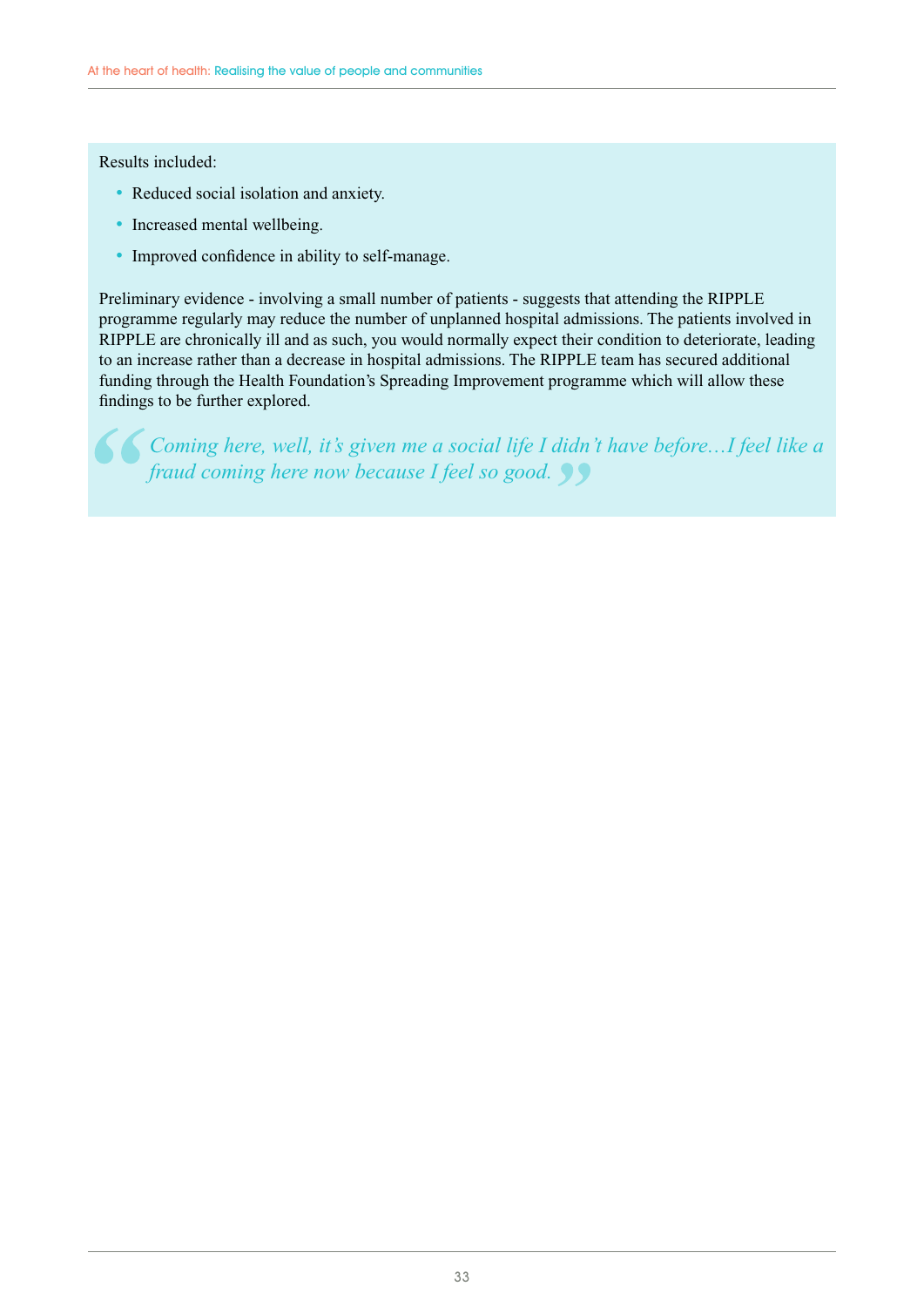## 5. **Asset-based approaches in a health and wellbeing context**

### What are asset-based approaches in a health and wellbeing context?

Asset-based approaches have a different starting point from other traditional approaches in health and care services. The aim of asset-based practice is to promote and strengthen the factors that support good health and wellbeing, protect against poor health and foster communities and networks that sustain health. The vision is to improve people's life chances by focusing on what improves their health and wellbeing and reduces preventable health inequalities.

Fundamentally, they ask the question *"What makes us healthy?"* rather than the deficit-based question *"What makes us ill?"* These approaches are based on creating and sustaining 'health assets'\* and in taking action that is health promoting – that seeks to build on the features that promote and sustain wellbeing. Broadly, asset based approaches are located in the community and neighbourhood, outside the traditional boundaries of health and social care services, to promote good health and wellbeing and strong social connections. An asset-based approach takes account of how people live and how they can be enabled to realise their potential, as individuals and as communities. There is also a strong focus as well on the things that matter to them, in all spheres of life, not just physical and mental health.

In essence, asset-based approaches for health and wellbeing seek to create approaches that are participatory, enabling people to lead action for health, and are underpinned by a focus on what makes us healthy.

Until recently, in England, there has been no high-level commitment to put community involvement at the heart of health policy and practice (these issues have been more prominent in Scottish and Welsh health policy). This has started to change with a number of recent high profile publications<sup>76</sup> building the argument that engaging individuals and their communities in health and wellbeing can contribute to reducing the burden of preventable disease and ease the pressures of increased demand on the health service by developing people's knowledge, skills and confidence to manage their own care.

There is a range of development approaches that are relevant to working with communities for health and wellbeing. For example, asset-based community development (ABCD) is a specific framework used to steer processes for community building. It starts by making visible and explicitly valuing the skills, knowledge, connections and potential in communities and neighbourhoods. Once identified, the process seeks to connect the assets for purposeful community action between residents, local organisations and informal community groups to build strong relationships between people and their reciprocal social networks. The aim is to mobilise local people to act on the things they care about and want to change. In this, the professional community development role is often to support people to recognise and mobilise the assets and resources they have. The asset-based approach places high value on promoting a sense of belonging, a capacity to control and finding meaning and self-worth, not specifically to promote individual wellbeing and health, but rather to connect individuals and enable flourishing communities.

## The benefits of asset-based approaches

As with many community-centred approaches, this is an area where practice on the ground is ahead of the academic research. There is a lack of systematic or review-level academic evidence about asset-based approaches for health and wellbeing.77 To date, evidence of effectiveness on asset-based approaches in the UK is limited to a few local, emergent solutions within particular contexts, with little practical guidance on how to put them into practice at scale.

The published research demonstrates well-grounded theories around the value of health assets, and growing evidence of how to promote and sustain those assets to benefit individuals, families and communities.78 The links that connect people within communities provide a source of resilience, access

<sup>\*</sup>Assets refers to people, knowledge, skills, motivation and resources.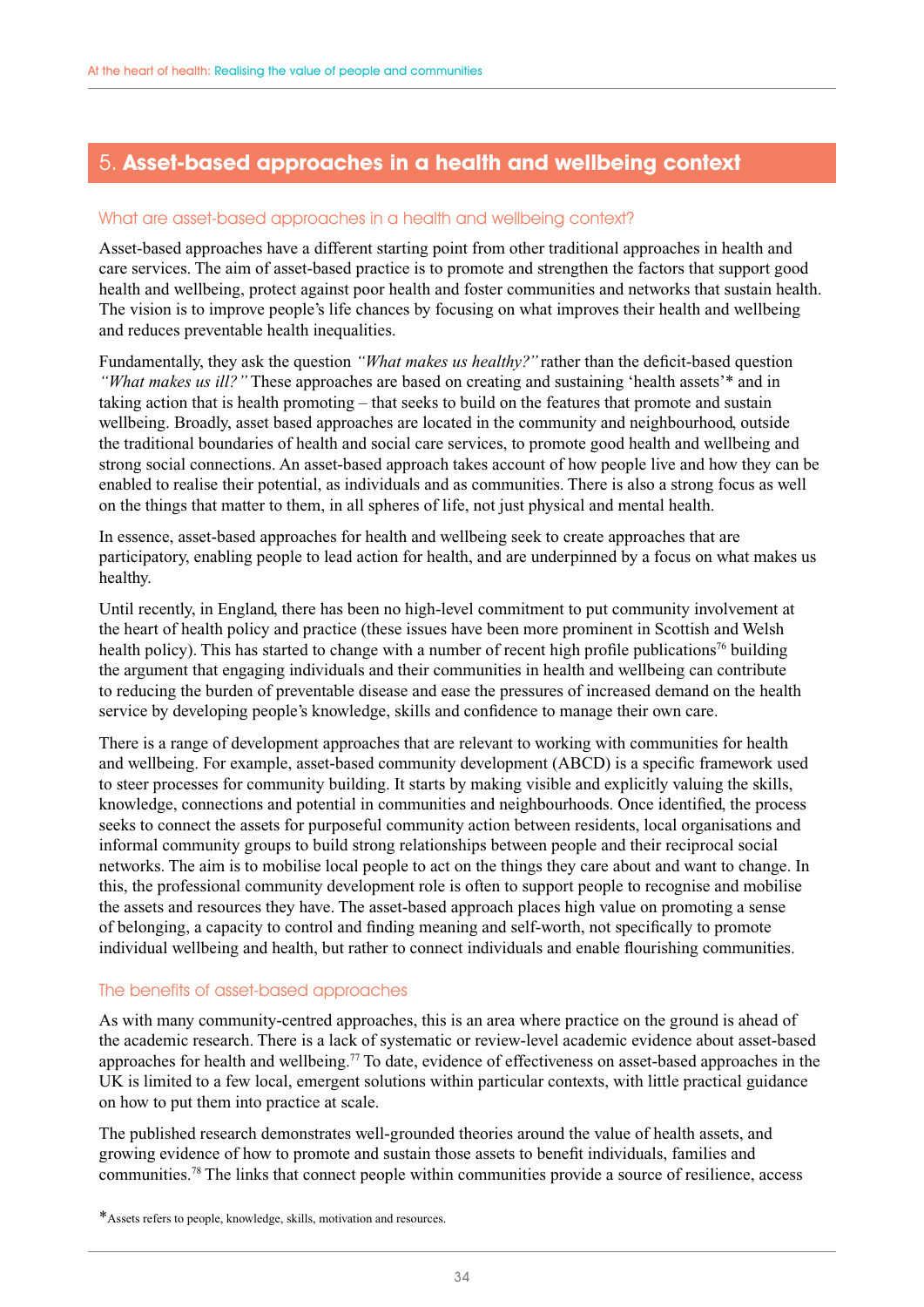to support, opportunities for participation and added control over their lives; with these links people are more likely to have a high level of wellbeing and as a result, more positive health outcomes than they would otherwise.79

The social networks within communities create 'social capital', resources such as support, reciprocity through volunteering networks and links which bridge divides of power, status, knowledge and access. The quality and quantity of complex social relationships with family, friends and social networks have been shown to affect morbidity and mortality. People with stronger social relationships have lower mortality rates than those with poor or inadequate social relationships. These effects are comparable to those of well-established risk factors such as smoking, excessive alcohol consumption, obesity and lack of physical activity.<sup>80</sup>

#### **KEY BENEFITS**

The published research demonstrates well-grounded theories around the value of health assets, and growing evidence of how to promote and sustain those assets to benefit individuals, families and communities.

### Making it work

Some asset-based activities have a direct link to health and wellbeing, such as time banking and microenterprise schemes which, for example, support older people to continue to live in their own homes through community-based support, such as help with shopping and gardening, befriending, or social activities. Other activities may be about building a strong sense of local identity and pride through projects such as reclaiming disused buildings for community use. Others may mobilise local assets to provide opportunities for small-scale enterprise and job creation. The focus for asset-based approaches can only be decided through deliberative and participatory processes, for example through co-production, which involves local people deciding their priorities for their community.

A theme to emerge from research to date is the potential tension between asset-based approaches and professional identity and ways of working among health care professionals. Published case studies also show that some people struggle with the new model, $81$  as it is not the model of care they expect from the health service. This implies that training and support for both professionals and people will be required. In terms of community development approaches such as asset-based community development; we still need to know more about the best models for adoption and scale.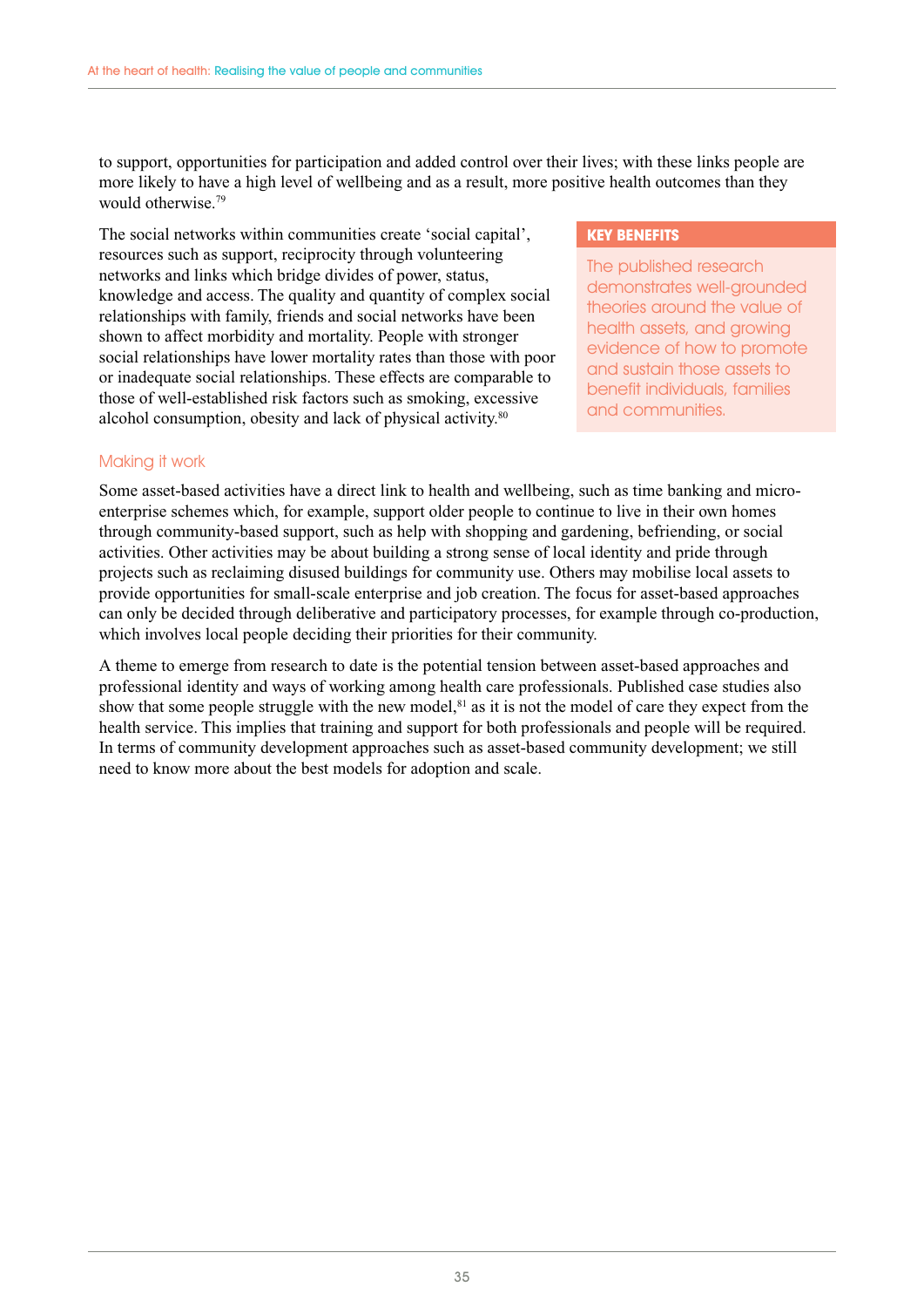## BOX 8 • **Asset-based approaches in practice: Supporting older people to live and thrive at home**

The Shine project in Fife, part of a Health Foundation funding programme, took an assets approach to supporting older people to 'not simply survive but thrive at home'. This involved having open conversations with older people and their carers about personal outcomes, harnessing community resources and developing local 'microenterprises' to help achieve those outcomes.

One of the findings of the project team was that co-creating solutions with older people, their families and the wider community can uncover hidden resources to help people remain well at home. The project team found a wealth of enthusiasm and creative solutions from micro and social enterprises, the voluntary sector and the wider community. Conversations with patients proved very fruitful and powerful, and reinforced the need to take this work forward despite its complexity.

The older people taking part were supported to achieve outcomes that mattered to them, many focusing on maintaining or building their independence. Specific outcomes including being able to get out and about independently, to meet new people or socialise with friends and volunteering in the local community. In one case, an occupational therapist worked with a house-bound client to support her to visit the local supermarket and improve her independence which led to an early discharge from a day hospital she was attending.

An external review identified changes in practice for health and care professionals who:

- Demonstrated increased confidence in and an appetite for this way of working.
- Were consistently using their increased knowledge of the range and value of resources within local communities.
- Consistently demonstrated a broader concern for and engagement with outcomes that were important to their client's quality of life as well as those that they were more familiar with as rehabilitative health care practitioners, such as mobility.

*I was working with one lady who had been in hospital. I was there to help her with kitchen tasks to ensure she was able to make herself something to eat and drink safely. And through conversation, boiling the kettle, making a cup of tea, she talked about her friends and their support while she'd been in hospital. Sitting safely in the kitchen drinking a cup of tea from a spill-safe beaker on her own really wasn't what she wanted. She wanted to be able to make a pot of tea and serve it to her friends in her living room. She wanted to reciprocate. It was important for me to support that. We looked at how she would normally do things and together we worked our way through the various obstacles.*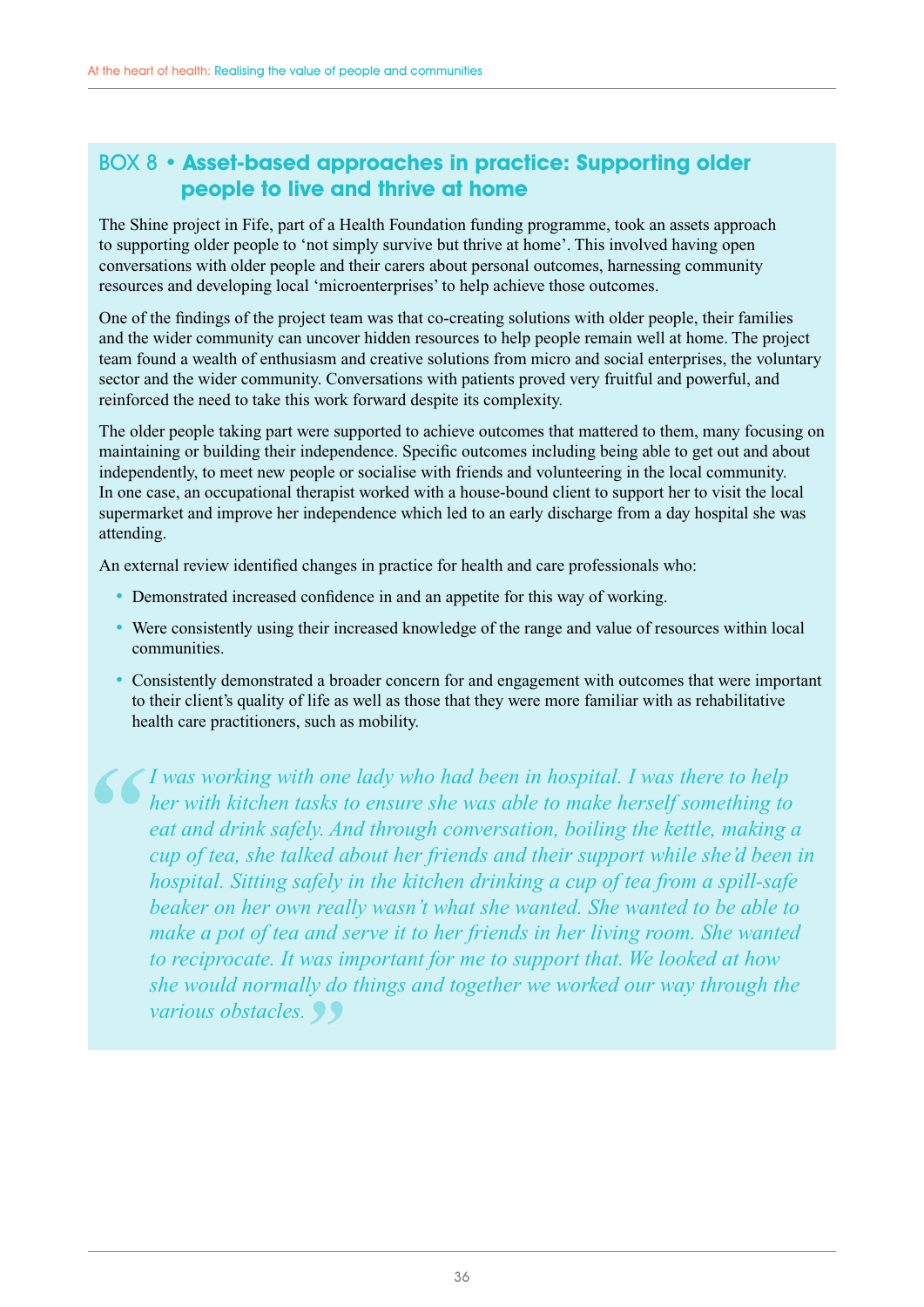#### mes

r supporters as

about wider broader benefits part of a multi-

there of studies health coaches benefits for the ut, on the whole,

own positive  $t$  in local in promoting social

ation in community ontribute to nities as well as

ith communities, and 'social capital' n in older people

**Note:** This is a summary of the evidence for these approaches outlined above. This draws on the formal research evidence (often called empirical evidence) where this is available. As noted in the report, little systematic review level evidence exists for several of these approaches, in particular asset-based approaches and group activities for health and wellbeing. We have also drawn on a wider range of evidence and information including findings from

#### Summary of the evidence for the five focus areas

individual projects and evaluations and social return on investment analyses to try and present a rounded overview of the evidence for these approaches. Little evidence for a particular type of outcome may have more to do with the lack of research that has been undertaken or the variable quality in the design of the studies. It is not necessarily a reflection of the approach itself.

**Good evidence**  (either empirical or practice)

**Mixed or insufficient evidence**

#### **Little or no evidence or no evidence found in this review.**

Little evidence for a particular type of outcome may mean there is little research available, rather than that the approach does not work.

| Approach                                                          | Disease areas                                                                                                                                                                                                                                                                                                                                                                                                                                                                             | <b>Health and wellbeing</b>                                                                                                                                                                                                                                                                                                                                                                                | <b>NHS Sustainability</b>                                                                                                                                                 | <b>Wider social outcon</b>                                                                                                                                                                               |
|-------------------------------------------------------------------|-------------------------------------------------------------------------------------------------------------------------------------------------------------------------------------------------------------------------------------------------------------------------------------------------------------------------------------------------------------------------------------------------------------------------------------------------------------------------------------------|------------------------------------------------------------------------------------------------------------------------------------------------------------------------------------------------------------------------------------------------------------------------------------------------------------------------------------------------------------------------------------------------------------|---------------------------------------------------------------------------------------------------------------------------------------------------------------------------|----------------------------------------------------------------------------------------------------------------------------------------------------------------------------------------------------------|
| <b>Peer Support</b>                                               | Strongest evidence in mental health and diabetes                                                                                                                                                                                                                                                                                                                                                                                                                                          | Positive outcomes across a range of health and<br>clinical outcomes<br>Often condition specific (eg hopefulness in mental<br>health, blood glucose and weight loss in diabetes)<br>Improves wellbeing of peer supporters<br>Sometimes found to increase knowledge, skills and<br>confidence (activation)                                                                                                   | Mixed results on outcomes such as<br>hospital admissions/readmissions/length<br>of stay<br>Little evidence of cost effectiveness                                          | Wider benefits for peer<br>well as those supported                                                                                                                                                       |
| Self-management<br>education                                      | Shown to be effective for a wide range of long-<br>term conditions<br>Benefits have been found from both condition-<br>specific and more generic education                                                                                                                                                                                                                                                                                                                                | Good evidence across a range of health outcomes:<br>• Self-efficacy<br>• Knowledge of condition<br>• Activation<br>• Clinical/biomedical outcomes including blood<br>pressure and cholesterol across a number of<br>conditions                                                                                                                                                                             | Good evidence that it can significantly<br>reduce the use of A&E and unplanned<br>admissions/readmissions<br>Evidence of impact on wider health care<br>services is mixed | Little robust evidence a<br>impacts but can have br<br>when implemented as p<br>component programme                                                                                                      |
| <b>Health coaching</b>                                            | Shown to lead to positive outcomes across a range<br>of long-term conditions including mental health<br>Can also be used for people seeking to improve<br>healthy behaviours or with short-term need (eg<br>pregnancy)                                                                                                                                                                                                                                                                    | Can support people to adopt healthy behaviours<br>and make different lifestyle choices<br>Mixed evidence but can lead to improvements<br>in cholesterol, blood pressure, better pain<br>management and weight loss                                                                                                                                                                                         | Insufficient evidence but some studies<br>have suggested a trend to reduced costs<br>and service use                                                                      | There are a small numb<br>focused on volunteer he<br>which suggests wider bo<br>coaches themselves but.<br>little evidence                                                                               |
| <b>Group activities</b><br>for health and<br>wellbeing            | Usually not focused on single diseases<br>Often target people who are at risk of social<br>isolation, including older people<br>Many studies include group activities as part of<br>another intervention so can be difficult to differentiate<br>the 'group' component from other activities.<br>Apart from a limited number of formal schemes,<br>group activities are rarely formally evaluated unlike<br>other interventions which contributes to the lack of<br>evidence in this area | Evidence limited but shown to lead to<br>improvements in self-worth, optimism and positive<br>changes in healthy behaviour for socially isolated<br>older people<br>Some studies indicate that participating in healthy<br>group activities (eg exercise, gardening) can<br>influence healthy behaviour change<br>Group activities are generally well attended/well<br>liked and have high retention rates | Very little research evidence on cost<br>effectiveness                                                                                                                    | Some studies have show<br>effects of involvement i<br>community activities in<br>connectedness<br>Encouraging participati<br>group activities can con<br>strengthening communi<br>benefiting individuals |
| Asset-based<br>approaches in<br>a health and<br>wellbeing context | Covers extremely wide range of different<br>approaches and activities some targeting<br>individuals (eg befriending schemes), others being<br>more community focused (reclaiming disused<br>buildings or land for community use) or focusing<br>on increasing volunteering (time banking) Difficult<br>to summarise the evidence base                                                                                                                                                     | There are strong links between social relationships<br>and reduced mortality and morbidity<br>Asset-based approaches commonly work to<br>increase community and social connectedness<br>There is good evidence on the theory underpinning<br>assets but not yet the detailed evidence base on<br>the precise outcomes from different asset-based<br>interventions                                          | Very little research evidence on cost<br>effectiveness although some SROI<br>studies of interventions such as<br>timebanking suggest they could be cost<br>effective      | Can connect people wit<br>build social networks are<br>Reduce social isolation<br>(befriending)                                                                                                          |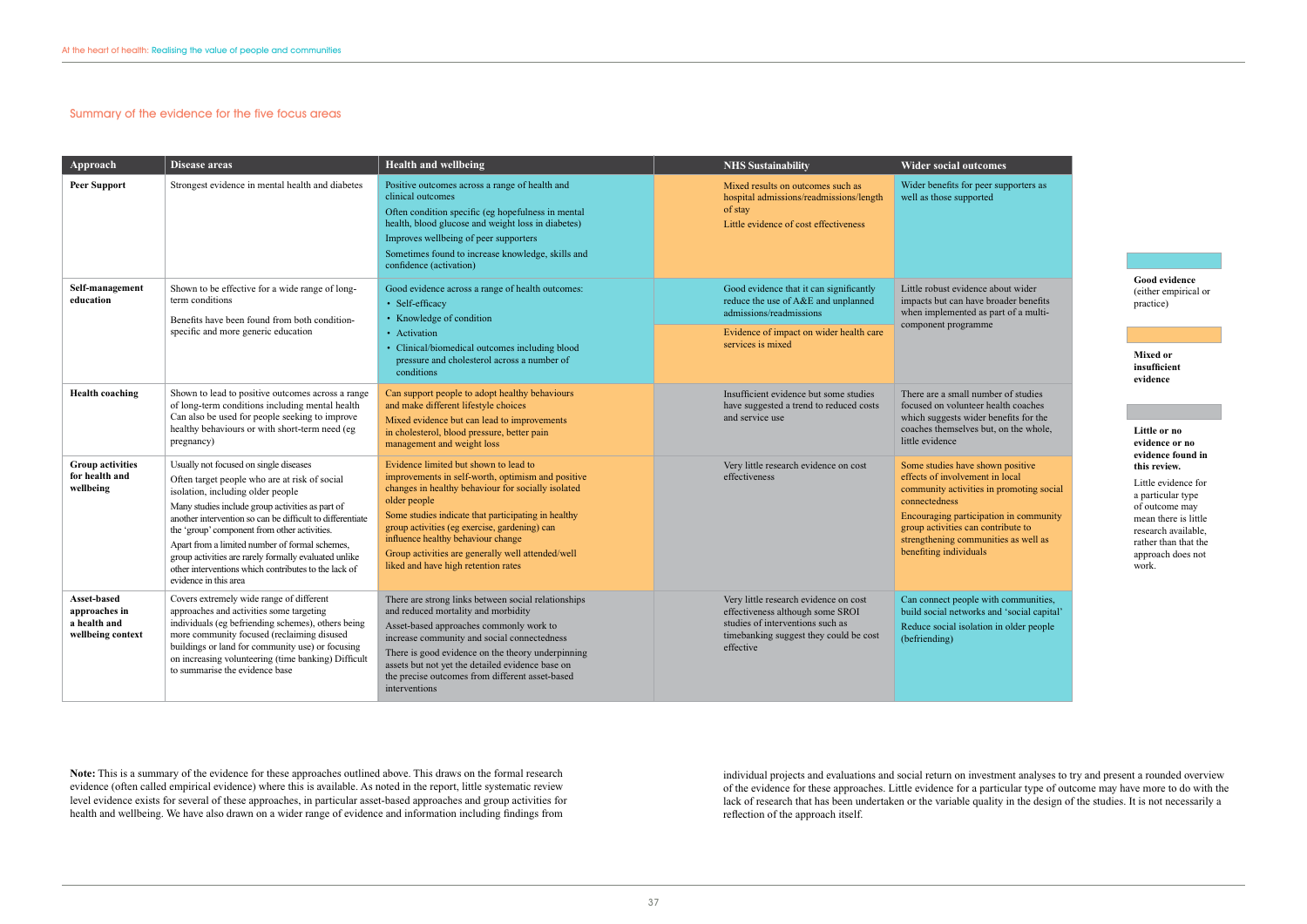#### More resources

On the basis of the responses to two open calls for tools, resources and evidence carried out in the Summer/Autumn 2015 and our ongoing stakeholder engagement, we have brought together a resource centre with practical tools and resources within the five focus areas of Realising the Value on the programme website: **www.realisingthevalue.org.uk.**

We will continue to add to the resource centre over the course of the programme.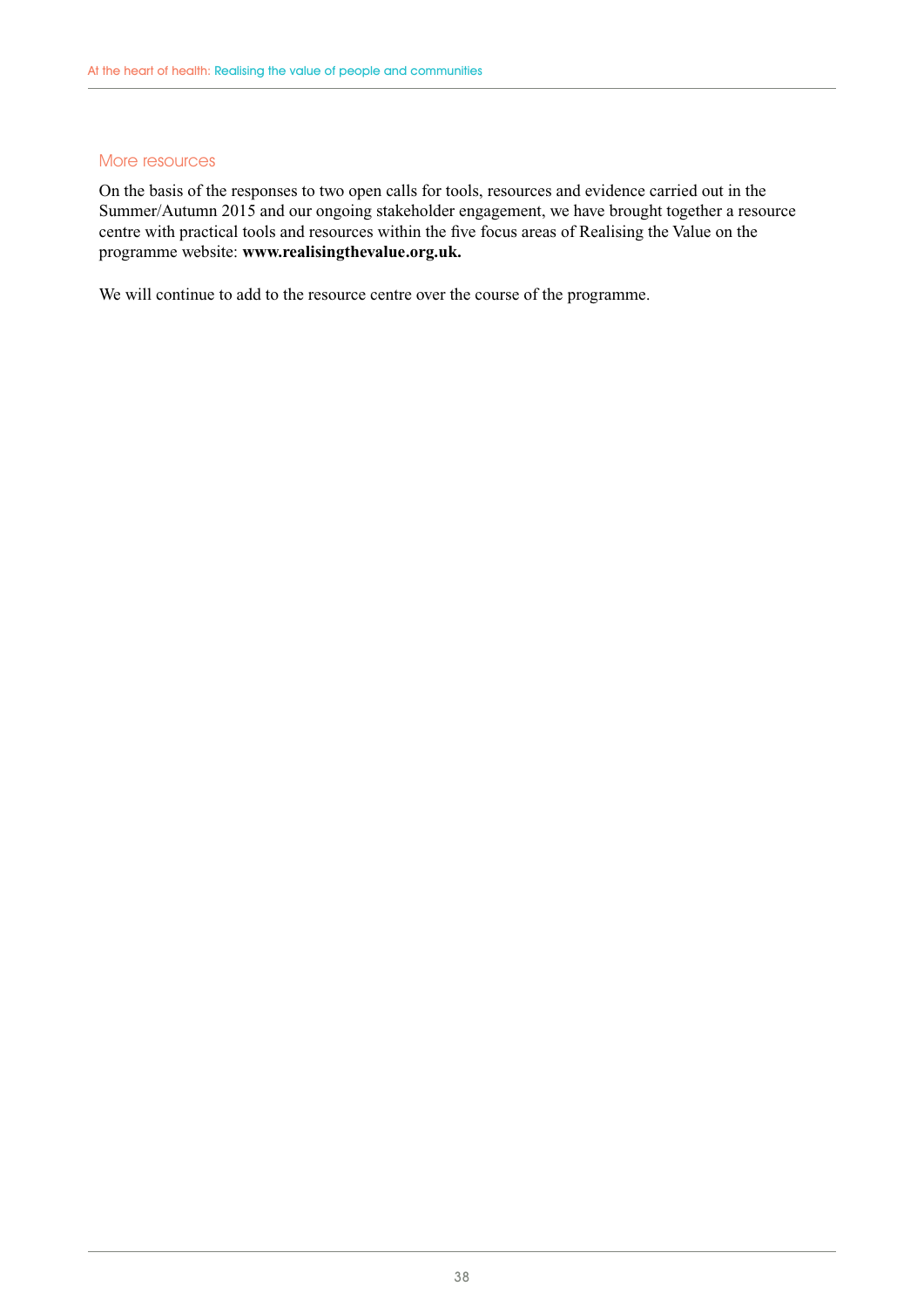#### <span id="page-38-0"></span>**CHAPTER 6**

## Conclusions and next steps for the Realising the Value programme

This report will help commissioners and policymakers to understand the range of approaches available, some of the key components and their potential to improve health and wellbeing outcomes, NHS sustainability and social value.

We have demonstrated the growing consensus about the need for health and care services to embrace the benefits of taking more person- and community-centred approaches, and recognised that there are a lot of people who are already working in this way on the ground. We have also set out a broad range of approaches which have demonstrated potential and promise, in relation to the various dimensions of value associated with genuinely putting people and communities at the heart of health and wellbeing.

We have also noted the gaps in the current evidence base. We have found limitations in terms of understanding both the potential impacts of a range of person- and community-centred approaches, and in 'what works' in implementing and scaling these approaches. There is a lot we do not know, but we have identified key things that need to be taken into account by those undertaking research or evaluating programmes, as well as by those wanting to interpret the findings of this work.

The Realising the Value programme is designed to make a contribution to addressing these issues – to develop the field of person-centred, community-based approaches to health and wellbeing. Understanding and building the evidence base for these approaches is critical but we also know that it is not, on its own, enough to achieve the change that is needed to make person- and community-centred approaches commonplace within health and care. We will therefore also develop useful tools to enable implementation, specific policy recommendations and a network of local places engaged in this practice.

## BOX 9 • **Realising the Value local partner sites**

In December 2015, the Realising the Value programme appointed five local partner sites. Each site has a wealth of experience working in one of the five focus areas. We will work closely with these sites to understand their experience of implementing person- and community-centred approaches on the ground, and develop practical tools to support implementation.

The five local partner sites are:

- Peer support: **Positively UK** provides peer-led support, advocacy and information to people living with HIV to manage any aspect of their diagnosis, care and managing life with HIV.
- Self-management education: **Penny Brohn UK** helps people to live well with the impact of cancer. The approach is delivered via day and residential courses and is widely known as the 'Penny Brohn Whole Person Approach'.
- Health coaching: **Big Life Centres** delivers health coaching to anyone who wishes to make changes to two or more of their lifestyle behaviours; this includes low mood, isolation and anxiety.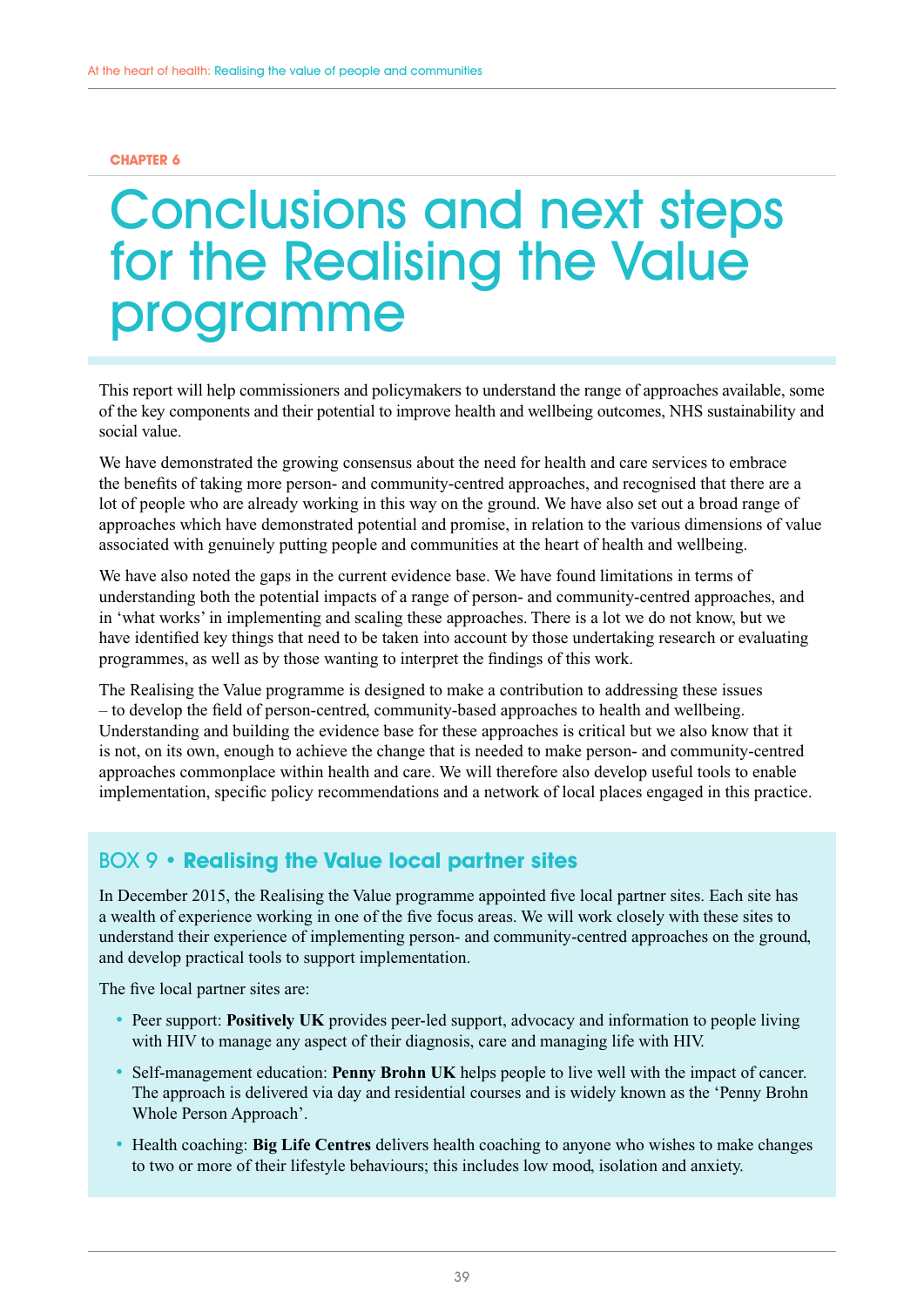- Group activities to promote health and wellbeing: **Creative Minds** is an initiative developed by South West Yorkshire NHS Foundation Trust, offering a range of creative approaches and group activities to help people who use the Trust's services to live well in their communities and reach their potential.
- Asset-based approaches in a health and wellbeing context: **Unlimited Potential** work to deliver, with local people, a range of asset-based approaches in a health and well-being context in Salford, such as 'Salford Dadz' – finding new ways to improve the well-being of fathers experiencing severe and multiple disadvantages.

We aim to do this in a number of ways:

- Working closely with our five local partner sites to understand their experience of implementing person- and community-centred approaches on the ground, and develop practical tools to support implementation of person- and community-centred approaches.
- Connecting and spreading this learning to create greater adoption and spread of these approaches through communities of interest made up of other organisations and sites committed to person- and community-centred care.
- Working closely with other programmes, such as the New Care Models Vanguard sites and the PAM pilot sites, to ensure that our learning and practical tools can support the work of these teams.
- Improving our understanding of what influences behaviour of individuals (patients, service users, frontline staff) as well as what factors can positively impact organisational culture.
- Making recommendations for policymakers and others about what is needed to support change on the ground and creating the conditions for these approaches to flourish.

We will bring this work together in Autumn 2016 including:

- A pack of resources and tools to support implementation and spread; including co-produced toolkits to support local behaviour change, case studies from the local sites and beyond and 'how to guides' drawing on the experiences of local partner sites.
- An economic model, based on extracted local data combined with academic evidence, that shows the potential impact of the five selected person- and community-centred approaches. This modelling will be used to develop a tool for commissioners and others to support their understanding and decisionmaking.
- Wider communities of interest created and embedded to provide additional insight into the work on behaviours, system conditions and impact, and to build capacity and capability amongst the network to champion and spread person-centred and asset-based approaches.
- An overarching report which will bring together the key conclusions, findings and recommendations of the programme.

The outputs of the programme will be grounded in both evidence and practice and will be directly relevant to commissioners, providers and practitioners, putting person-centred, community-based approaches into practice, as well as to policymakers and other decision-makers. The programme also seeks to build a network of local places and organisations committed to putting this agenda into practice, to sustain momentum beyond the lifetime of the programme itself.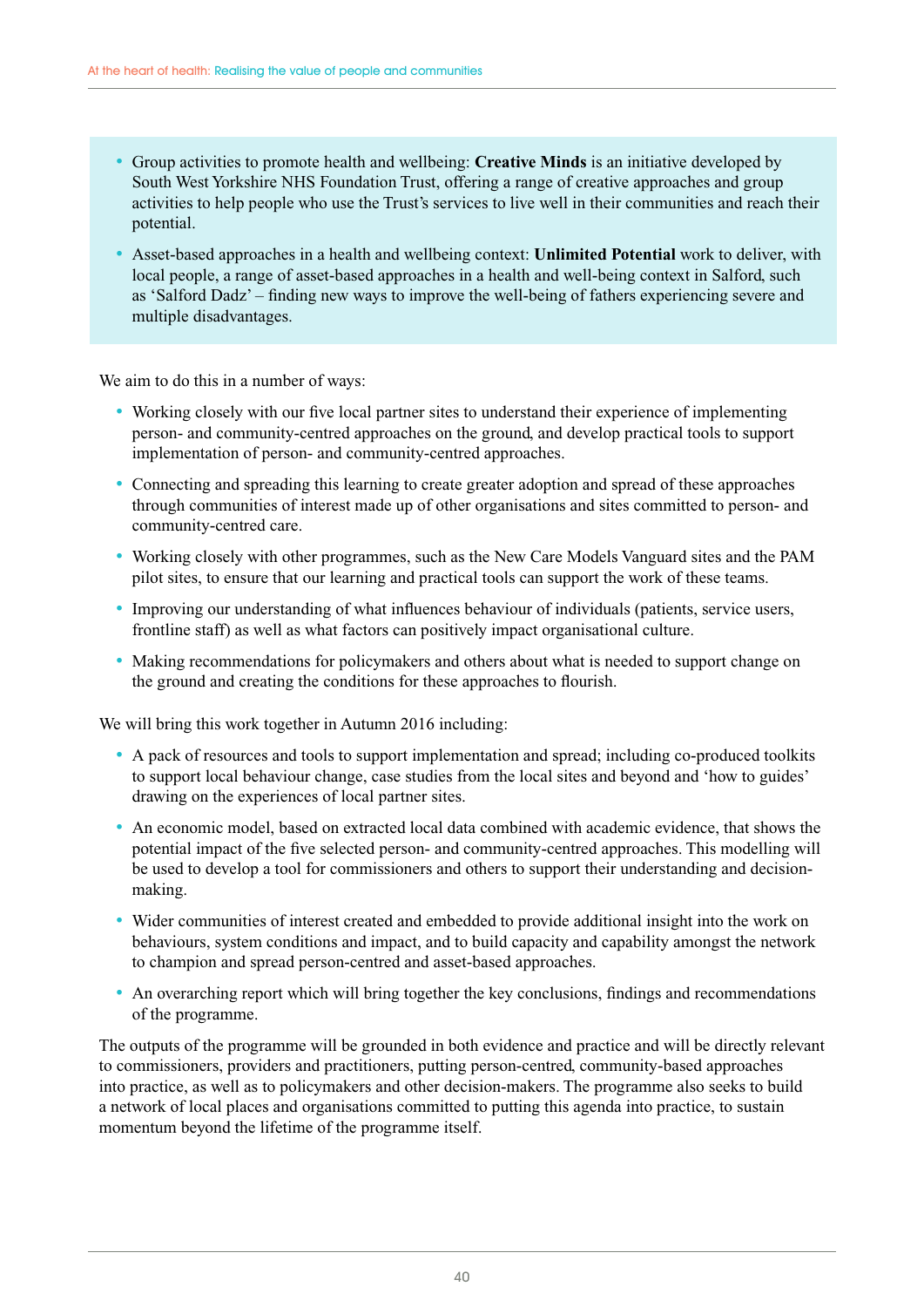### Figure 7: Overview of the Realising the Value programme

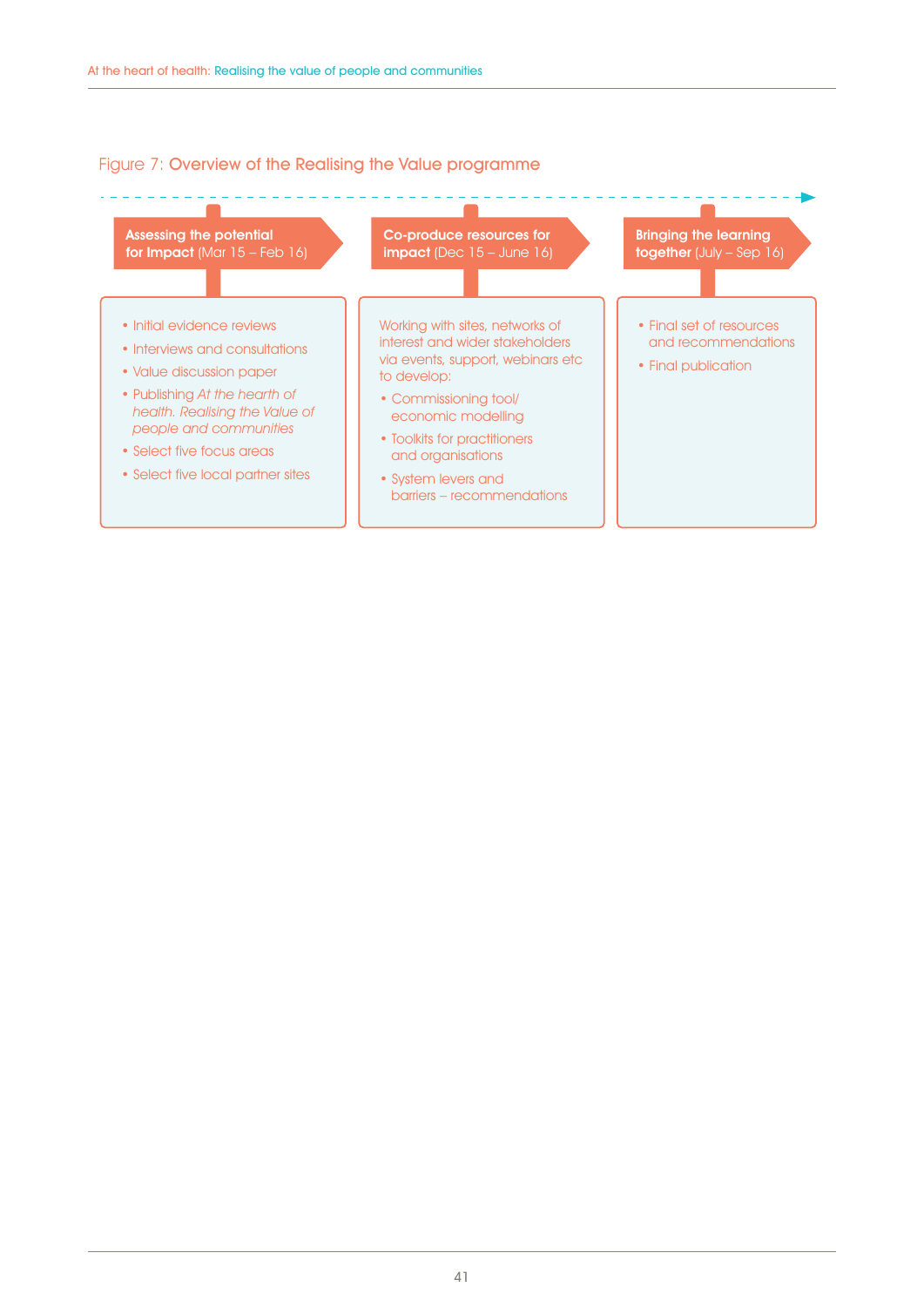#### <span id="page-41-0"></span>**APPENDIX**

## Key person- and communitycentred approaches for health and wellbeing

This section summarises a number of key person- and community-centred approaches and enablers for health and wellbeing, in addition to the five focus areas for Realising the Value. Further information on the range of community-centred approaches can be found in the Public Health England and NHS England *A guide to community-centred approaches for health and wellbeing*. More information about personcentred care approaches can be found on the National Voices Evidence web pages.

Some of these approaches and enablers, such as shared decision-making and care and support planning, are traditionally based in and led by formal health and care services. Others, such as community assetbased approaches and group activities are, as their name suggests, more commonly developed within communities. There is a wide range of approaches and enablers that fall along the spectrum between formal care services and communities and there is an increasing blurring of the boundaries between them.



#### Figure 8: Common examples of person- and community-centred approaches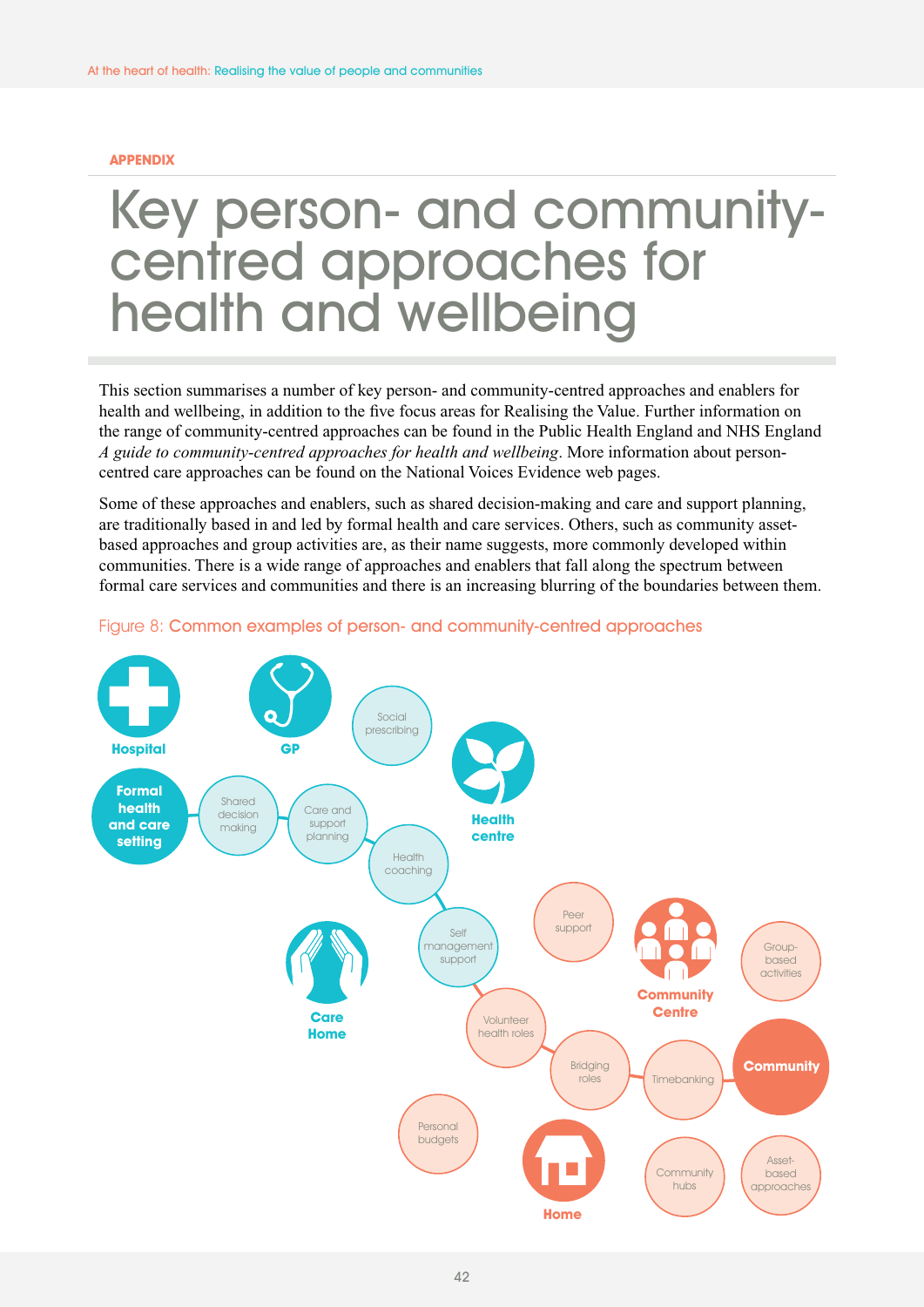## **Approaches**

This section describes a number of different person- and community-centred approaches for health and wellbeing. It summarises what they are and what we know from the evidence about their potential to improve outcomes for individuals and communities and to contribute to reducing demand on formal health and care services.

## Community hubs

Community hubs are community centres or other 'anchor' organisations focused on health and wellbeing. Often locality based they can also be network based. They usually provide multiple activities and services aimed at addressing health or the wider determinants of health. Some are part of existing community resources – libraries or faith settings. Others – like the Bromley-by-Bow Healthy Living Centre<sup>82</sup> - build social activities and support services into a primary health setting like a GP practice. They can include a range of activities and the mechanisms for delivery can include social prescribing.

Community hubs can open up access to existing voluntary and community sector services and resources, and reduce barriers to accessing services.<sup>83</sup>

## **More resources:**

Public Health England and NHS England, *A guide to community-centred approaches for health and wellbeing* **[www.gov.uk/government/uploads/system/uploads/attachment\\_data/file/417515/A\\_guide\\_](http://www.gov.uk/government/uploads/system/uploads/attachment_data/file/417515/A_guide_to_community-centred_approaches_for_health_and_wellbeing__full_report_.pdf) [to\\_community-centred\\_approaches\\_for\\_health\\_and\\_wellbeing\\_\\_full\\_report\\_.pdf](http://www.gov.uk/government/uploads/system/uploads/attachment_data/file/417515/A_guide_to_community-centred_approaches_for_health_and_wellbeing__full_report_.pdf)** 

## Shared decision-making

Shared decision-making recognises that clinicians and patients are equally important to the decisionmaking process. Clinicians provide information and evidence about treatment options; patients share what is important to them about their care, their social circumstances, their attitude toward risk and their values and preferences. Clinicians and patients work together to choose tests, treatments, management or support packages based on clinical evidence and the patient's informed preferences.

Patients who have the opportunity and support to make decisions about their care and treatment in partnership with health professionals are more satisfied with their care, more confident in managing their health conditions and are more likely to choose treatments based on their values and preferences rather than those of their clinician.<sup>84, 85</sup> Studies that have looked at economic outcomes have found that shared decision-making is usually cost-effective (because people choose less costly interventions such as major surgery) or cost neutral.<sup>86</sup>

#### **More resources:**

The Health Foundation person-centred care resource centre **[http://personcentredcare.health.org.uk/](http://personcentredcare.health.org.uk/person-centred-care/shared-decision-making) [person-centred-care/shared-decision-making](http://personcentredcare.health.org.uk/person-centred-care/shared-decision-making)**

Right Care Shared Decision Making resources **<http://sdm.rightcare.nhs.uk/>** 

## Time banking

Time banks are platforms that organise and facilitate the exchange of time and skills between both people and organisations. Participants contribute their time and skills to the 'virtual' bank and in return they can receive time and skills from another participant. The skills that people contribute can be many and varied including IT, gardening, DIY, providing transport, baking or reading to an elderly person in their home.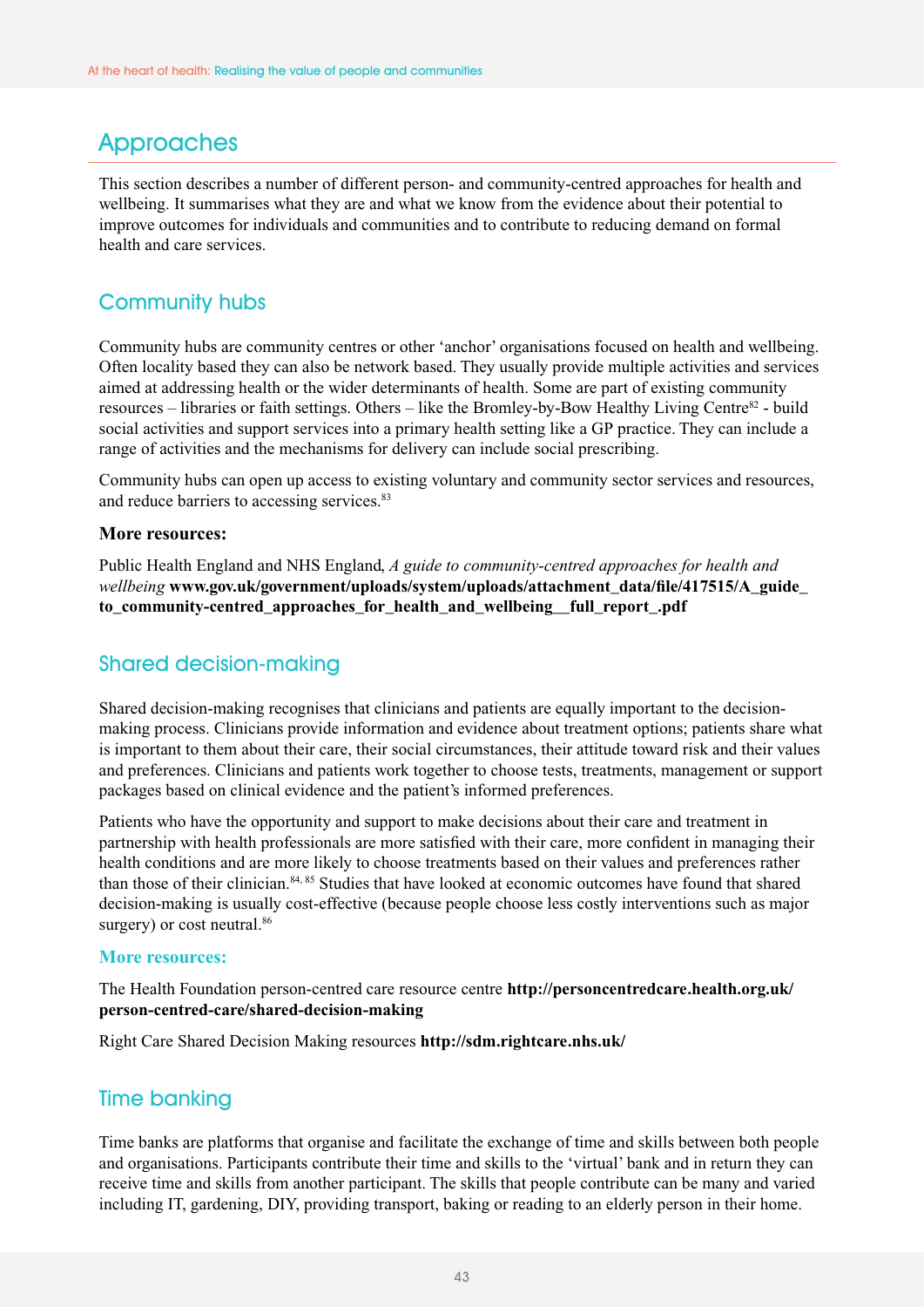Timebanking is different from volunteering as it is based on reciprocity – individuals are not giving their time or skills for free – they are both contributing and receiving.

There is extensive international and UK evidence that timebanking schemes increase the sense of community and can help build social capital – both important determinants of health, wellbeing and resilience. They also seem to be more successful than traditional volunteering in attracting more socially excluded groups.<sup>87</sup>

Evaluating the outcomes of timebanks can be difficult as these can vary depending on how they are set up, the range of services exchanged and how people access them. However, a recent economic analysis estimated that timebanking had an estimated net value of £667 per person per year and could be even higher if improvements in quality of life were also included.<sup>88</sup>

#### **More resources:**

Timebanking UK **<http://www.timebanking.org/>**

## Volunteer health roles

Volunteers receive training and support to undertake roles within their community which are often focused on addressing health inequalities by reaching those who are often socially excluded. The range of health volunteering roles can vary greatly, depending on the identified needs of the local community or population.89

Befriending is a particular type of volunteering role which focuses on providing companionship to people who are at risk of social exclusion, often older people. It is estimated that around one million older people in the UK regularly go more than a month without speaking to anyone else and one in ten people over 65 reports being lonely all or most of the time.<sup>90</sup> Volunteers usually visit people in their own homes and provide companionship as well as help with small practical tasks, such as shopping. There are also examples of telephone befriending services, such as Age UK's 'Call-in Time'.<sup>91</sup> Befriending schemes are often community led but may also be service led. Befriending has been shown to reduce social isolation in older people, can lead to small but sustained reductions in depression and are cost effective when compared to usual services.<sup>92</sup>

Other examples of volunteer health roles include walking for health<sup>93</sup> and various environment and health volunteering projects, such as community gardens.

#### **More resources:**

Public Health England and NHS England, *A guide to community-centred approaches for health and wellbeing* **[www.gov.uk/government/uploads/system/uploads/attachment\\_data/file/417515/A\\_guide\\_](http://www.gov.uk/government/uploads/system/uploads/attachment_data/file/417515/A_guide_to_community-centred_approaches_for_health_and_wellbeing__full_report_.pdf) [to\\_community-centred\\_approaches\\_for\\_health\\_and\\_wellbeing\\_\\_full\\_report\\_.pdf](http://www.gov.uk/government/uploads/system/uploads/attachment_data/file/417515/A_guide_to_community-centred_approaches_for_health_and_wellbeing__full_report_.pdf)** 

## Working with communities

Much of what impacts health and wellbeing sits outside of formal health and care services. Communities, and the voluntary and community sector, have a vital contribution to make to health and wellbeing, and there is extensive evidence that communities that are well-networked and supportive, and where neighbours look out for each other, have a positive impact on people's health.<sup>94, 95</sup>

There are a range of approaches which focus on partnership working and collaboration with communities to improve planning and decision-making and to deliver services and activities which meet needs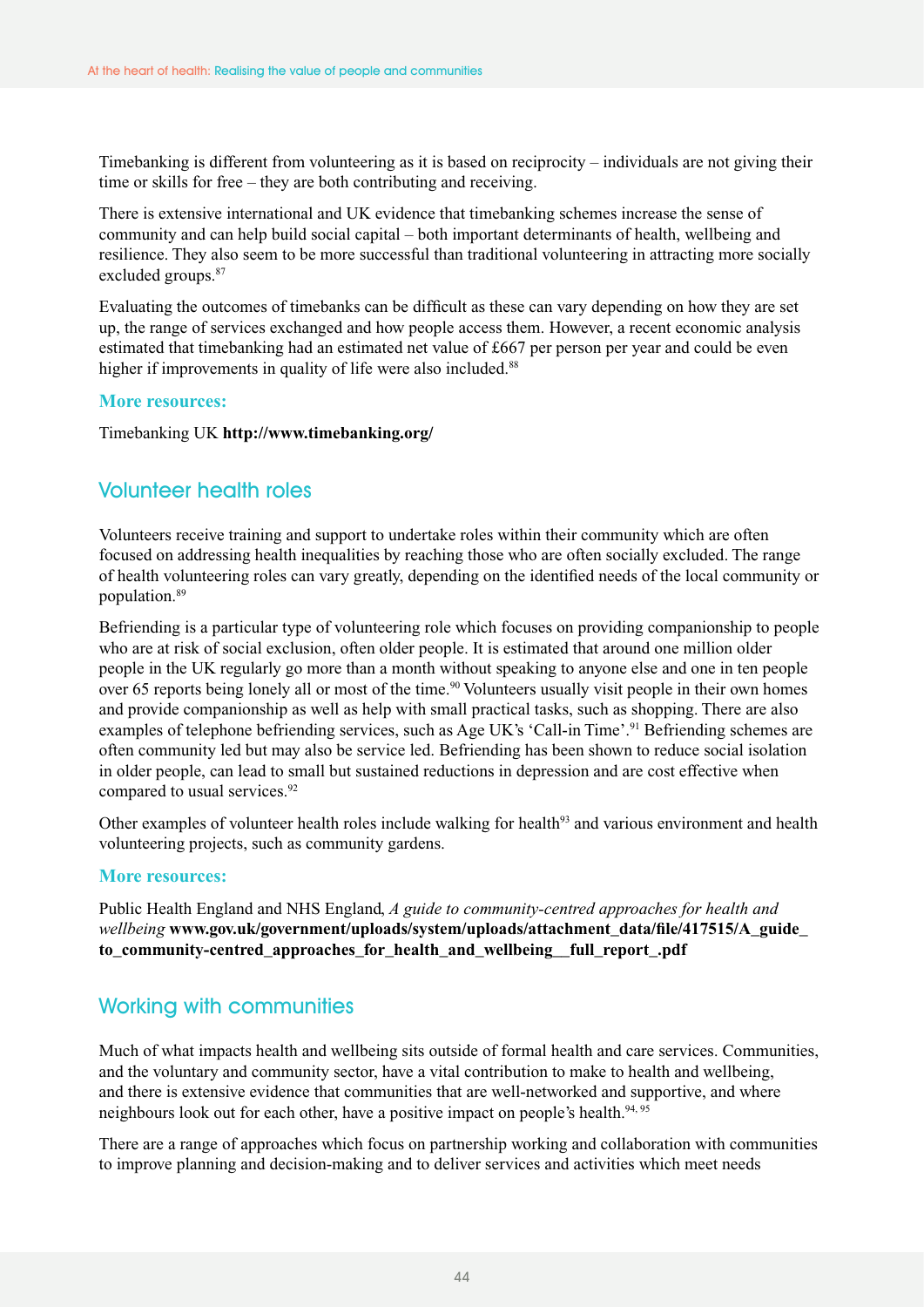identified by communities, rather than being imposed by external agencies. A common starting point for many of these approaches is a desire to tackle social or economic disadvantage or inequalities. These are often not primarily focused on health but the outcomes of these projects can be activities and services that positively impact health and wellbeing, including by increasing social connections within communities.<sup>96</sup>

In recent years the term 'co-production' has been used to describe some of these approaches, particularly within health and care services, but there are a range of other approaches which have commonly been used in public health and health promotion, a few of which we describe here:

**Co-production** – Seeks to develop equal and reciprocal partnerships between professionals and those using health and care services.<sup>97</sup> It is often used to describe a changed relationship between individual professionals and people with long-term conditions. But it can also describe an approach of working with groups of service users or communities to co-design and often co-deliver services and activities. The principles of co-production include a focus on assets and capabilities rather than deficits in individuals and communities, mutuality, engaging with peer and personal networks, removing boundaries between professional and service user roles and public services acting as catalysts rather than central providers of services.<sup>98</sup>

**Area-based initiatives** – Targeted at an area or neighbourhood level, these initiatives focus on partnership working and multi-faceted programmes which often include health alongside things such as education, economic development and urban regeneration. The World Health Organization's Healthy Cities programme is a global movement of area-based initiatives within Europe. There are more than 100 Healthy Cities and 30 Healthy City Networks.<sup>99</sup>

**Community engagement in planning** – This covers a broad range of approaches which exist in health and social care to involve communities in planning and decision-making. Community planning approaches can use a range of methods such as area forums, open space meetings, user panels, residents committees and citizen's juries. They are meaningful when efforts are made to ensure that processes are inclusive and involve groups who are often excluded or 'seldom-heard'.100

A systematic review of community engagement approaches to reduce inequalities noted that community involvement 'can be seen as a goal in itself' because it encourages greater public accountability and transparency in decision making. It also noted that it can empower communities and is more likely to lead to services, activities and interventions that communities want and need and which, consequently, are likely to be ultimately more effective in improving health.<sup>101</sup>

Approaches which focus on deliberative and participatory engagement with communities can lead to significant positive outcomes for individuals, communities and services.<sup>102</sup> As with many approaches focused on empowering and strengthening communities and community engagement, a one-size-fits-all approach is unlikely to be successful. As a recent RSA report notes, 'context is key and bespoke local engagement is required'.103

## **More resources:**

Public Health England and NHS England, *A guide to community-centred approaches for health and wellbeing* **[www.gov.uk/government/uploads/system/uploads/attachment\\_data/file/417515/A\\_guide\\_](http://www.gov.uk/government/uploads/system/uploads/attachment_data/file/417515/A_guide_to_community-centred_approaches_for_health_and_wellbeing__full_report_.pdf) [to\\_community-centred\\_approaches\\_for\\_health\\_and\\_wellbeing\\_\\_full\\_report\\_.pdf](http://www.gov.uk/government/uploads/system/uploads/attachment_data/file/417515/A_guide_to_community-centred_approaches_for_health_and_wellbeing__full_report_.pdf)**

RSA resources on public services and communities: **[https://www.thersa.org/action-and-research/](https://www.thersa.org/action-and-research/public-services-and-communities/) [public-services-and-communities/](https://www.thersa.org/action-and-research/public-services-and-communities/)** 

Nesta People Powered Health **<http://www.nesta.org.uk/what-we-have-learnt-people-powered-health>**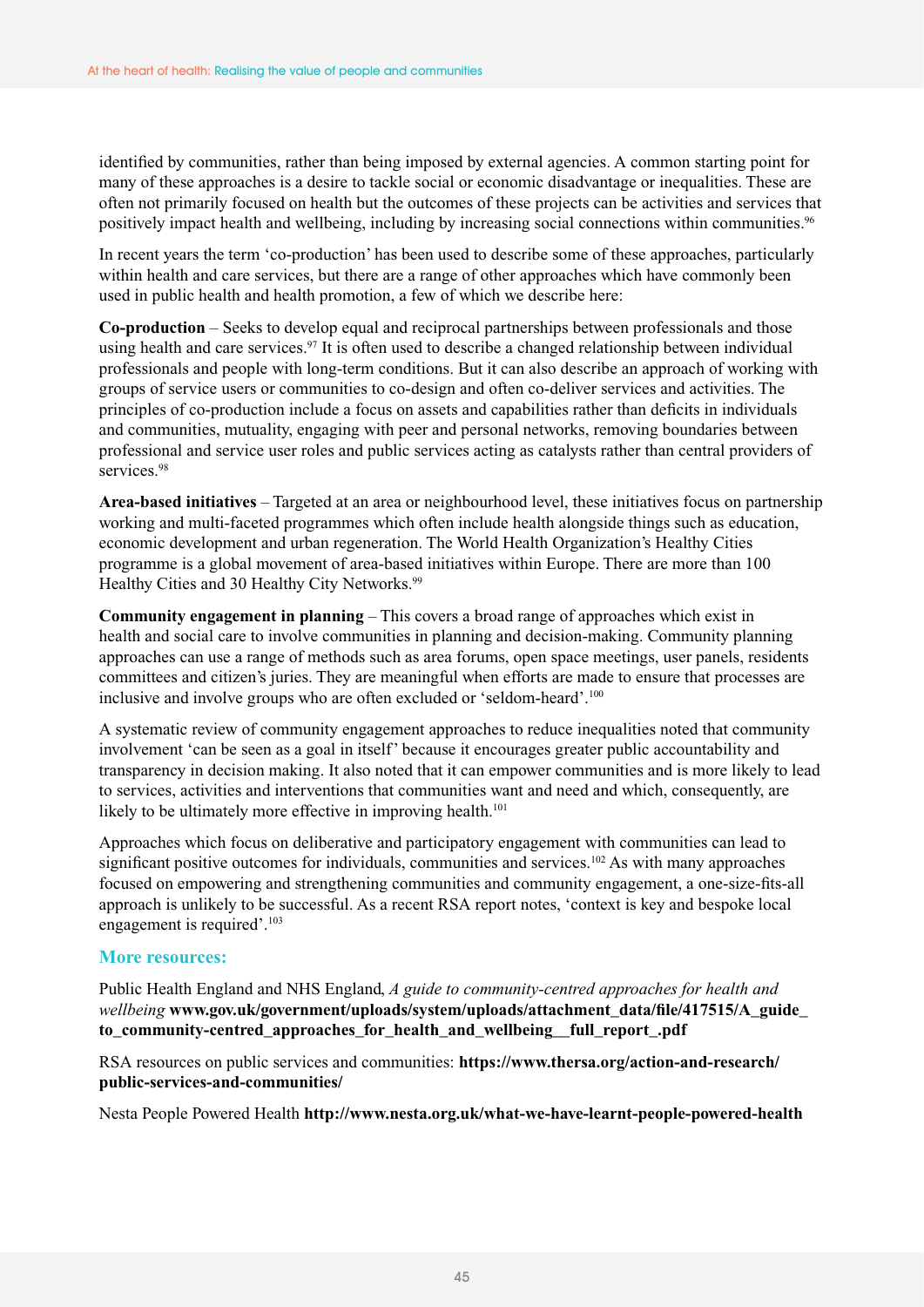## **Enablers**

This section describes a number of enabling mechanisms which are necessary for the effective implementation and spread of person- and community-centred approaches for health and wellbeing.

## Bridging roles (health trainers, community navigators, health champions)

There are a number of approaches which involve people from the local community supporting people to connect with local services, navigate health, social care or other public services and, often, to support people to improve their health and wellbeing. These are important roles which can act to bridge the gap between formal services and the community. These bridging roles are often undertaken by volunteers who are already embedded in local communities but they are not necessarily 'peers' **(see peer support section in Chapter 5)**. Common features of these roles are: outreach; communicating health messages; social support; signposting and sometimes practical assistance.<sup>104</sup>

Some roles like health trainers or health champions may be more focused on supporting individuals or communities to make positive changes to improve their lives or health, or establishing groups to meet local needs. Others may have more focus on signposting and connecting people to other local services. Many of course involve a combination of approaches.

One example is the Newquay Pathfinder. Initially supported by Nesta, and now renamed Living Well, the Newquay Pathfinder includes a Changing Lives Coordinator from Age UK Cornwall to act as a conduit between the health service, local authority, and other community services and the voluntary sector. During its first year, non-emergency hospital admissions reduced by 30 per cent and ongoing care package costs reduced by 5.7 per cent. There was also a 23 per cent improvement in people's self-reported wellbeing.<sup>105</sup>

An economic analysis of the use of community navigators to provide debt and benefits advice estimated that the costs per year were around £300 per person but the benefits in terms of decreased absences from work, increased employment prospects and decreased benefits at £900 per person in the first year, rising if increases in quality of life due to improved mental health were also taken into account.<sup>106</sup>

## **More resources:**

Public Health England and NHS England, *A guide to community-centred approaches for health and wellbeing* **[www.gov.uk/government/uploads/system/uploads/attachment\\_data/file/417515/A\\_guide\\_](http://www.gov.uk/government/uploads/system/uploads/attachment_data/file/417515/A_guide_to_community-centred_approaches_for_health_and_wellbeing__full_report_.pdf) [to\\_community-centred\\_approaches\\_for\\_health\\_and\\_wellbeing\\_\\_full\\_report\\_.pdf](http://www.gov.uk/government/uploads/system/uploads/attachment_data/file/417515/A_guide_to_community-centred_approaches_for_health_and_wellbeing__full_report_.pdf)**

Social Care Institute for Excellence on the impact of community navigators on preventing loneliness and isolation: **<http://www.scie.org.uk/publications/briefings/files/briefing39.pdf>** 

People Powered Health Programme, Nesta. *More than Medicine: New services for people powered health.*  London: 2013. **[http://www.nesta.org.uk/sites/default/files/more\\_than\\_medicine.pdf](http://www.nesta.org.uk/sites/default/files/more_than_medicine.pdf)**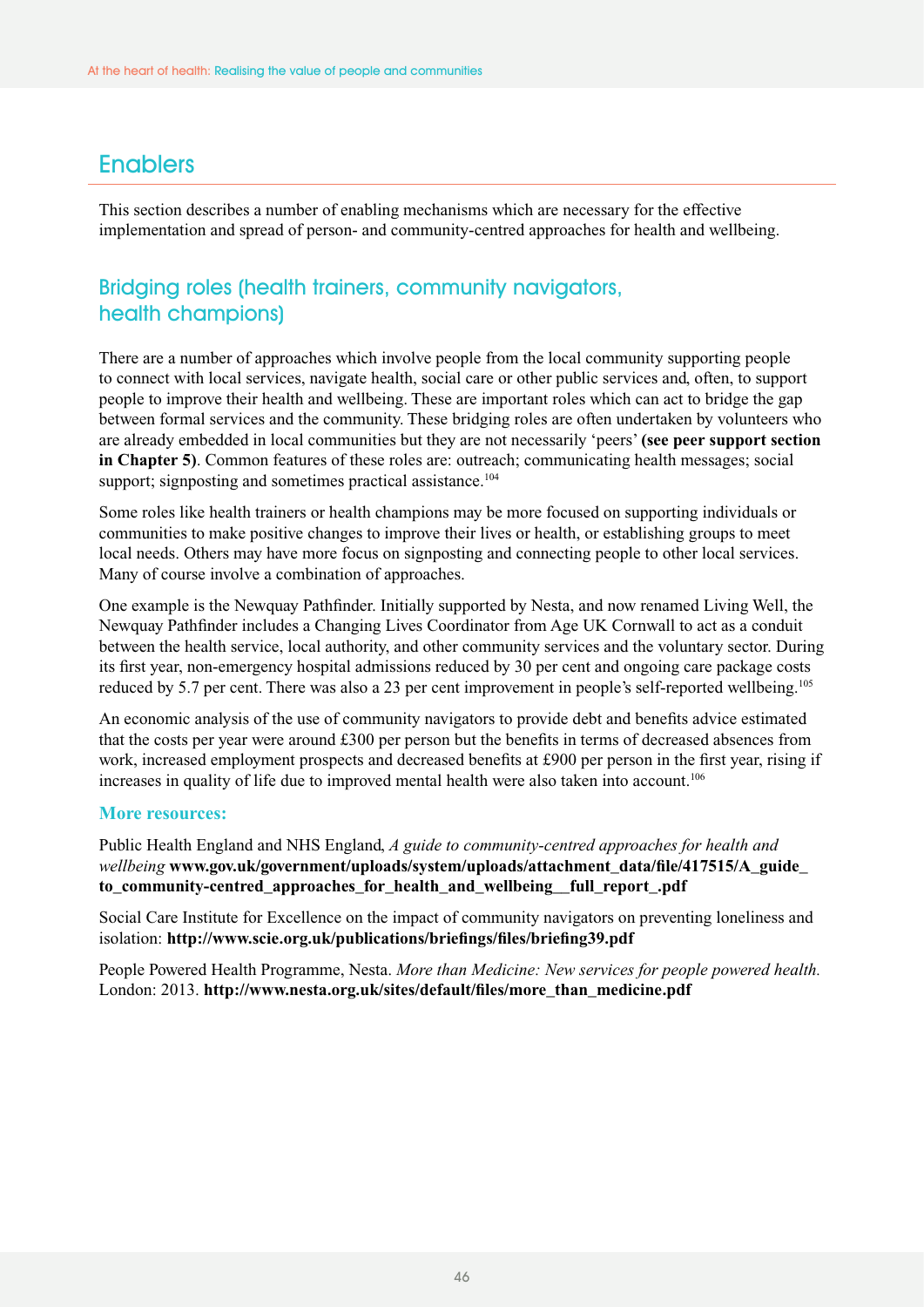## Personal budgets

A personal budget or personal health budget is a sum of money allocated to an individual by their local council or health service to pay for care or support to meet their needs. They can then work with their health or care professional to develop a plan for how the budget will be spent. This can include personal care or assistance as well as a range of non-health or care services. Personal budgets can be paid directly to the person (direct payment) or can be managed by the local authority or health services to arrange the services the person wants (managed budget). Most people receive a budget either for social care (personal budget) or health care (personal health budget) although the Integrated Personalised Commissioning Programme is exploring how social and health care services can be better integrated to provide holistic care and support, including through a joint personal budget.

Personal health budgets have been shown to significantly improve budget holders' care-related quality of life and psychological wellbeing<sup>107</sup> and are cost effective, particularly for people with mental health problems and those with the greatest needs.108 They work best when they provide flexibility in the services that can be purchased, greater choice in how they are managed and when they are of higher value.109

Personal budgets in social care also improve quality of life for budget holders and carers.<sup>110</sup> Evidence is also beginning to show that people who hold personal budgets are using them to increase participation and activity in their communities which may contribute to building community capacity.<sup>111</sup>

#### **More resources:**

Getting serious about personalisation in the NHS: **[https://www.england.nhs.uk/wp-content/](https://www.england.nhs.uk/wp-content/uploads/2014/09/tlap-getting-serious.pdf) [uploads/2014/09/tlap-getting-serious.pdf](https://www.england.nhs.uk/wp-content/uploads/2014/09/tlap-getting-serious.pdf)**

In Control publishes a range of resources on personalisation and personal budgets in health and social care: **<http://www.in-control.org.uk/>**

## Personalised care and support planning

Personalised care and support planning is a systematic process in which people with long-term conditions and their carers work in partnership, very often with health and social care professionals, to identify their treatment, care and support needs, based on their own assets, goals and priorities. It usually involves a conversation or a series of conversations where individuals and the professionals they are working with jointly agree on goals and actions for managing the person's health and care.

Involvement in care planning has been shown to improve people's confidence and skills to manage their health.112 It is likely to lead to small improvements in some aspects of physical health such as better blood glucose levels, lower blood pressure for people with diabetes and better control of asthma.113 The House of Care approach,<sup>114</sup> with care planning at its heart, has led to benefits for people with long-term conditions (involvement in decisions, better understanding of their condition, tailored support to improve their knowledge and confidence to self-manage), clinicians (more satisfying consultations, better outcomes for people with LTCs, a lever with commissioners) and commissioners (provides information needed to commission services that people want and clinicians value, greater value for money, as services provided meet individual needs and deliver improved health outcomes).

#### **More resources:**

Personalised care and support planning tool: **[http://www.thinklocalactpersonal.org.uk/personalised](http://www.thinklocalactpersonal.org.uk/personalised-care-and-support-planning-tool/)[care-and-support-planning-tool/](http://www.thinklocalactpersonal.org.uk/personalised-care-and-support-planning-tool/)** 

Royal College of General Practitioners. 'Care Planning. Improving the lives of people with Long Term Conditions': **[http://www.rcgp.org.uk/~/media/Files/CIRC/Cancer/Improving%20the%20Lives%20](http://www.rcgp.org.uk/~/media/Files/CIRC/Cancer/Improving%20the%20Lives%20of%20people%20with%20LTC%20-%202012%2005%2009.ashx) [of%20people%20with%20LTC%20-%202012%2005%2009.ashx.](http://www.rcgp.org.uk/~/media/Files/CIRC/Cancer/Improving%20the%20Lives%20of%20people%20with%20LTC%20-%202012%2005%2009.ashx)**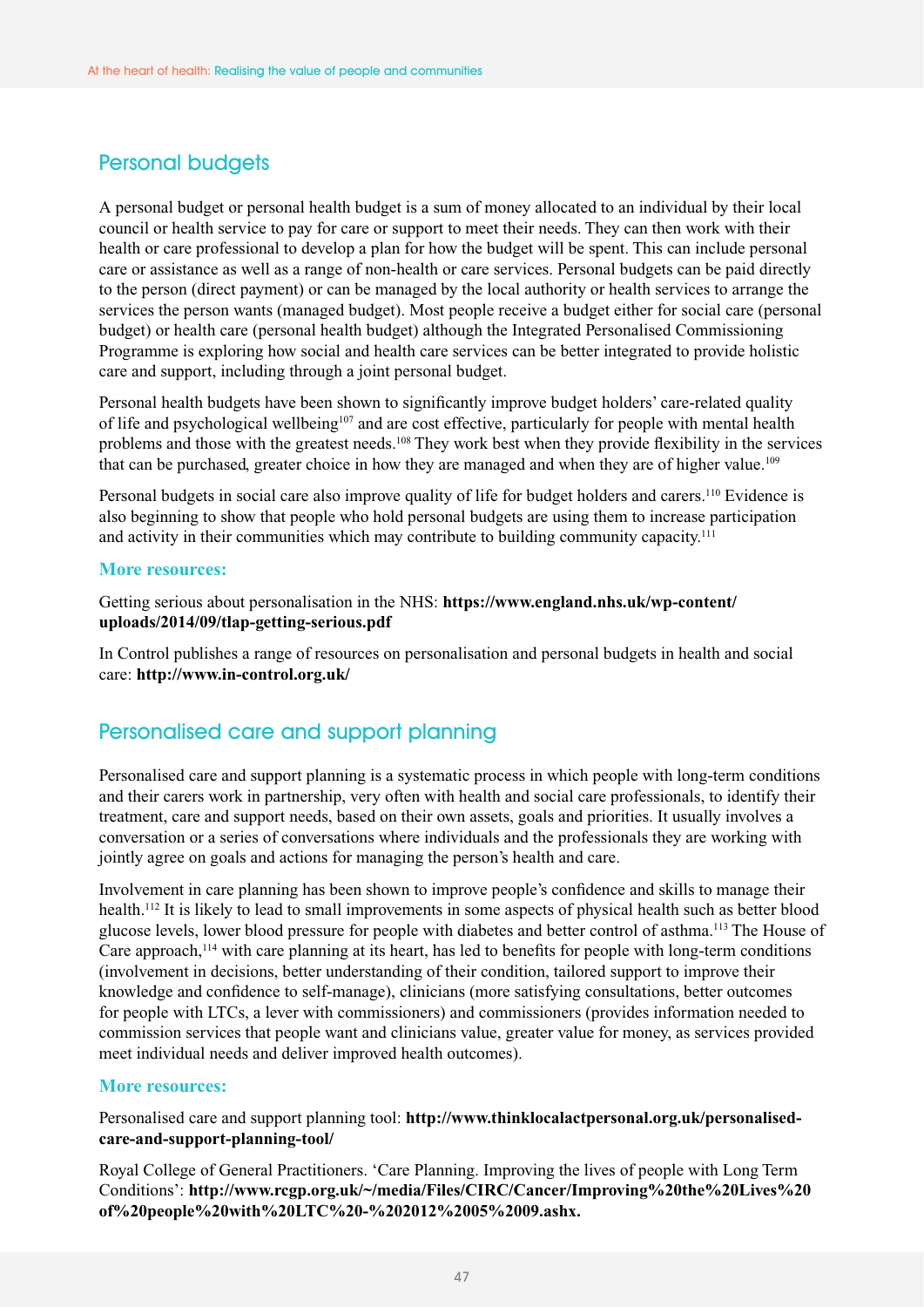Royal College of General Practitioners animation: **<http://www.rcgp.org.uk/care-planning>** 

## National Voices Care and Support Planning Guide: **[http://www.nationalvoices.org.uk/sites/default/files/](http://www.nationalvoices.org.uk/sites/default/files/public/publications/guide_to_care_and_support_planning_0.pdf) [public/publications/guide\\_to\\_care\\_and\\_support\\_planning\\_0.pdf](http://www.nationalvoices.org.uk/sites/default/files/public/publications/guide_to_care_and_support_planning_0.pdf)**

## Social prescribing

Social prescribing is a process/mechanism that professionals can use to connect people to services. Social prescribing can be used by professionals to connect individuals to services and groups outside of health care that may improve their health and wellbeing. A professional works with a patient to identify the types of activities that are likely to benefit the individual, and writes 'a prescription' directly to a service or refers the person to an intermediary, such as a link worker or navigator, with whom a package of services can be constructed. Common activities that are 'socially prescribed' include arts for health groups, walking groups, healthy eating and cooking classes and volunteering opportunities.

A recent RSA report found that pilot social prescribing projects have shown early promise. Social Mirror in Knowle West is a digital social prescribing app supported by health volunteers to identify people at risk of social isolation and to digitally 'prescribe' social activities for them to take part in. In the trial of Social Mirror, 77 per cent of users reported that they benefited from using the app. The project found that the Social Mirror app *'worked best for people who had no social connections, or who felt isolated, and who were not currently taking part in their local area.'*<sup>115</sup>

Social prescribing can lead to a range of outcomes $116$  including:

- Better social and clinical outcomes for people with long-term conditions (LTCs) and their carers.
- More cost-efficient and effective use of NHS and social care resources.
- A wider, more diverse and responsive local provider base.
- Wider community benefits including increased community wellbeing and decreased social exclusion.<sup>117</sup>

A key factor in successful social prescribing projects seems to be making them as easy as possible for both professionals and patients to use. This might be through the use of technology, such as the Social Mirror app outlined above, or through providing 'social prescription pads' either on paper or electronically which makes it as easy for a doctor to 'write' a social prescription as a prescription for medication.

#### **More resources:**

Public Health England and NHS England, *A guide to community-centred approaches for health and wellbeing* **[www.gov.uk/government/uploads/system/uploads/attachment\\_data/file/417515/A\\_guide\\_](http://www.gov.uk/government/uploads/system/uploads/attachment_data/file/417515/A_guide_to_community-centred_approaches_for_health_and_wellbeing__full_report_.pdf) [to\\_community-centred\\_approaches\\_for\\_health\\_and\\_wellbeing\\_\\_full\\_report\\_.pdf](http://www.gov.uk/government/uploads/system/uploads/attachment_data/file/417515/A_guide_to_community-centred_approaches_for_health_and_wellbeing__full_report_.pdf)**

People Powered Health Programme, Nesta. *More than Medicine: New services for people powered health.* London: 2013. **[http://www.nesta.org.uk/sites/default/files/more\\_than\\_medicine.pdf](http://www.nesta.org.uk/sites/default/files/more_than_medicine.pdf)** 

Year of Care Programme. 'Thanks for the Petunias. A guide to developing and commissioning nontraditional providers to support the self management of people with long term conditions': **[https://www.](https://www.diabetes.org.uk/upload/Professionals/Year%20of%20Care/thanks-for-the-petunias.pdf) [diabetes.org.uk/upload/Professionals/Year%20of%20Care/thanks-for-the-petunias.pdf](https://www.diabetes.org.uk/upload/Professionals/Year%20of%20Care/thanks-for-the-petunias.pdf)**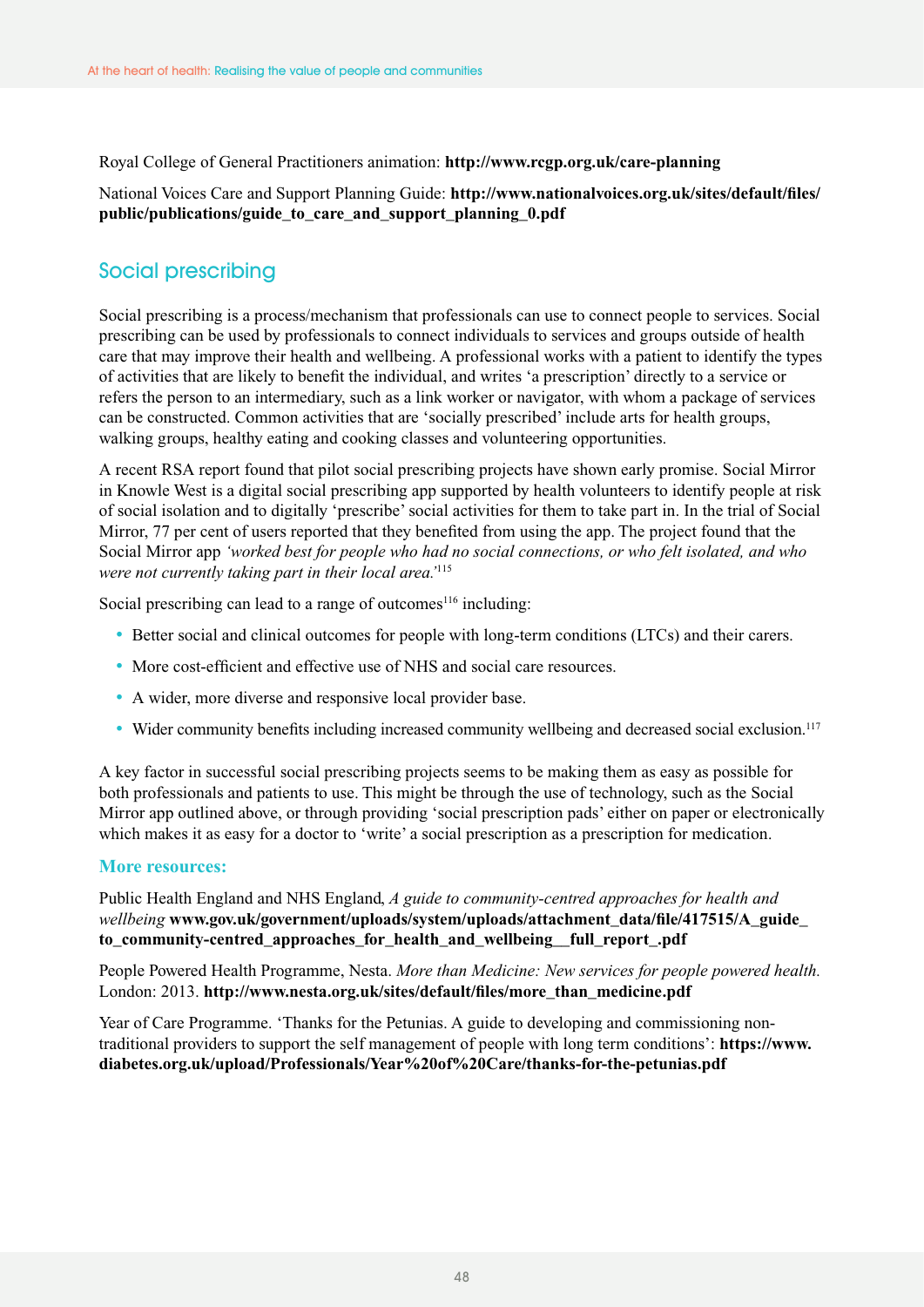## <span id="page-48-0"></span>**Endnotes**

- 1. Ahmad, N. et al. (2014) 'Person-centred care: from ideas to action'. London: the Health Foundation. Available from: www.health.org.uk/ sites/default/files/PersonCentredCareFromIdeasToAction.pdf (Accessed 16.01.2016.)
- 2. 'How should we think about value in health and care?' Discussion Paper. Realising the Value Programme, September 2015. Available from: www.nesta.org.uk/sites/default/files/how\_should\_we\_think\_about\_value\_in\_health\_and\_care.pdf (Accessed 25.01.2016.)
- 3. The NHS (2014) 'Five Year Forward View.' Available from: www.england.nhs.uk/wp-content/uploads/2014/10/5yfv-web.pdf (Accessed 16.01.2016.)
- 4. The NHS (2014) 'Five Year Forward View.' p12. Available from: www.england.nhs.uk/wp-content/uploads/2014/10/5yfv-web.pdf (Accessed 16.01.2016.)
- 5. Realising the Value Programme (2015) 'How should we think about value in health and care?' Discussion Paper. Available from: www. nesta.org.uk/sites/default/files/how\_should\_we\_think\_about\_value\_in\_health\_and\_care.pdf (Accessed 25.01.2016.)
- 6. Ahmad, N. et al. (2014) 'Person-centred care: from ideas to action'. London: Health Foundation. p41. Available from: www. health.org.uk/ sites/default/files/PersonCentredCareFromIdeasToAction.pdf (Accessed 16.01.2016.)
- 7. Michie, S. et al. (2011) The behaviour change wheel: A new method for characterising and designing behaviour change interventions. 'Implementation Science.' 6:42. Available at: www.implementationscience.com/content/6/1/42 (Accessed 16.01.2016.)
- 8. See our forthcoming paper by the Realising the Value consortium partner, the Behavioural Insights Team.
- 9. Marmot Review (2010) 'Fair Society, Healthy Lives. Strategic Review of Health Inequalities in England post-2010.' Available from: www. instituteofhealthequity.org/projects/fair-society-healthy-lives-the-marmot-review (Accessed 18.01.2016.)
- 10. Aked, J. et al. 'Five Ways to Wellbeing: the evidence'. London: New Economics Foundation. Available at: www.fivewaystowellbeing.org (Accessed 16.01.2016.)
- 11. The PAM is licensed by Insignia Health. Find out more about the PAM at: www.insigniahealth.com/products/pam-survey
- 12. Hibbard, J. and Gilburt, H. (2014) 'Supporting people to manage their health. An introduction to patient activation.' London: The Kings Fund, May 2014. Available from: from www.kingsfund.org.uk/sites/files/kf/field/field\_publication\_file/supporting-people-manage-healthpatient-activation-may14.pdf (Accessed 18.01.2016.)
- 13. Hibbard, J.H., Greene, J. and Overton, V. (2013) Patients with lower activation associated with higher costs; delivery systems should know their patients' 'scores'. 'Health Affairs'. Feb., 32(2):216-22. Available from: http://content.healthaffairs.org/content/32/2/216.long (Accessed 18.01.2016.)
- 14. Greene, J. et al. (2015) When Patient Activation Levels Change, Health Outcomes And Costs Change Too. 'Health Affairs.' 34, no.3 (2015):431-437. Available from: http://content.healthaffairs.org/content/34/3/431.full.pdf+html (Accessed 18.01.2016.)
- 15. For more information see: National Voices (2014) 'Care and Support Planning Guide.' Available at: www.nationalvoices.org.uk/node/1303 (Accessed 05.02.2016.); Year of Care partnerships resources on care planning. Available at: www.yearofcare.co.uk/care-planning (Accessed 05.02.2016.)
- 16. Horne, M., Khan, H. and Corrigan, C. (2013) 'People Powered Health: Health for people, by people and with people. London: Nesta. Available from: http://www.nesta.org.uk/sites/default/files/health\_for\_people\_by\_people\_and\_with\_people.pdf (Accessed 25.01.2016.) For more information see: National Voices (2014) 'Care and Support Planning Guide.' Available at: http://www.nationalvoices. org.uk/ node/1303 (Accessed 05.02.2016.); Year of Care partnerships resources on care planning. Available at: http://www.yearofcare.co.uk/ careplanning (Accessed 05.02.2016.)
- 17. See: The Health Foundation (2014) 'Person-centred care made simple.' London: The Health Foundation. Available from: www.health. org. uk/sites/default/files/PersonCentredCareMadeSimple.pdf (Accessed 18.01.2016.) and www.pickereurope.org/about-us/principles-ofpatient- centred-care
- 18. See: SCIE (2012) 'Personalisation: a rough guide.' London: Social Care Institute for Excellence. Available from: www.scie.org.uk/ publications/guides/guide47/files/guide47.pdf (Accessed 18.01.2016.)
- 19. South, J. (2015) 'A guide to community-centred approaches for health and wellbeing'. London: Public Health England and NHS England. Available from: www.gov.uk/government/uploads/system/uploads/attachment\_data/file/402889/A\_guide\_to\_community- centred\_ approaches\_for\_health\_and\_wellbeing briefi .pdf (Accessed 19.01.2016.)
- 20. Wood, S., Collins, A. and Taylor, A. (2015) 'Is the NHS becoming more person-centred?' London: The Health Foundation. Available from: www.health.org.uk/sites/default/files/IsTheNHSBecomingMorePersonCentred.pdf (Accessed 19.01.2016.)
- 21. Coulter, A. (2012) 'Leadership for patient engagement'. London: The Kings Fund. Available from: www.kingsfund.org.uk/sites/files/kf/ leadership-patient-engagement-angela-coulter-leadership-review2012-paper.pdf (Accessed 19.01.2016.)
- 22. Wood, S., Collins, A. and Taylor, A. (2015) 'Is the NHS becoming more person-centred?' London: The Health Foundation. p.14. Available from: www.health.org.uk/sites/default/files/IsTheNHSBecomingMorePersonCentred.pdf (Accessed 19.01.2016.)
- 23. Collins, A. (2014) 'Measuring what really matters: Towards a coherent measurement system to support person-centred care'. London: The Health Foundation. Available from: www.health.org.uk/sites/default/files/MeasuringWhatReallyMatters.pdf (Accessed 19.01.2016.)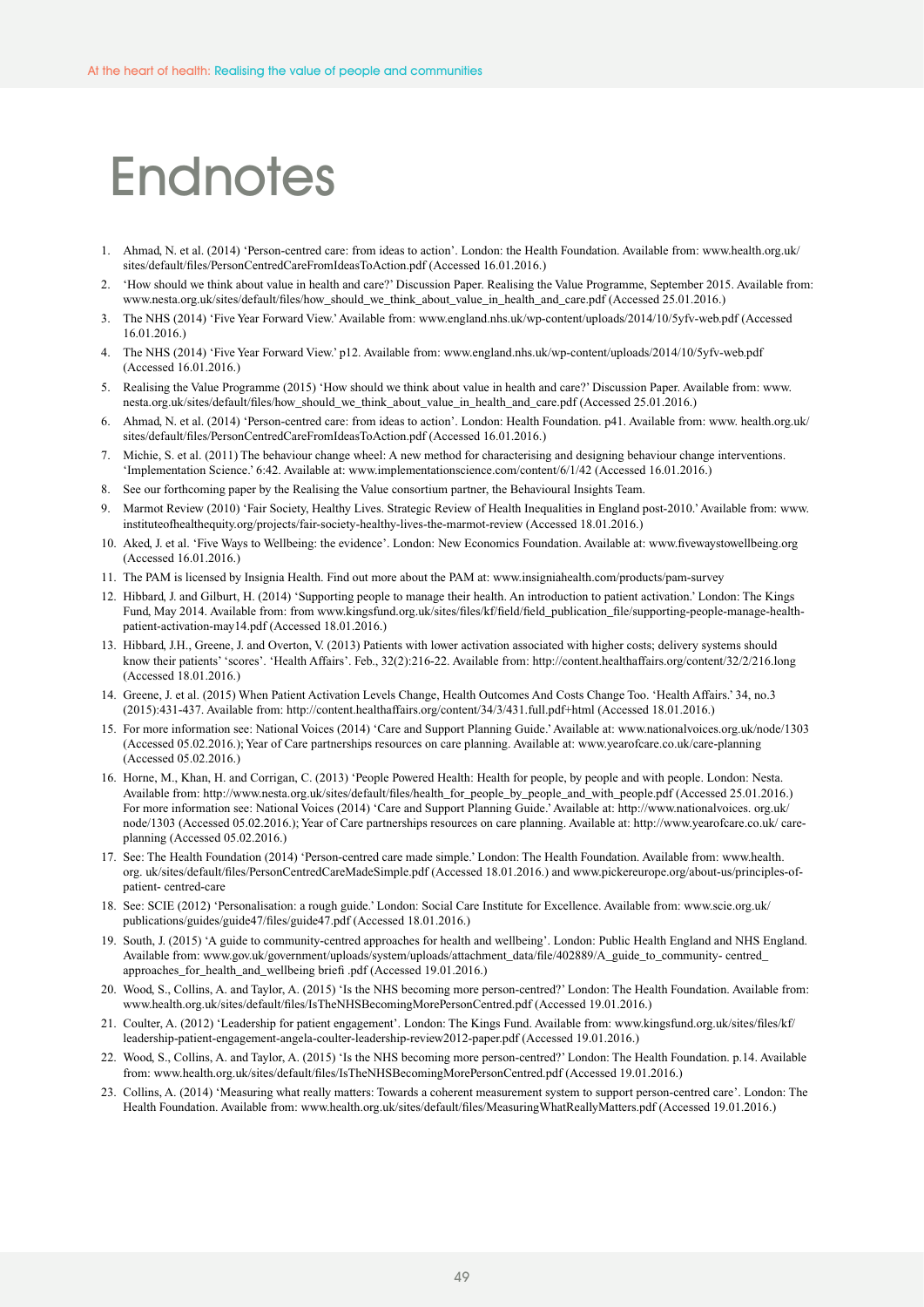- 24. Bate, P. et al. (2014) 'Perspectives on context: A selection of essays considering the role of context in successful quality improvement.' London: The Health Foundation, October 2015. Available from: www.health.org.uk/sites/default/files/PerspectivesOnContext\_fullversion. pdf (Accessed 19.01.2016.)
- 25. Fulup, N. and Robert, G. (2015) 'Context for successful quality improvement.' London: The Health Foundation. Available from: www. health.org.uk/sites/default/files/ContextForSuccessfulQualityImprovement.pdf (Accessed 19.01.2016.)
- 26. The Health Foundation (2013) 'Lining Up: how do improvement programmes work? Lessons from an ethnographic research study of interventions to reduce central line infections.' London: The Health Foundation. Available from: www.health.org.uk/sites/ default/files/ LiningUpHowDoImprovementProgrammesWork.pdf (Accessed 19.01.2016.)
- 27. Our assessment of the evidence is based on a wide range of sources looking at the evidence for person- and community-centred approaches for health and wellbeing across the three dimensions of value. There are too many to list here: where relevant, they are individually referenced throughout the document. Some helpful sources which bring together the evidence on a range of approaches include: Annexes 1 and 2 of this report which set out the findings of the evidence review undertaken by the Institute of Health & Society, Newcastle University on behalf of the Realising the Value consortium; South, J. (2015) 'A guide to community-centred approaches for health and wellbeing'. London: Public Health England and NHS England. Available from: www.nationalvoices.org.uk/evidence
- 28. Corrie. C, and Finch, A. (2015) 'Expert Patients'. London: Reform. Available from: www.reform.uk/wp-content/uploads/2015/02/Expertpatients.pdf (Accessed 19.01.2016.)
- 29. Monitor (2015) 'Closing the NHS funding gap: how to get better value health care for patients'. London: Monitor. Available from: www. gov.uk/government/uploads/system/uploads/attachment\_data/file/284044/ClosingTheGap091013.pdf (Accessed 19.01.2016.)
- 30. Nesta (2013) 'The business case for People Powered Health'. London: Nesta, Innovation Unit, PPL. Available from: www. nesta.org.uk/ sites/default/files/the\_business\_case\_for\_people\_powered\_health.pdf (Accessed 19.01.2016.)
- 31. Nef (2010) 'Catalysts for Community Action and Investment: A Social Return on Investment analysis of community development work based on a common outcomes framework.' London: Nef. Available from: www.cdf.org.uk/wp-content/uploads/2011/12/SROI-Report-FINAL1.pdf (Accessed on 19.01.2016.)
- 32. ONS (2013) 'United Kingdom National Accounts, The Blue Book, 2013 Edition.' London: ONS.
- 33. Naylor, C. et al. (2013) 'Volunteering in health and care: Securing a sustainable future.' London: The Kings Fund. Available from: www.kingsfund.org.uk/sites/files/kf/field/field\_publication\_file/volunteering-in-health-and-social-care-kingsfund-mar13.pdf (Accessed 19.01.2016.)
- 34. South, J. (2015) 'A guide to community-centred approaches for health and wellbeing.' London: Public Health England and NHS England. Available from: www.gov.uk/government/uploads/system/uploads/attachment\_data/file/402889/A\_guide\_to\_community- centred\_ approaches\_for\_health\_and\_wellbeing briefi .pdf (Accessed 19.01.2016.)
- 35. Hopkins, T. and Rippon, S. (2015) 'Head, hands and heart: asset-based approaches in health care A review of the conceptual evidence and case studies of asset-based approaches in health, care and wellbeing.' London: The Health Foundation. Available from: www. health.org. uk/sites/default/files/HeadHandsAndHeartAssetBasedApproachesInHealthCare.pdf (Accessed 20.01.16.)
- 36. www.bigwhitewall.com
- 37. Soloman, P. (2004) Peer Support/Peer Provided Services Underlying Processes, Benefits, and Critical Ingredients. 'Psychiatric Rehabilitation Journal.' Vol 27(4), 392-401.
- 38. Repper, J. and Carter, T. (2011) A review of the literature on peer support in mental health services. 'Journal of Mental Health.' Volume 20, Issue 4, 2011, 392-411.
- 39. Annex 2: Evidence summaries for shortlisted interventions.
- 40. Annex 2: Evidence summaries for shortlisted interventions.
- 41. Annex 2: Evidence summaries for shortlisted interventions.
- 42. Two such studies include: Druss, B.G. et al. (2010)The Health and Recovery Peer (HARP) Program: A Peer-Led Intervention to Improve Medical Self-Management for Persons with Serious Mental Illness. 'Schizophrenia Research.' 118:264–270. Available from www.ncbi. nlm.nih.gov/pmc/articles/PMC2856811/ (Accessed 20.01.2016); Goldberg, W. et al. (2012) Living Well: An Intervention to Improve Self-Management of Medical Illness for Individuals With Serious Mental Illness. 'Psychiatric Services.' October 2012. Available from: http:// ps.psychiatryonline.org/article.aspx?articleid=1379814 (Accessed 20.01.2016.)
- 43. Heisler, M. (2009) Different models to mobilize peer support to improve diabetes self-management and clinical outcomes: evidence, logistics, evaluation considerations and needs for future research. 'Family Practice.' March 2009.
- 44. Hannah, M. (2014) 'Humanising Healthcare, Patterns of Hope for System under Strain.' Axminster: Triarchy Press 2014.
- 45. See: www.health.org.uk/programmes/closing-gap-through-changing-relationships/projects/transforming-culture-mental-health (Accessed 20.01.2016.)
- 46. National Voices and Nesta (2015) 'Peer Support: What it is and does it work?' London: National Voices and Nesta. Available from: www. nesta.org.uk/sites/default/files/peer\_support\_-\_what\_is\_it\_and\_does\_it\_work.pdf (Accessed 20.01.2016.)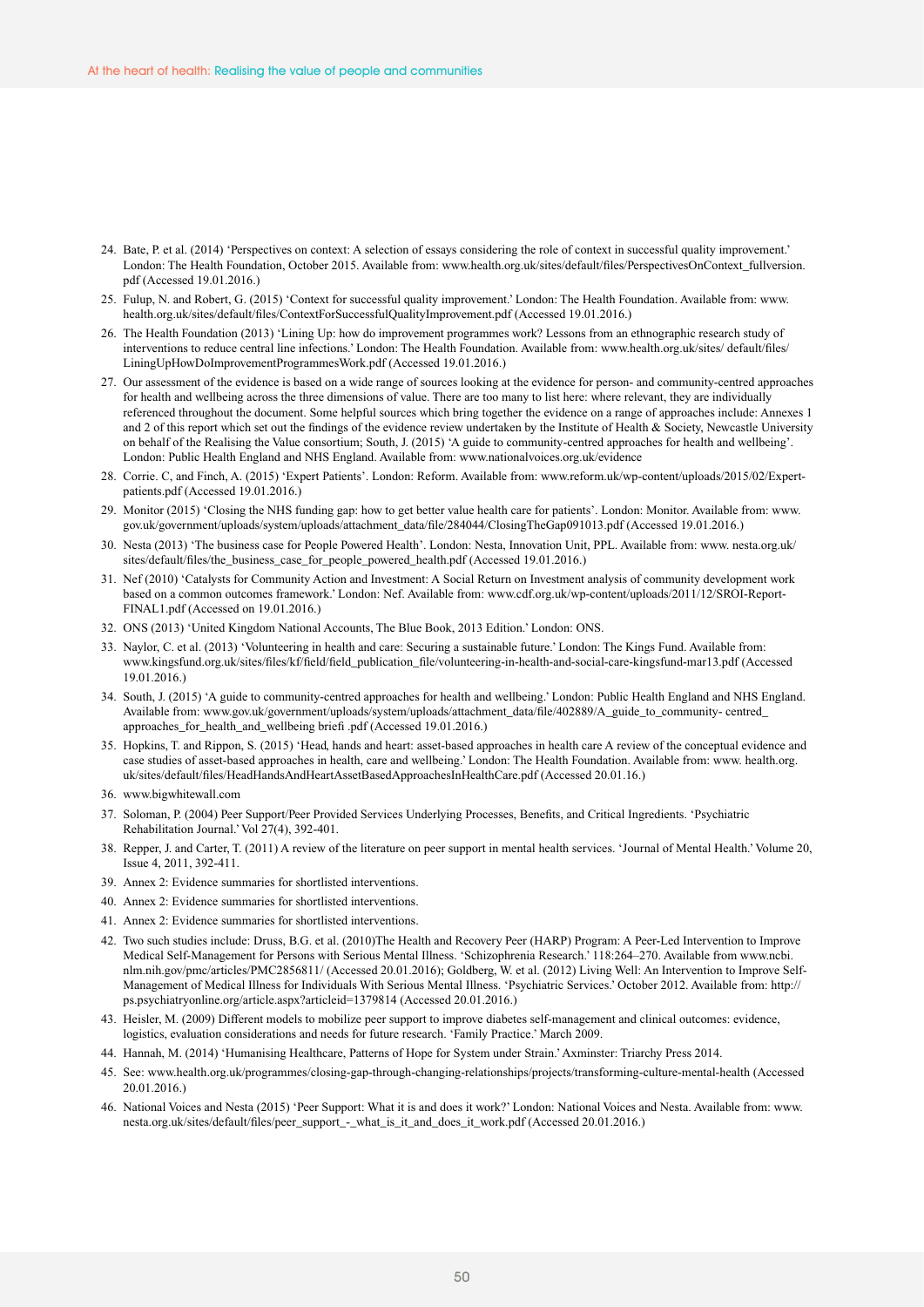- 47. De Silva, D. (2011) 'Helping People Help Themselves'. London: The Health Foundation. pp v-vi. Available from: www.health. org.uk/ sites/default/files/HelpingPeopleHelpThemselves.pdf (Accessed 20.01.2016).
- 48. Warsi, A. et al. (2004) Self-management education programs in chronic disease: a systematic review and methodological critique of the literature. 'Arch Intern Med.' 164(15): 1641–9.
- 49. Annex 2: Evidence summaries for shortlisted interventions; 'Supporting self-management: summarising evidence from systematic reviews. London: National Voices, 2015, p.7. Available from: http://www.nationalvoices.org.uk/sites/default/files/public/publications/ supporting\_self-management.pdf (Accessed 20.01.2016); De Silva, D. (2011) 'Helping People Help Themselves'. London: The Health Foundation. Available from: www.health.org.uk/sites/default/files/HelpingPeopleHelpThemselves.pdf (Accessed 20.01.2016.)
- 50. NICE (2009) 'Medicines adherence: involving patients in decisions about prescribed medicines and supporting adherence. NICE guidelines [CG76].' London: National Institute of Health and Care Excellence (NICE). Available from: www.nice.org.uk/guidance/cg76 (Accessed 20.01.2016.)
- 51. Clark, N.M., Griffiths, C., Keteyian, S.R., Partridge, M.R. (2013) Educational and behavioral interventions for asthma: who achieves which outcomes? A systematic review. 'Journal of Asthma and Allergy.' 2010;3:187-197. Available from: www.ncbi.nlm.nih.gov/ pubmed/21437053
- 52. See: Hampson, S.E. et al. (2001) Effects of educational and psychosocial interventions for adolescents with diabetes mellitus: a systematic review. 'Health Technology Assessment.' 5(10):1-79; Zwerink, M. et al. (2014) Self-management education for patients with chronic obstructive pulmonary disease. 'The Cochrane Database of Systematic Reviews.' 19(3):CD002990; Osman, L.M. et al. (2002) A randomised trial of self-management planning for adult patients admitted to hospital with acute asthma. 'Thorax.' 57(10):869-74; Lewin, B. et al. (1992) Effects of self-help post-myocardial- infarction rehabilitation on psychological adjustment and use of health services. 'The Lancet' 339:1036–40.
- 53. De Silva, D. (2011) 'Helping People Help Themselves.' London: The Health Foundation. Available from: www.health.org.uk/sites/ default/ files/HelpingPeopleHelpThemselves.pdf (Accessed 20.01.2016.)
- 54. Panagioti, M. et al. (2014) Reducing Care Utilisation through Self-management Interventions (RECURSIVE): a systematic review and meta-analysis. 'Health Services and Delivery Research' Volume: 2 Issue: 54. Available from: http://www.journalslibrary.nihr. ac.uk/ data/ assets/pdf\_file/0006/131694/FullReport-hsdr02540.pdf (Accessed 08.02.2016.)
- 55. 'Self care reduces costs and improves health the evidence.' London: Expert Patients Programme. Available from: www. livinghealthynortheast.ca/Portals/0/Documents/self-care-reduces-cost-and-improves-health-evidence.pdf (Accessed 20.01.2016.)
- 56. National Voices (2015) 'Supporting self-management: summarising evidence from systematic reviews.' London: National Voices. p.7. Available from: http:// www.nationalvoices.org.uk/sites/default/files/public/publications/supporting\_self-management.pdf (Accessed 20.01.2016.)
- 57. Ahmad, N. et al. (2014) 'Person-centred care: from ideas to action.' London: The Health Foundation. Available from: www. health.org.uk/ sites/default/files/PersonCentredCareFromIdeasToAction.pdf (Accessed 16.01.2016.)
- 58. Annex 2: Evidence summaries for shortlisted interventions.
- 59. Whitmore, J. (2002) 'Coaching for Performance.' London: Nicholas Brealey Publishing.
- 60. Wolever, R. Q. et al. (2013) A systematic review of the literature on health and wellness coaching: defining a key behavioural intervention in healthcare. 'Global Advances in Health and Medicine.' 2(4):34-53.
- 61. The Evidence Centre and Health Education East of England (2014) 'Does health coaching work? Summary of key themes from a rapid review of empirical evidence'. The Evidence Centre and Health Education East of England. p.3. Available from: https://eoeleadership.hee. nhs.uk/sites/default/files/Does%20health%20 coaching%20work%20-%20a%20review%20of%20empirical%20evidence\_0.pdf (Accessed 20.01.2016.) This evidence review was commissioned by Health Education East of England to support them to make decisions about further embedding its programme in health coaching training. Health coaching has been piloted in the East of England since 2010. From April 2013 to October 2014, Health Education East of England has been building on this further, with a two-day training programme rolled out to almost 800 clinicians from 31 organisations, including nurses, allied health professionals and doctors. Twenty-four trainers completed a six-day accredited programme to train people in how to use health coaching skills when delivering usual care (rather than as a standalone intervention).
- 62. NHS England (2015) 'Personalised care and support planning handbook: The journey to person-centred care'. NHS England, Coalition for Collaborative Care. Available at: www.england.nhs.uk/wp-content/uploads/2015/01/pers-care-guid-core-guid.pdf (Accessed 20.1.2016.)
- 63. The Evidence Centre and Health Education East of England (2014) 'Does health coaching work? Summary of key themes from a rapid review of empirical evidence'. The Evidence Centre and Health Education East of England. p6. Available from: https://eoeleadership.hee. nhs.uk/sites/default/files/Does%20health%20 coaching%20work%20-%20a%20review%20of%20empirical%20evidence\_0.pdf (Accessed 20.01.2016.)
- 64. Hibbard, J.H., Greene, J. and Tusler, M. (2009) Improving the Outcomes of Disease-Management by Tailoring Care to the Patient's Level of Activation. 'American Journal of Managed Care.' Vol. 15, No. 6:353-360.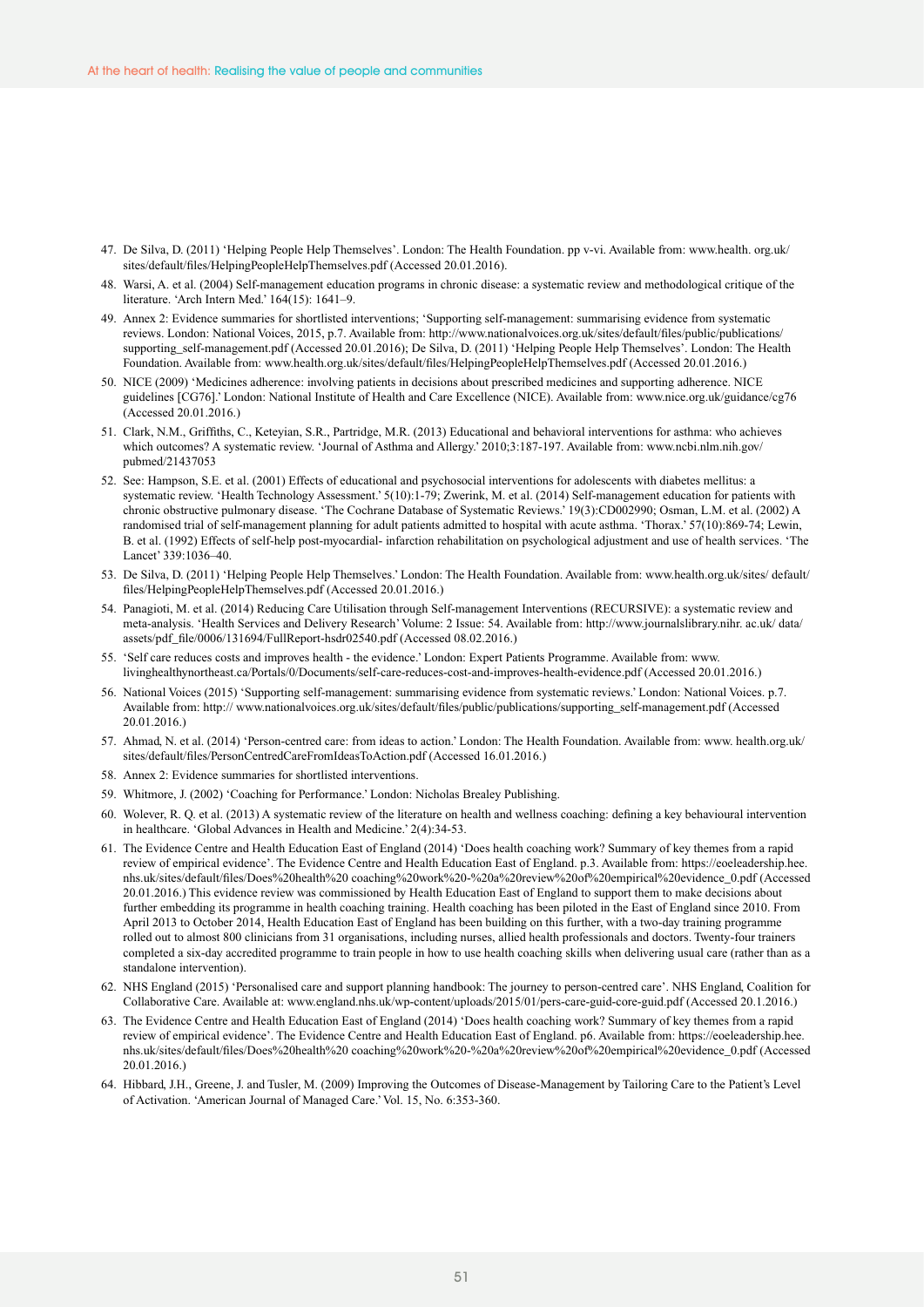- 65. Lawson, K.L. et al. (2013) The Impact of Telephonic Health Coaching on Health Outcomes in a High Risk Population. 'Global Advances in Health and Medicine.' Vol. 2, No. 3.
- 66. The Evidence Centre and Health Education East of England (2014) 'Does health coaching work? Summary of key themes from a rapid review of empirical evidence.' The Evidence Centre and Health Education East of England. p.7. Available from: https://eoeleadership.hee. nhs.uk/sites/default/files/Does%20health%20 coaching%20work%20-%20a%20review%20of%20empirical%20evidence\_0.pdf (Accessed 20.01.2016.)
- 67. Ibid, p8, p15. Available from: https://eoeleadership.hee.nhs.uk/sites/default/files/Does%20health%20 coaching%20work%20-%20a%20 review%20of%20empirical%20evidence\_0.pdf (Accessed 20.01.2016.)
- 68. Ibid, p33. Available from: https://eoeleadership.hee.nhs.uk/sites/default/files/Does%20health%20 coaching%20work%20-%20a%20 review%20of%20empirical%20evidence\_0.pdf (Accessed 20.01.2016.)
- 69. Ibid, p51. Available from: https://eoeleadership.hee.nhs.uk/sites/default/files/Does%20health%20 coaching%20work%20-%20a%20 review%20of%20empirical%20evidence\_0.pdf (Accessed 20.01.2016.)
- 70. Ibid, p50. Available from: https://eoeleadership.hee.nhs.uk/sites/default/files/Does%20health%20 coaching%20work%20-%20a%20 review%20of%20empirical%20evidence\_0.pdf (Accessed 20.01.2016.)
- 71. Age Concern and Age UK (2012) 'The Social Prescribing Pilot Project.' Leeds: Age Concern Support Services (Yorkshire and Humber).
- 72. Greaves, C. and Farbus, L. (2006) Effects of creative and social activity on the health and well-being of socially isolated older people: outcomes from a multi-method observational study. 'Perspectives in Public Health.' Vol. 126, No. 3 134-142.
- 73. Townsend, M. (2006) Feel blue? Touch green! Participation in forest/woodland management as a treatment for depression. 'Urban Forestry and Urban Greening.' October 2006.
- 74. Greaves, C. and Farbus, L. (2006) Effects of creative and social activity on the health and well-being of socially isolated older people: outcomes from a multi-method observational study. 'Perspectives in Public Health.' Vol. 126 no. 3 134-142.
- 75. Parsfield, M. (ed.) et al. 'Community Capital: the value of connected communities'. London: RSA, October 2015. Available from: www. thersa.org/discover/publications-and-articles/reports/community-capital-the-value-of-connected-communities/ (Accessed 20.01.2016.)
- 76. These include the Marmot Review final report (2010) 'Fair Society; Healthy Lives: Wellbeing and why it matters to health policy.' London: Department of Health and (2015) 'A guide to community-centred approaches for health and wellbeing.' Public Health England and NHS England.
- 77. Morgan, A. and Ziglio, E. (2007) Revitalising the evidence base for public health: an assets model. 'Promotion and Education.' 14 (supplement 2): 17 -22. Available from: http://ped.sagepub.com/content/14/2\_suppl/17.full.pdf+html (Accessed 08.02.2016.)
- 78. Hopkins, T. and Rippon S. (2015) 'Head, hands and heart: asset-based approaches in health care A review of the conceptual evidence and case studies of asset-based approaches in health, care and wellbeing'. London: The Health Foundation. Available from: www.health.org.uk/ sites/default/files/HeadHandsAndHeartAssetBasedApproachesInHealthCare.pdf (Accessed 20.01.16.)
- 79. Hopkins, T. and Rippon, S. (2015) 'Head, hands and heart: asset-based approaches in health care. A review of the conceptual evidence and case studies of asset-based approaches in health, care and wellbeing.' London: The Health Foundation. Available from: http://www. health. org.uk/sites/default/files/HeadHandsAndHeartAssetBasedApproachesInHealthCare.pdf (Accessed 08.02.2016.)
- 80. Holt-Lunstad, J., Smith, T.B. and Layton, J.B. (2010) Social relationships and mortality risk: a meta-analytic review. 'PLOS Medicine.' Vol. 7:Issue 7.
- 81. Hopkins, T. and Rippon, S. (2015) 'Head, hands and heart: asset-based approaches in health care A review of the conceptual evidence and case studies of asset-based approaches in health, care and wellbeing.', p33. London: The Health Foundation. Available from: www.health. org.uk/sites/default/files/HeadHandsAndHeartAssetBasedApproachesInHealthCare.pdf (Accessed 20.01.16.)
- 82. See: www.bbbc.org.uk/
- 83. South, J. (2015) 'A guide to community-centred approaches for health and wellbeing'. London: Public Health England and NHS England. Available from: www.gov.uk/government/uploads/system/uploads/attachment\_data/file/402889/A\_guide\_to\_community- centred\_ approaches\_for\_health\_and\_wellbeing briefi .pdf (Accessed 19.01.2016.)
- 84. De Silva, D. (2012) 'Helping people share decision making. A review of evidence considering whether shared decision making is worthwhile.' London: The Health Foundation. Available from: www.health.org.uk/sites/default/files/HelpingPeopleShareDecisionMaking. pdf (Accessed 20.01.2016.)
- 85. Mulley, A., Trimble, C. and Elwyn, G. (2012) 'Patients' preferences matter: Stop the silent misdiagnosis'. London:The Kings Fund. Available from: www.kingsfund.org.uk/sites/files/kf/field/field\_publication\_file/patients-preferences-matter-may-2012.pdf (Accessed 20.01.2016.)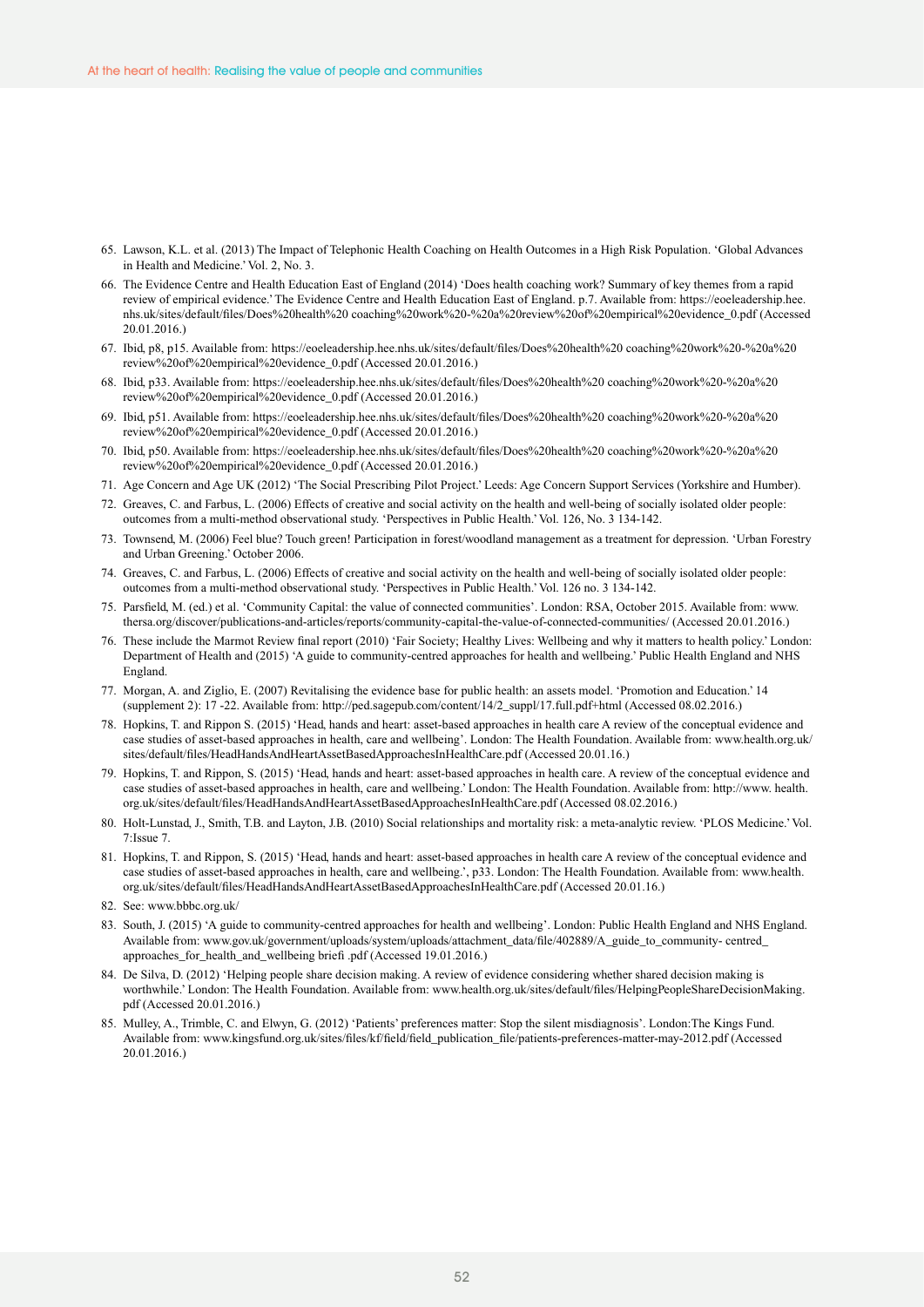- 86. Coulter, A. (2010) 'Implementing shared decision making in the UK: A report for the Health Foundation', p.8. London: The Health Foundation. Available from: www.health.org.uk/sites/default/files/ImplementingSharedDecisionMakingInTheUK.pdf (Accessed 20.01.2016.)
- 87. See: www.timebanking.org/what-is-timebanking/research/research
- 88. Knapp, M. et al. (2013) Building community capital in social care: is there an economic case? 'Community Development Journal.' 48(2):313-31.
- 89. South, J. (2015) 'A guide to community-centred approaches for health and wellbeing'. London: Public Health England and NHS England. Available from: www.gov.uk/government/uploads/system/uploads/attachment\_data/file/402889/A\_guide\_to\_community- centred\_ approaches\_for\_health\_and\_wellbeing briefi .pdf (Accessed 19.01.2016.)
- 90. See: www.ageuk.org.uk/health-wellbeing/relationships-and-family/befriending-services-combating-loneliness/
- 91. See: www.ageuk.org.uk/health-wellbeing/relationships-and-family/telephone-befriending/
- 92. Windle, K., Francis, J. and Coomber, C.(2011) 'Preventing loneliness and social isolation: interventions and outcomes.' Research Briefing 39, p8. London: Social Care Institute for Excellence. Available from: www.scie.org.uk/publications/briefings/files/briefing39.pdf (Accessed 20.01.2016.)
- 93. See: www.walkingforhealth.org.uk
- 94. South, J. (2015) 'A guide to community-centred approaches for health and wellbeing'. London: Public Health England and NHS England. Available from: www.gov.uk/government/uploads/system/uploads/attachment\_data/file/402889/A\_guide\_to\_community- centred\_ approaches\_for\_health\_and\_wellbeing briefi .pdf (Accessed 19.01.2016.)
- 95. Parsfield, M. (ed.) et al. (2015) 'Community Capital: the value of connected communities'. London: RSA. Available from: www. thersa. org/discover/publications-and-articles/reports/community-capital-the-value-of-connected-communities/ (Accessed 20.01.2016.)
- 96. South, J. (2015) 'A guide to community-centred approaches for health and wellbeing.' London: Public Health England and NHS England. Available from: www.gov.uk/government/uploads/system/uploads/attachment\_data/file/402889/A\_guide\_to\_community- centred\_ approaches\_for\_health\_and\_wellbeing briefi .pdf (Accessed 19.01.2016.)
- 97. Nesta (2012) 'People Powered Health Co-Production Catalogue.' p5. London: Nesta, Innovation Unit, NEF. Available from: www.nesta. org.uk/sites/default/files/co-production\_catalogue.pdf (Accessed 20.01.2016.)

- 99. See: www.euro.who.int/en/health-topics/environment-and-health/urban-health/activities/healthy-cities
- 100.South, J. (2015) 'A guide to community-centred approaches for health and wellbeing.' p.26. London: Public Health England and NHS England. Available from: www.gov.uk/government/uploads/system/uploads/attachment\_data/file/402889/A\_guide\_to\_communitycentred\_approaches\_for\_health\_and\_wellbeing briefi .pdf (Accessed 19.01.2016.)
- 101.O'Mara-Eves, A. et al. (2013) Community engagement to reduce inequalities in health: a systematic review, meta-analysis and economic analysis. 'Public Health Research.' Volume 1, Issue 4.
- 102.Parsfield, M. (ed.) et al. (2015) 'Community Capital: the value of connected communities.', p.7. London: RSA. Available from: www. thersa.org/discover/publications-and-articles/reports/community-capital-the-value-of-connected-communities/ (Accessed 20.01.2016.)

103.Ibid.

- 104.South, J. (2015) 'A guide to community-centred approaches for health and wellbeing.' p.22. London: Public Health England and NHS England. Available from: www.gov.uk/government/uploads/system/uploads/attachment\_data/file/402889/A\_guide\_to\_communitycentred\_approaches\_for\_health\_and\_wellbeing briefi .pdf (Accessed 19.01.2016.)
- 105.'People, Place, Purpose Shaping services around people and communities through the Newquay Pathfinder' Evaluation Report. Available from: www.cornwall.gov.uk/media/6162062/Newquay-pathfinder-Evaluation-proof3.pdf (Accessed 20.01.2016.)
- 106.Knapp, M. et al. (2010) 'Building community capacity: making an economic case.' PSSRU Discussion Paper 2772 29. (Revised 23 December 2010.) p8. Available from: www.pssru.ac.uk/pdf/dp2772.pdf (Accessed 20.01.2016.)
- 107.Think Local Act Personal (2014) 'Third National Personal Budget Survey. Experiences of personal budget holders and carers across adult social care and health'. In Control, Lancaster University and Think Local Act Personal. Available from: www.in-control.org.uk/ media/168205/ third%20national%20personal%20budget%20survey%20oct2014.pdf (Accessed 20.01.2016.)
- 108.Forder, J. et al. (2012) 'Evaluation of the personal health budget pilot programme', p.155. Research commissioned by Department of Health. Available from: www.york.ac.uk/inst/spru/research/pdf/phbe.pdf (Accessed 20.01.2016.)

109.Ibid p.126.

<sup>98.</sup> Ibid.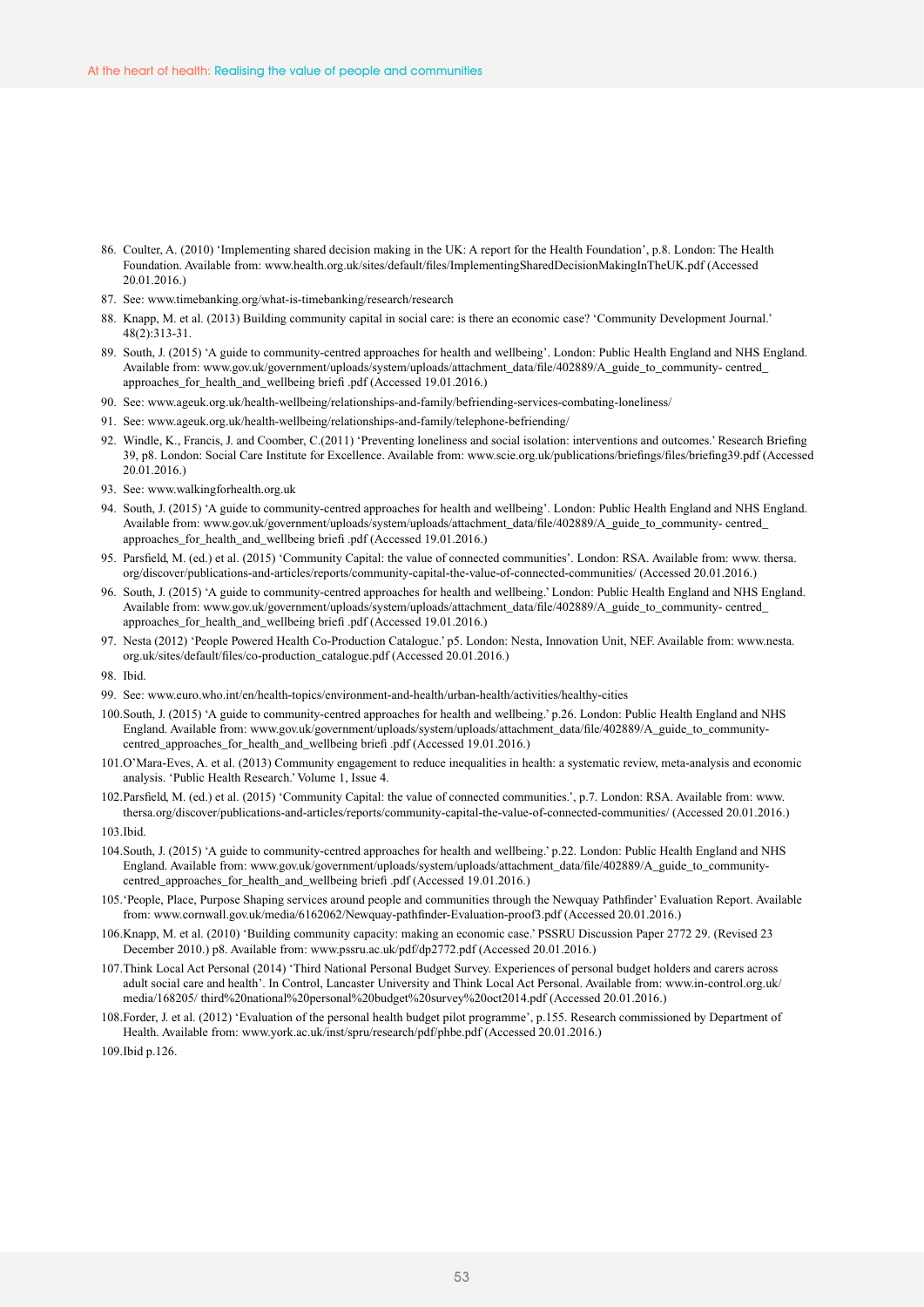- 110.Think Local Act Personal (2014) 'Third National Personal Budget Survey. Experiences of personal budget holders and carers across adult social care and health.' In Control, Lancaster University and Think Local Act Personal. Available from: www.in-control.org.uk/ media/168205/ third%20national%20personal%20budget%20survey%20oct2014.pdf (Accessed 20.01.2016.)
- 111.Social Care Institute for Excellence (2011)'At a glance 35: Personalisation briefing: Personalisation, productivity and efficiency'. London: Social Care Institute for Excellence. Available from: www.scie.org.uk/publications/ataglance/ataglance35.pdf (Accessed 20.01.2016.)
- 112.Coulter, A. et al. (2015) Personalised care planning for adults with chronic or long-term health conditions. 'The Cochrane Database of Systematic Reviews.' Issue 3. Available from: www.cochrane.org/CD010523/COMMUN\_effects-of-personalised-care-planning-forpeople-with- long-term-conditions (Accessed 20.01.2016.)
- 113.Ibid.
- 114.Year of Care Programme (2011) 'Year of Care: Report of findings from the pilot programme.' Available at: www.yearofcare. co.uk/sites/ default/files/images/YOC\_Report%20-%20correct.pdf (Accessed 08.02.2015.)
- 115.Parsfield, M. (ed.) et al. 'Community Capital: the value of connected communities.' p.31. London: RSA. Available from: www.thersa.org/ discover/publications-and-articles/reports/community-capital-the-value-of-connected-communities/ (Accessed 20.01.2016.)
- 116.The evaluation of the Rotherham Social Prescribing project reported positive results on a range of outcomes, including use of resources and costs. See: Dayson C. and Bashir, N. (2014) 'The social and economic impact of the Rotherham Social Prescribing Project: Main Evaluation Report'. Sheffield: Centre for Regional Economic & Social Research, Sheffield Hallam University. Available from: www.shu. ac.uk/ research/cresr/sites/shu.ac.uk/files/social-economic-impact-rotherham.pdf (Accessed 20.01.2016.)
- 117.Friedli, L. and Watson, S. (2014) 'Social prescribing for mental health.' Leeds and York: Northern Centre for Mental Health. Cited in 'What works to improve Wellbeing.' Compendium of factsheets. London: Department of Health. Available from: www.gov.uk/government/ uploads/system/ uploads/attachment\_data/file/277593/What\_works\_to\_improve\_wellbeing.pdf (Accessed 20.01.2016.)